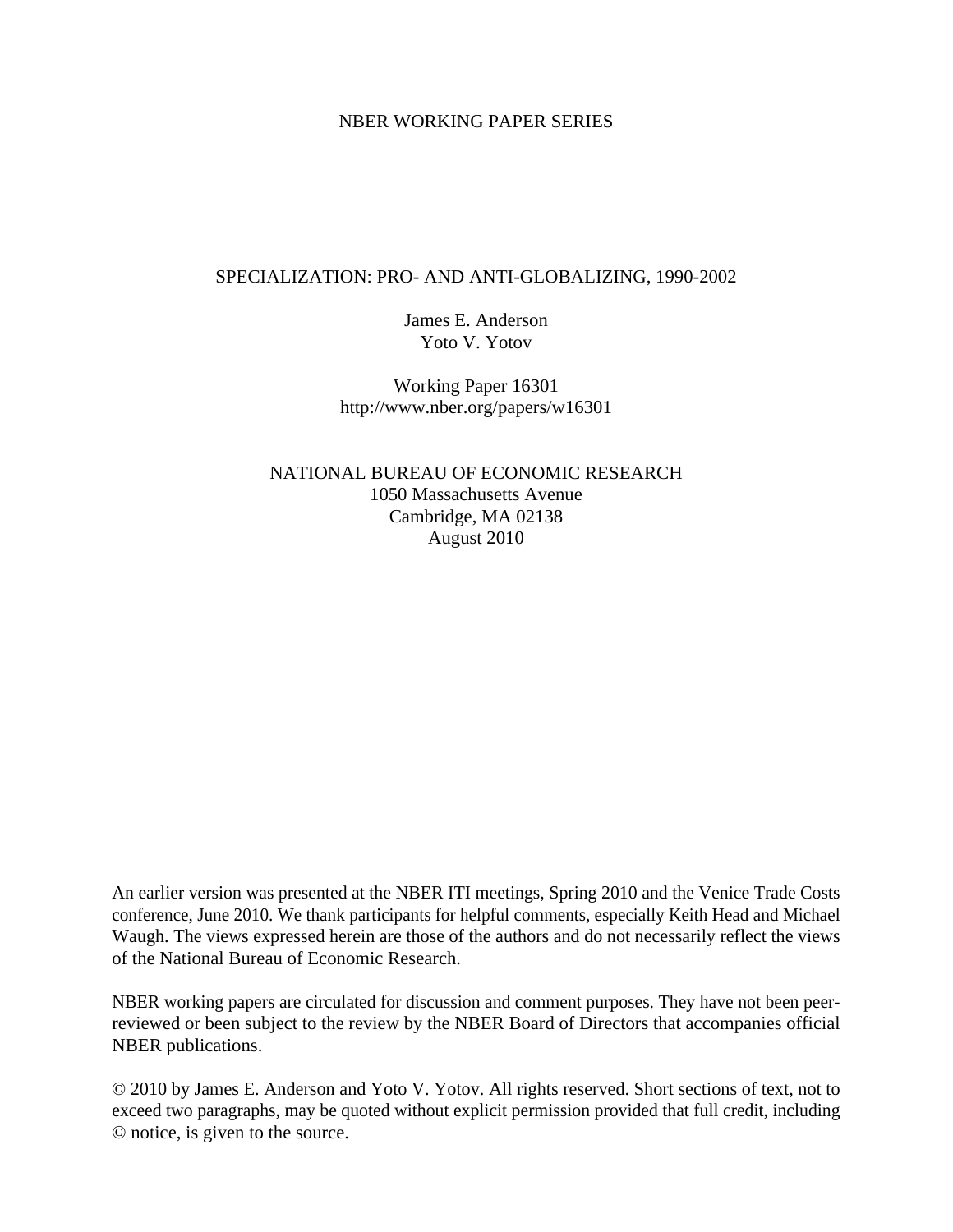Specialization: Pro- and Anti-globalizing, 1990-2002 James E. Anderson and Yoto V. Yotov NBER Working Paper No. 16301 August 2010, Revised April 2011 JEL No. F10,F15,R10,R40

#### **ABSTRACT**

Specialization alters the incidence of manufacturing trade costs to buyers and sellers, with pro-and anti-globalizing effects on 76 countries from 1990-2002. The structural gravity model yields measures of Constructed Home Bias (the ratio of predicted local trade to predicted frictionless local trade) and the Total Factor Productivity effect of changing incidence. A bit more than half the world's countries experience declining CHB and rising TFP. The effects are big for the outliers. A novel test of structural gravity provides striking confirmation, validating both the CHB and TFP measures that rely on it here, and the large gravity literature that relies on it elsewhere.

James E. Anderson Department of Economics Boston College Chestnut Hill, MA 02467 and NBER james.anderson.1@bc.edu

Yoto V. Yotov Drexel University LeBow College of Business Department of Economics and International Business Matheson Hall, Suite 503-C Philadelphia, PA 19104 yotov@drexel.edu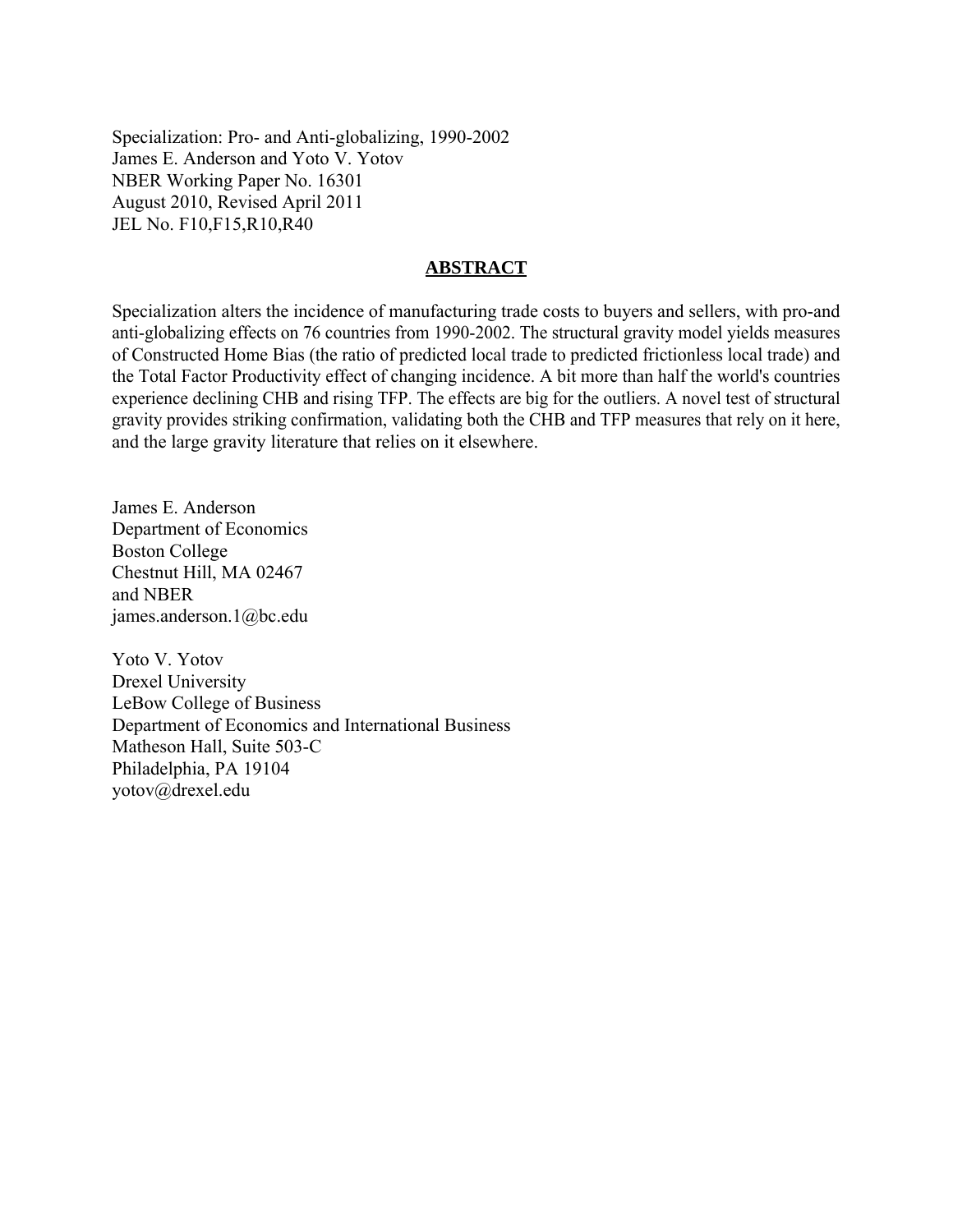Specialization is revealed in this paper as a powerful force churning the world's economies from 1990 to 2002. Trade costs inferred from gravity are large and vary with distance, so the shifts in the location of production and consumption due to specialization and asymmetric aggregate growth (described in Section 3 below) must be changing 'average' trade costs. Structural gravity renders this intuition precise in the form of buyers' and sellers' incidence and Constructed Home Bias (CHB, the ratio of predicted local trade to predicted frictionless local trade) indexes calculated here for  $18$  manufacturing sectors and  $76$  countries.<sup>1</sup> The results reveal both pro- and anti-globalizing effects of specialization — some countries have falling CHB and others rising CHB, all despite unchanging bilateral trade costs. The changing buyers' and sellers' incidence has significant Total Factor Productivity (TFP) effects some countries gain while others lose. The effects are big for the extremes.

More important to the large gravity literature, the paper provides a novel test of the structural gravity model. Its striking confirmation provides important validation for the incidence measures used here to construct CHB and TFP, and more generally a validation of applying the restrictions of structural gravity to the gravity model of trade. Structural gravity forces explain 93% of the variation in country-sector-time-directional fixed effects estimated from gravity trade flow equations, fixed effects that in principle might be expected to reflect many other forces.<sup>2</sup>

The CHB and TFP<sup>3</sup> indexes are built on measures of the buyers' and sellers' incidence of trade costs. More than half the world's countries experience declining CHB and rising TFP from changing incidence while the remainder of countries experience rising CHB and falling TFP. Fast growers with rising shares of world shipments tend to experience the biggest

<sup>&</sup>lt;sup>1</sup>See Anderson and Yotov (2010) for comparable measures for Canadian provinces.

<sup>2</sup>Earlier gravity model estimation using aggregate trade flows often found GDP coefficient point estimates differing significantly from the theoretically indicated value of 1. But these findings are not legitimate tests of the structural gravity model because GDP is not the appropriate activity variable and aggregate gravity estimation suffers from aggregation bias that substantially understates trade costs, according to our estimates. Moreover, activity variables are perfectly collinear with the fixed effects that control for multilateral resistance, so the earlier estimates suffer from specification bias as well.

<sup>3</sup>Following the common abuse of terminology, TFP refers here to the Solow residual, not a pure technological change. The structural gravity model implies that the incidence of trade costs is equivalent to a technology friction, as we show below.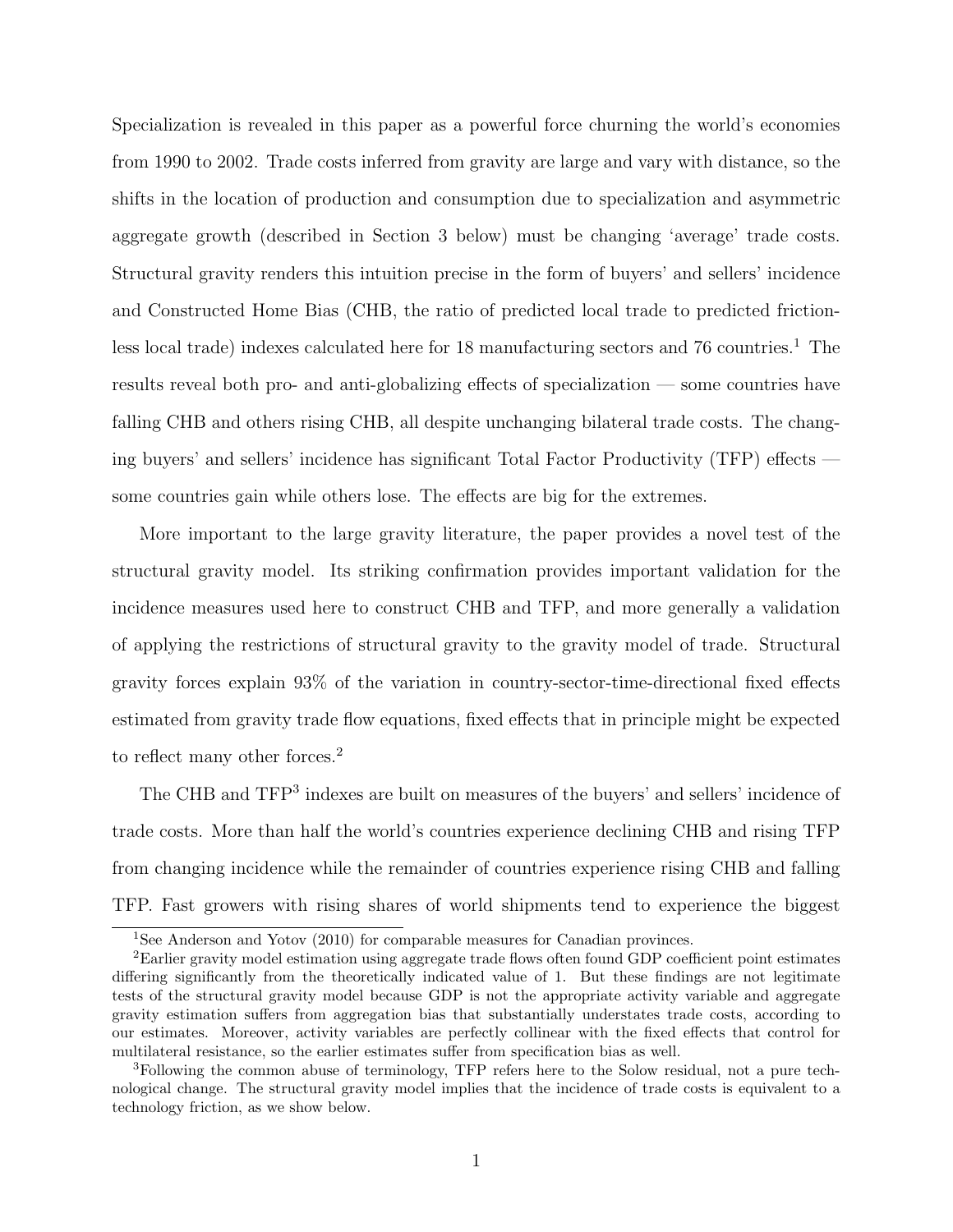declines in CHB (e.g., China's home bias falls 52% and Ireland's 47% over the 12 years) and rises in TFP (China's TFP rises 18% and Ireland's 6% ) while unfortunate parts of the former Soviet Union experience large increases in CHB ( 258% in Ukraine and 109% in Azerbaijan) and falls in TFP (19% and  $42\%$  respectively).<sup>4</sup> The correlation between CHB and TFP ranges from −0.7 to −0.8 depending on the approach used to calculate TFP.

Trade costs are treated as constant in the main account of the paper because the gravity model coefficients are close to constant in all the variants of the model estimated and discussed below, and including their inter-temporal variation makes essentially no difference to the main results. Constant gravity coefficients need not be inconsistent with falling trade cost levels because the structural gravity model implies that only relative trade costs can be identified: the bilateral pattern of trade is invariant to uniform proportional changes in bilateral trade costs (including costs of local shipment).

Section 1 reviews the structural gravity model and its implications to derive measures of buyers' and sellers' incidence of trade costs, CHB and the real output effect changing incidence of TFP in distribution. Section 2 describes the econometric specification. Section 3 describes the data. Section 4 presents the empirical results. Section 5 concludes.

# 1 The Structural Gravity Model

Our development follows Anderson (1979) in using the Armington assumption and CES preferences or technology to derive gravity. It treats the total supply to all destinations and total expenditure on goods from all origins as exogenous.<sup>5</sup>

<sup>4</sup>The churning among the world's economies revealed here is in sharp contrast to Anderson and Yotov (2010). Their portrayal of Canada's provinces over the same period uses the same methods we apply here. All Canadian provinces experienced decreased home bias and increased real output as Canada integrated with the USA and Mexico. The difference is that the present study covers (most) countries in a world economy with both fast (China, India) and slow (Japan) growing and specializing economies.

<sup>&</sup>lt;sup>5</sup>The CES-Armington model nests inside many full general equilibrium models characterized by trade separability: two stage budgeting and iceberg trade costs ⇒ distribution uses resources in the same proportions as production. The weights in the CES preferences or technology can be endogenized with monopolistic competition structure (Bergstrand, 1989) while sector supply is determined by Heckscher-Ohlin production structure. Eaton and Kortum (2002) derive an observationally equivalent structural gravity setup from ho-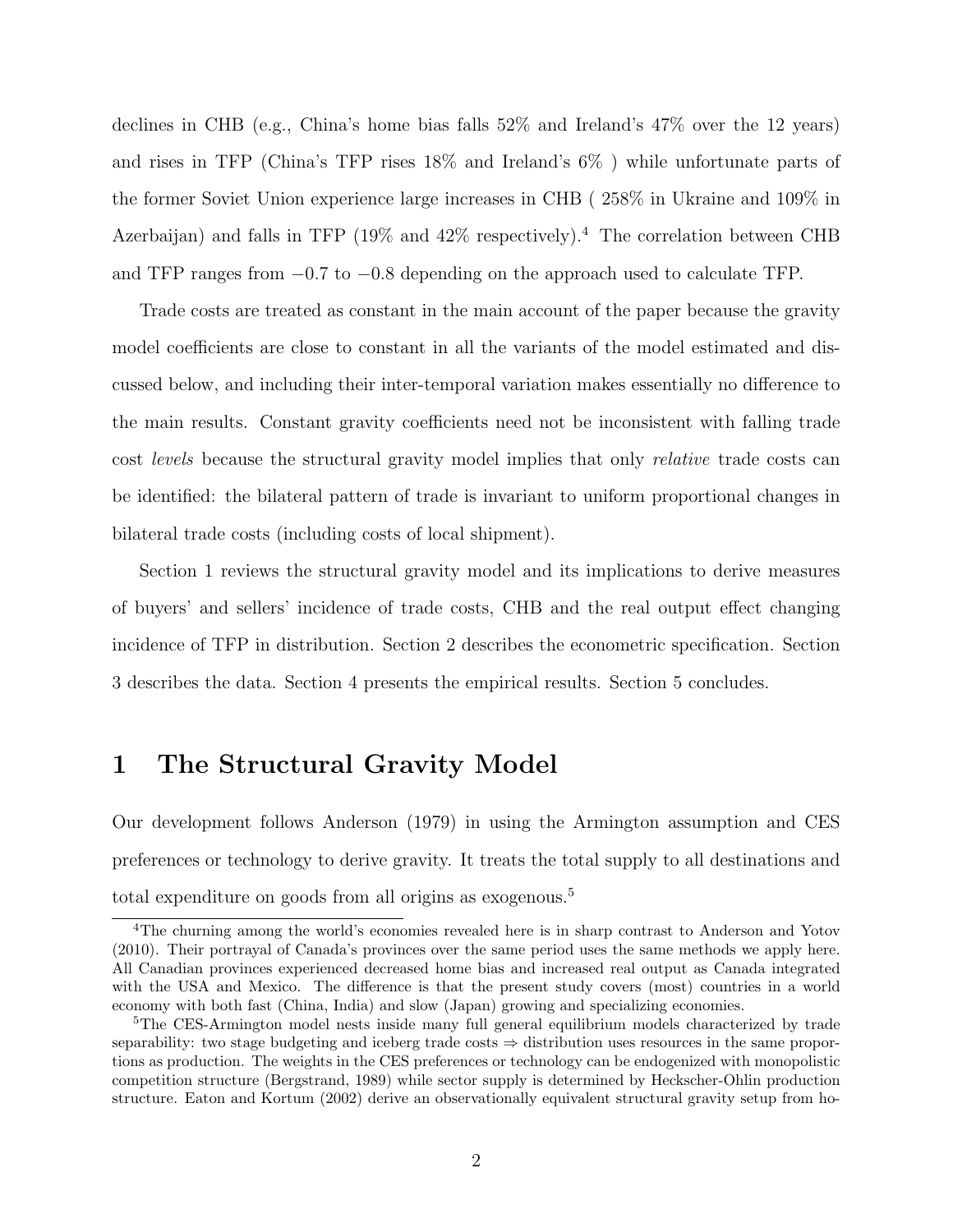Let  $X_{ij}^k$  denote the value of shipments at destination prices from origin i to destination j in goods class k. Let  $t_{ij}^k \geq 1$  denote the variable trade cost factor on shipment of goods from *i* to *j* in class k,  $p_i^{*k}$  denote the factory gate price, hence destination prices are  $p_i^{*k} t_{ij}^k$ . Let  $E_j^k$  denote the expenditure at destination j on goods class k from all origins, while  $Y_i^k$ denotes the sales of goods at destination prices from  $i$  in goods class  $k$  to all destinations.

The CES demand function for either final or intermediate goods gives:

$$
X_{ij}^k = (\beta_i^k p_i^{*k} t_{ij}^k / P_j^k)^{1 - \sigma_k} E_j^k.
$$
\n(1)

 $\sigma_k$  is the elasticity of substitution parameter for k and  $\beta_i^k$  is a share parameter. The CES price index is  $P_j^k = \left[\sum_i (\beta_i^k p_i^{*k} t_{ij}^k)^{1-\sigma_k}\right]^{1/(1-\sigma_k)}$ . For deriving TFP implications we think of all goods as intermediate goods, hence  $P_j^k$  is the unit cost of the bundle of varieties and the expenditure  $E_j^k$  is spending bill on intermediate k in j.

Market clearance implies:  $Y_i^k = \sum_j (\beta_i^k p_i^{*k})^{1-\sigma_k} (t_{ij}^k/P_j^k)^{1-\sigma_k} E_j^k$ . Define  $Y^k \equiv \sum_i Y_i^k$  and  $(\Pi_i^k)^{1-\sigma_k} \equiv \sum_j (t_{ij}^k / P_j^k)^{1-\sigma_k} E_j^k / Y^k$ . Divide the market clearance equation by  $Y^k$  and use  $\Pi_i^k$ . Market clearance implies that world supply shares equal 'world' expenditure shares:

$$
(\beta_i^k p_i^{*k} \Pi_i^k)^{1-\sigma_k} = Y_i^k / Y^k,\tag{2}
$$

where  $\beta_i^k p_i^{*k} \Pi_i^k$  is the world market quality adjusted price of variety i of good k. In (2) the CES 'world' price index of k is understood to be equal to 1 because summing  $(2)$  yields:

$$
\sum_{i} (\beta_i^k p_i^{*k} \Pi_i^k)^{1-\sigma_k} = 1. \tag{3}
$$

The left hand side of (2) is a CES cost or expenditure share for a hypothetical user or consumer located in the 'world' market.  $\prod_{i=1}^{k}$  is the sellers' incidence of trade costs, as if all bilateral shipments bore a uniform incidence.

mogeneous goods combined with Ricardian technology and random productivity draws, a setup extended to multiple goods classes by Costinot and Komunjer (2007).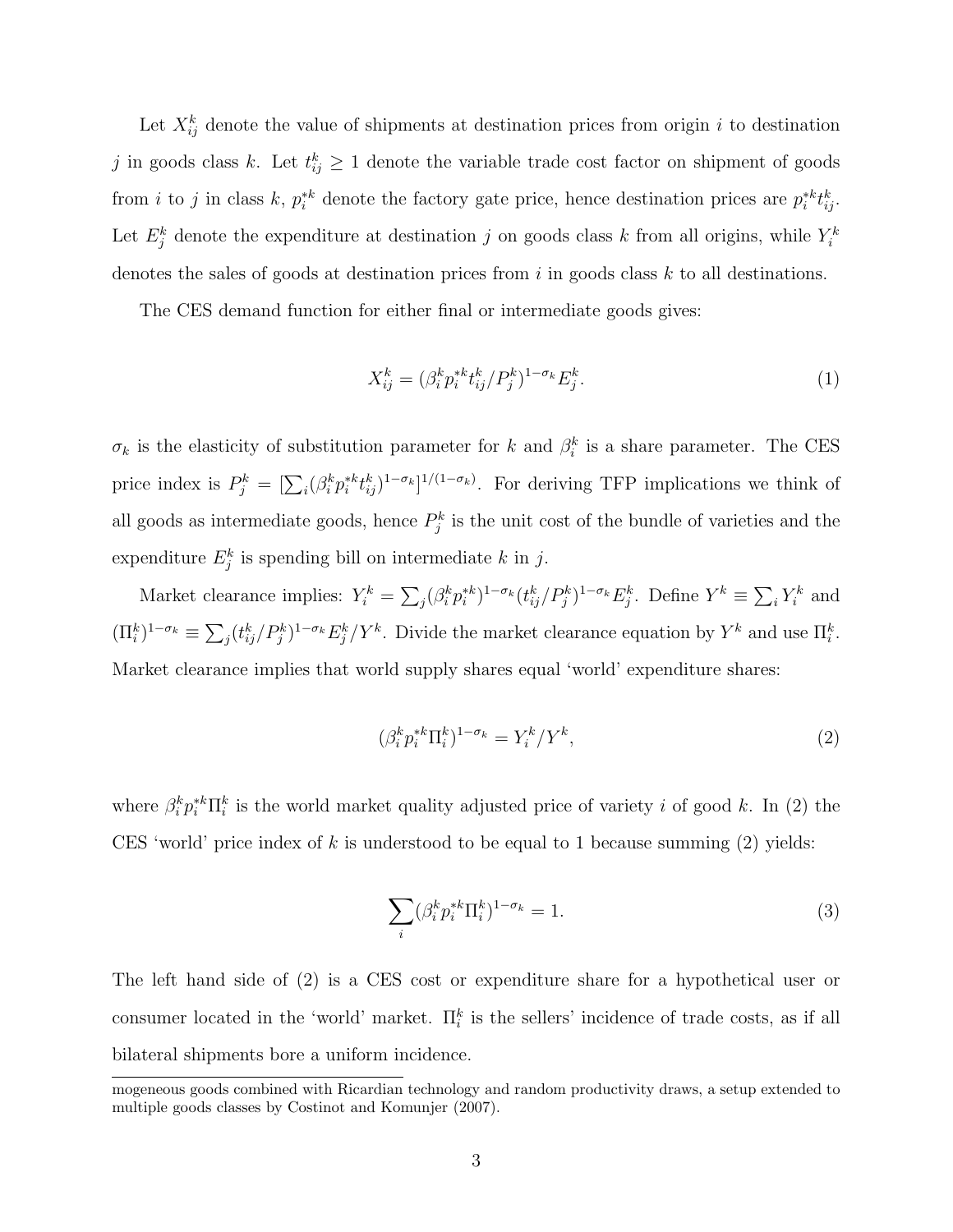Now use (2) to substitute for  $(\beta_i^k p_i^{*k})^{1-\sigma_k}$  in (1), the market clearance equation and the CES price index. This yields the structural gravity model:

$$
X_{ij}^k = \frac{E_j^k Y_i^k}{Y^k} \left(\frac{t_{ij}^k}{P_j^k \Pi_i^k}\right)^{1-\sigma_k} \tag{4}
$$

$$
(\Pi_i^k)^{1-\sigma_k} = \sum_j \left(\frac{t_{ij}^k}{P_j^k}\right)^{1-\sigma_k} \frac{E_j^k}{Y^k}
$$
\n
$$
(5)
$$

$$
(P_j^k)^{1-\sigma_k} = \sum_i \left(\frac{t_{ij}^k}{\Pi_i^k}\right)^{1-\sigma_k} \frac{Y_i^k}{Y^k}.
$$
\n
$$
(6)
$$

Since  $\Pi_i^k$  is the sellers' incidence,  $t_{ij}/\Pi_i^k$  is the bilateral buyers' incidence.  $P_j^k$  generated by (5)-(6) is called inward multilateral resistance and is also the CES price index of the demand system.  $P_j^k$  is interpreted as buyers' incidence because it is a CES index of the bilateral buyers' resistances on flows from  $i$  to  $j$  in class  $k$ , the weights being the frictionless trade equilibrium shares  ${Y_i^k/Y^k}$ . It is as if buyers at j pay a uniform markup  $P_j^k$  for the bundle of goods purchased on the world market.<sup>6</sup>  $\prod_{i=1}^{k}$  is also called outward multilateral resistance (Anderson and van Wincoop, 2003).

Measures of 'market access' and 'supplier access' proposed by Redding and Venables (2004) are theoretically equivalent to outward and inward multilateral resistance in equilibrium but do not provide the incidence interpretation nor provide as clear a path to operationalizing the comparative statics of incidence. Their measure of 'market access' uses essentially the same formula as (5) while their measure of 'supplier access' uses the CES price index formula  $P_j^k = [\sum_i (\beta_i^k p_i^{*k} t_{ij}^k)^{1-\sigma_k}]^{1/(1-\sigma_k)}$ . In equilibrium the  $p_i^{*k}$ 's in the CES price index must in theory satisfy (2), so the measures are theoretically equivalent.<sup>7</sup>

 ${}^6\{P_j^k\Pi_i^k\}$  is the general-equilibrium-consistent aggregate analog to the one-good partial equilibrium incidence decomposition. If the actual set of bilateral trade costs is replaced by  $\tilde{t}_{ij}^k = P_j^k \Pi_i^k$ , all budget constraints and market clearance conditions continue to hold, and factory gate prices and aggregate supply and expenditure shares remain constant (Anderson and van Wincoop, 2004). The bilateral shipment pattern shifts to that of the frictionless equilibrium. This hypothetical general equilibrium plays a role analogous to the hypothetical frictionless equilibrium in the one good partial equilibrium incidence analysis.

<sup>&</sup>lt;sup>7</sup>In practice, the two measures diverge. Redding and Venables estimate a wage equation proportional to  $p_i^*$  in our setup in their one-goods-class Krugman model. We think their methods do not adequately capture the highly nonlinear interdependence of inward and outward multilateral resistance in (5)-(6), a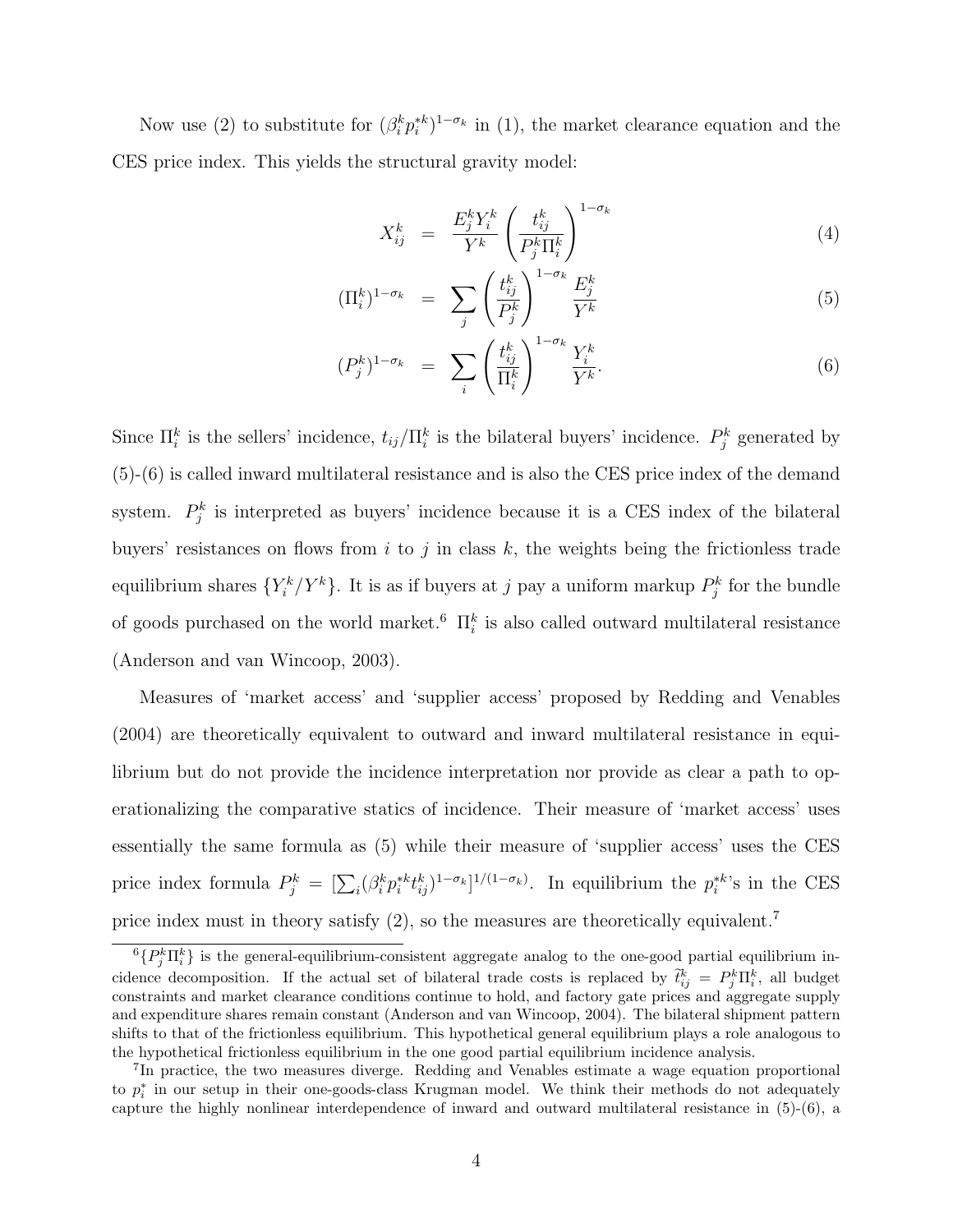### 1.1 Calculating Incidence and Constructed Home Bias

The multilateral resistances in each sector k are solved for given  $\{t_{ij}^k, E_j^k, Y_i^k\}$  from system (5)-(6). The system solves for  $\{\Pi_i^k, P_j^k\}$  only up to a scalar for each class k, so an additional restriction from a normalization is needed.<sup>8</sup> Our empirical procedure is  $P_{US}^k = 1, \forall k$ . See Anderson and Yotov (2010) for more details. None of our main results depend on the normalization, as we will explain further as needed. Here we note that the trade flow in equation (4) is invariant to changes in the scalar  $\lambda$  of the preceding footnote.

(4) leads to a useful quantification of home bias that summarizes the effect of all trade costs acting to increase each country's trade with itself above the frictionless benchmark,  $E_i^k Y_i^k/Y_k^k$ . Constructed Home Bias is defined by

$$
CHB_i^k \equiv \left(t_{ii}/\Pi_i^k P_i^k\right)^{1-\sigma_k}.\tag{7}
$$

CHB is the ratio of predicted to frictionless internal trade. Two regions i and j with the same internal trade cost  $t_{ii} = t_{jj}$  may have quite different CHB's because  $\prod_{i}^{k} P_{i}^{k} \neq \prod_{j}^{k} P_{j}^{k}$ .

#### 1.2 Trade Cost Incidence and TFP

Trade cost incidence shrinks the returns to national factors of production on both the output and intermediate input sides of value added. The average reduction in national Gross Domestic Product (GDP) due to the incidence of trade costs affects national TFP just like national technology frictions do. In contrast, *world* TFP in distribution from country i ag-

<sup>8</sup>If  ${\{\Pi_i^0, P_j^0\}}$  is a solution then so is  ${\{\lambda \Pi_i^0, P_j^0/\lambda\}}$ .

 ${}^{9}t_{ij}^{k} = 1, \forall i, j$  implies  $P_{j}^{k} = \Pi_{i}^{k} = 1, \forall i, j$ , using (5)-(6).

problem that also affects their comparative static experiments. In terms of our setup they estimate a price equation derived by equating the right hand side of (4) with the right hand side of (1) and solving for  $(\beta_i p_i^*)^{1-\sigma} = \prod_i^{\sigma-1} Y_i P_j^{\sigma-1} E_j/Y$ . They estimate with regressors obtained as the fixed effects of the estimated aggregated version of trade equation (4). Recognizing that the market access and supplier access variables are co-determined with the wage (factory gate price in our case), they use lagged estimated fixed effects to replace the contemporaneous variables. They alternatively use two stage least squares with geographic instruments for origin and destination countries to proxy the fixed effects. None of these expedients adequately reflects the simultaneity of  $(5)-(6)$ , in which every geographic exogenous variable in the system co-determines the fixed effect to be estimated simultaneously with every contemporaneous  $E_j$ ,  $Y_i$ .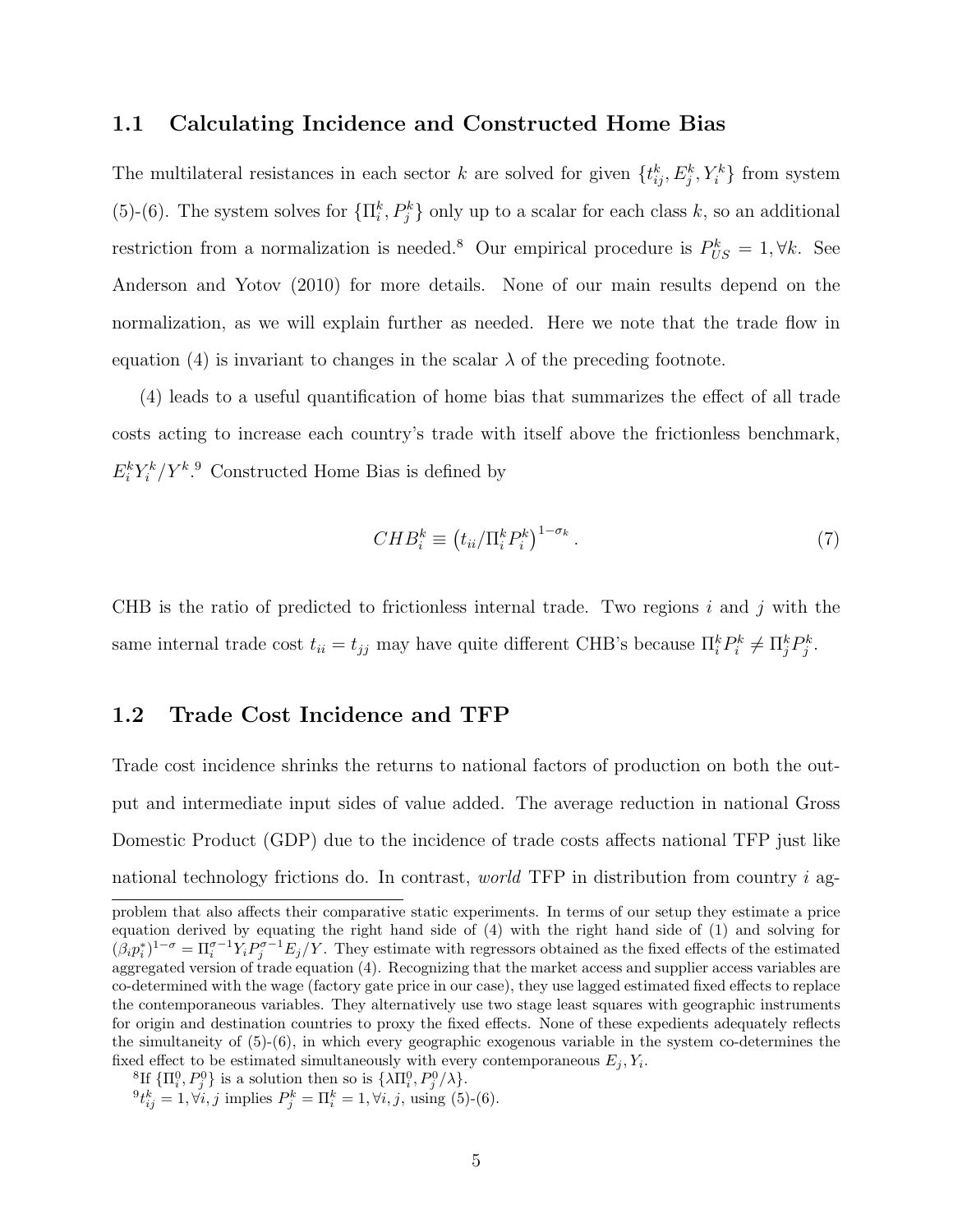gregates the sellers' and buyers' incidences across countries in an index developed here for perspective.

Suppose, plausibly, that imported (and local) manufactured goods are all inputs into final goods. The preceding structure justifies analyzing GDP while abstracting from the details of distribution. It is as if each sector  $k$  ships to a hypothetical world market receiving price  $p_i^{Wk} = p_i^{*k} \Pi_i^k$  in each country *i*. Also, country *i* buys goods in sector *k* from all origins at a price index equal to one on the world market, paying the additional buyers' incidence  $P_i^k$  to bring the the bundle home. The GDP function for country i is the maximum value function  $g(\{p_i^{Wk}/\Pi_i^k\}, \{P_i^k\}, q_i, v_i)$  where  $v_i$  is the national factor endowment vector and  $q_i$  is a vector of non-manufacturing goods prices. The combined reduction in GDP due to buyers and sellers incidence is implicitly defined as the scalar incidence  $G_i$  that delivers the same GDP as does the actual incidence vector  $\{\Pi_i^k, P_i^k\}$ :

$$
G_i: g(\{p_i^{Wk}/G_i\}, \iota G_i, q_i, v_i) = g(\{p_i^{Wk}/\Pi_i^k\}, \{P_i^k\}, q_i, v_i),
$$
\n(8)

where  $\iota$  is the vector of ones.

Solving for local rates of change  $\hat{G}_i$ , using standard properties of GDP functions,<sup>10</sup>

$$
\widehat{G}_i = -\sum_k w_i^k \widehat{\Pi}_i^k - \sum_k \omega_i^k \widehat{P}_i^k, \tag{9}
$$

where  $w_i^k$  denotes the share of total manufacturing shipments from origin i due to good k and  $\omega_i^k$  denotes the share of total expenditure in destination i on intermediate goods class k, and the circumflex (hat) denotes the percentage change in the multilateral resistance. (9) is the same formula used in TFP calculations treating  $-\hat{\Pi}_{i}^{k}$  ( $-\hat{P}_{i}^{k}$ ) as a Hicks-neutral productivity improvement in output (input) technology. Conceptually  $\hat{G}_i$  measures by how much manufacturing value added in i changed due to changed incidence of trade costs, all

<sup>&</sup>lt;sup>10</sup>Derivatives with respect to output prices are equal to output supplies; derivatives with respect to input prices are equal to input demands. The Appendix goes into more technical detail behind the derivation of (9).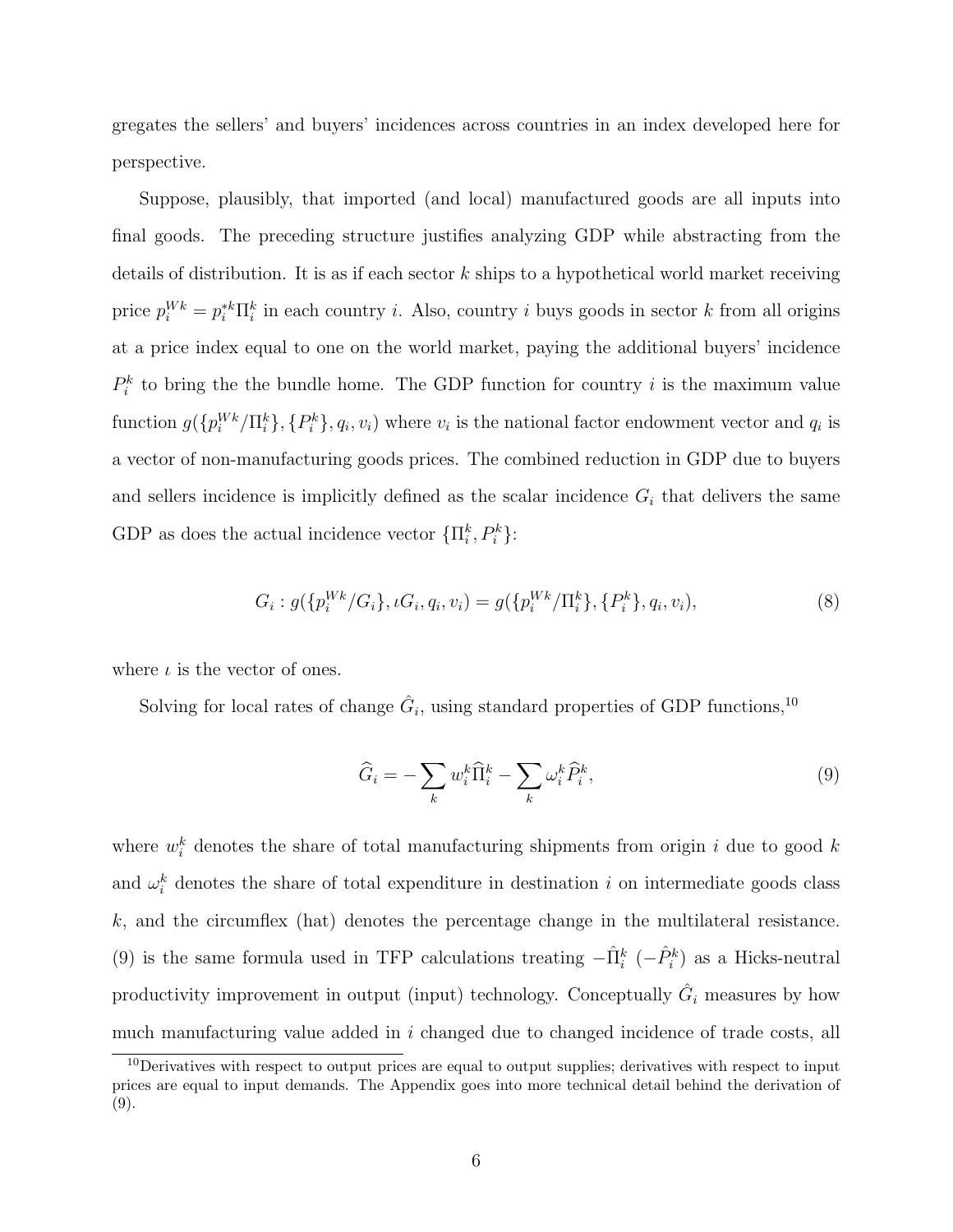else equal. Call this the TFP effect of changing incidence.

We use (9) to calculate measures of change in manufacturing value added due to the changing incidence of trade costs using the changes in levels of multilateral resistances (one for each commodity class, country and year) and the shares of shipments and expenditures (one for each commodity class, country and year).

With a 12 year time span and discrete data, there are several plausible choices for applying the basic idea of (9). A fixed weight approach applies some sensible shipment and expenditure weights, in our case the shipment and expenditure weights for 1996, the middle year of the panel, and uses the 12 year percentage change in multilateral resistances in (9).

A more elaborate chain weights approach uses arithmetic averages of yearly adjacent shares for weights and calculates the yearly percentage change in  $G_j$ , adding the changes up to obtain the 12 year cumulative change. In practice, recognizing discrete changes, we integrate (9) over the annual intervals, hence use differentials of logs on both sides for the "price" variables. The cumulative effect is thus obtained by exponentiating

$$
\ln[G_j(2002)/G_j(1990)] = -\sum_k \sum_{\tau=1}^{12} \widetilde{w}_j^k(\tau) \widehat{\Pi}_j^k(\tau) - \sum_k \sum_{\tau=1}^{12} \widetilde{\omega}_j^k(\tau) \widehat{P}_j^k(\tau)
$$
(10)

Here,

$$
\widetilde{w}_j^k(\tau) \equiv \frac{w_j^k (2002 - \tau + 1) + w_j^k (2002 - \tau)}{2}
$$

and analogously for the  $\omega$ 's. (10), after exponentiation, is a Tornqvist approximation to a Divisia index of G. The chain weights approach has significant advantages when countries experience large shifts in their cross-commodity composition of production and expenditure, as many do from 1990 to 2002.

Like CHB, G is invariant to the normalization used to calculate the P's and  $\Pi$ 's in (9) or (10). This is because any rescaling raises all P's proportionally while lowering all  $\Pi$ 's in the same proportion, the two effects canceling out in (9) and (10).

The TFP effect of national incidence of trade costs given by (8) stands in constrast to a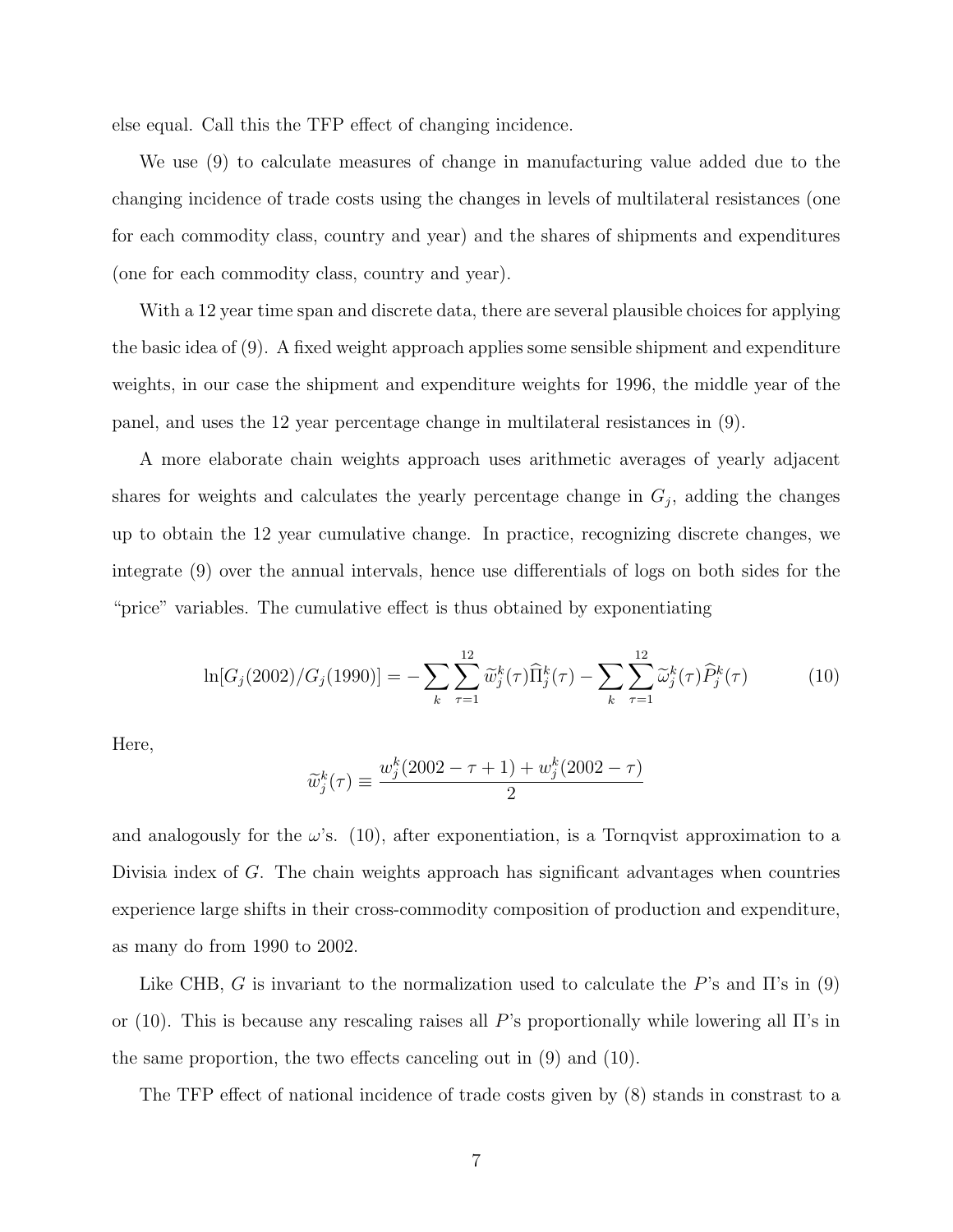global TFP measure of productivity in distribution. Sectoral TFP friction in distribution is defined by the uniform friction that preserves the value of sectoral shipments from origin  $i$  at destination prices:  $\bar{t}_i^k = \sum_h t_{ih}^k y_{ih}^k / \sum_h y_{ih}^k$  where  $y_{ih}^k$  denotes the number of units of product class k received from i at destination h,  $y_{ih}^k = X_{ih}^k / p_i^{*k} t_{ih}^k$ . The iceberg metaphor captures the technological requirement that distribution requires resources in the same proportion as does production, so in product class k it takes  $t_{ih}^k y_{ih}^k$  of origin i resources to deliver  $y_{ih}^k$  to destination h.  $\bar{t}_i^k$  is a Laspeyres index of outward trade frictions facing seller i in good k. Aggregate TFP friction for country *i* is similarly given by  $\bar{t}_i \equiv \sum_{k,h} \bar{t}_i^k p_i^{*k} y_{jh}^k / \sum_{k,h} p_i^{*k} y_{ih}^k$ .

 $\bar{t}_i$  measures the (inverse of the) productivity of distribution from i to the world economy as a whole. It measures sellers' incidence only under the partial equilibrium assumption that all incidence falls on the seller i, while the analogous inward trade cost measure would measure buyer's incidence only under the assumption that all incidence fell on buyers.

Our results show that in practice these differences are significant: Laspeyres TFP measures such as  $\bar{t}_i$  and the TFP effect of incidence differ in magnitude and in the case of inward measures the correlation between them is low.

# 2 Econometric Specification

Two steps complete the econometric model. First, we approximate the unobservable bilateral trade costs  $t_{ij}^k$  with a set of observable variables most of which are now standard in the gravity literature:<sup>11</sup>

$$
t_{ij}^{k^{1-\sigma}} = e^{\sum_{m=1}^{4} \beta_m^k \ln DIST_{ij}^m + \beta_5^k BRDR_{ij} + \beta_6^k LANG_{ij} + \beta_7^k CLNY_{ij} + \sum_{i=8}^{83} \beta_i^k SMCTR_{ij}^k}.
$$
 (11)

Here,  $\ln DIST_{ij}^m$  is the logarithm of bilateral distance between trading partners i and j. We follow Eaton and Kortum (2002) to decompose distance effects into four intervals,  $m \in [1, 4]$ . The distance intervals, in kilometers, are: [0, 3000); [3000, 7000); [7000, 10000); [10000,

<sup>&</sup>lt;sup>11</sup>See Anderson and van Wincoop  $(2004)$  for a discussion of trade costs.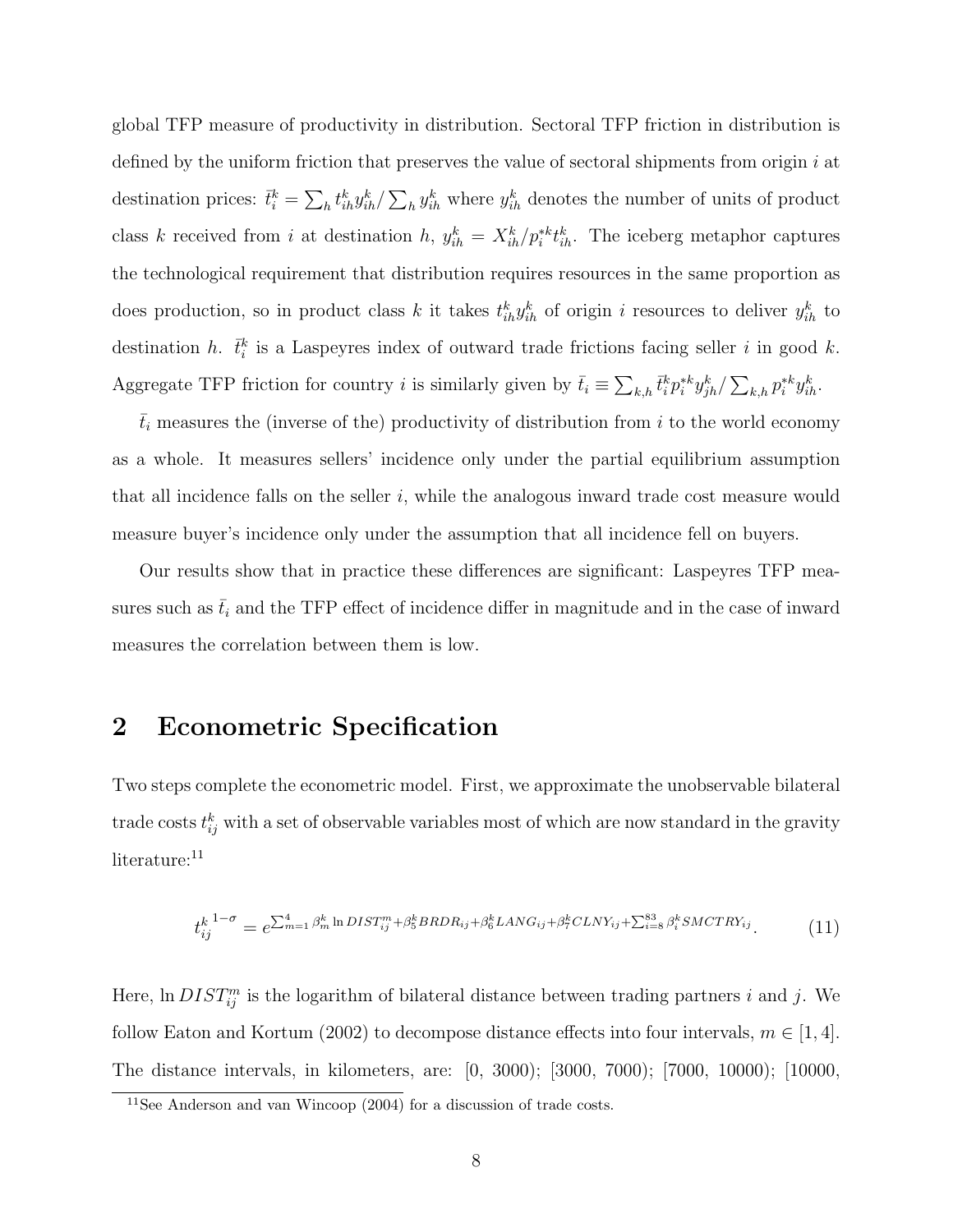maximum].<sup>12</sup> BRDR<sub>ij</sub> captures the presence of contiguous borders.  $LMNG_{ij}$  and  $CLNY_{ij}$ account for common language and colonial ties, respectively. Finally,  $SMCTRY_{ij}$  is a set of country-specific dummy variables equal to 1 when  $i = j$  and zero elsewhere.<sup>13</sup> These variables capture the effect of crossing the international border by shifting up internal trade, all else equal. Using the internal trade dummies has the advantage of being exogenous variables that pick up all the relevant forces that discriminate between internal and international trade. It also preserves comparability with the specification used by Anderson and Yotov for Canadian provincial trade.

Next, we substitute (11) for  $t_{ij}$  into (4) and then we expand the gravity equation with a multiplicative error term,  $\epsilon_{ij}^k$ , to get:

$$
X_{ij}^k = \frac{Y_i^k E_j^k}{Y^k} \left(\frac{t_{ij}^k}{\Pi_i^k P_j^k}\right)^{1-\sigma_k} \epsilon_{ij}^k.
$$
\n(12)

Estimating (12) requires accounting for the unobservable multilateral resistance terms. Anderson and van Wincoop (2003) use a full information method incorporating (5)-(6). We use directional (source and destination), country-specific fixed effects, which is easier to implement and also produces consistent estimates. More important, fixed effects do not impose unitary elasticities on  $P_i^{\sigma-1}$  $j^{\sigma-1}, \Pi_i^{\sigma-1}$  $e^{-1}$ ,  $E_j$ ,  $Y_i$  and allow for other unobservable country/product effects not contained in the theoretical gravity model. We use time-varying, directional, country-specific dummies to control for the MRs and the E's and Y's in the panel estimations. In Section 4.5 below we check for consistency of the estimated fixed effects with the calculated multilateral resistances and the output and expenditure shares. The results sug-

<sup>12</sup>Eaton and Kortum (2002) find that, with aggregate data, the estimate of the distance coefficient for shorter distances is larger (in absolute value) than for longer distances. This could reflect several forces. Motivated by transport costs, there could be mode choice switches (surface for short, air for long). But these switches could happen differently for different goods, which is particularly important for our disaggregated study, surface for heavy low value goods no matter how long the trip vs air for high value/weight goods even for quite short distances.

<sup>&</sup>lt;sup>13</sup>It should be noted that we can only identify country-specific coefficients  $\beta_i^k$  in a panel setting, which has been used to obtain our main results. Lacking observations for enough degrees of freedom, we have to impose common cross country SMCTRY coefficients in our yearly estimates.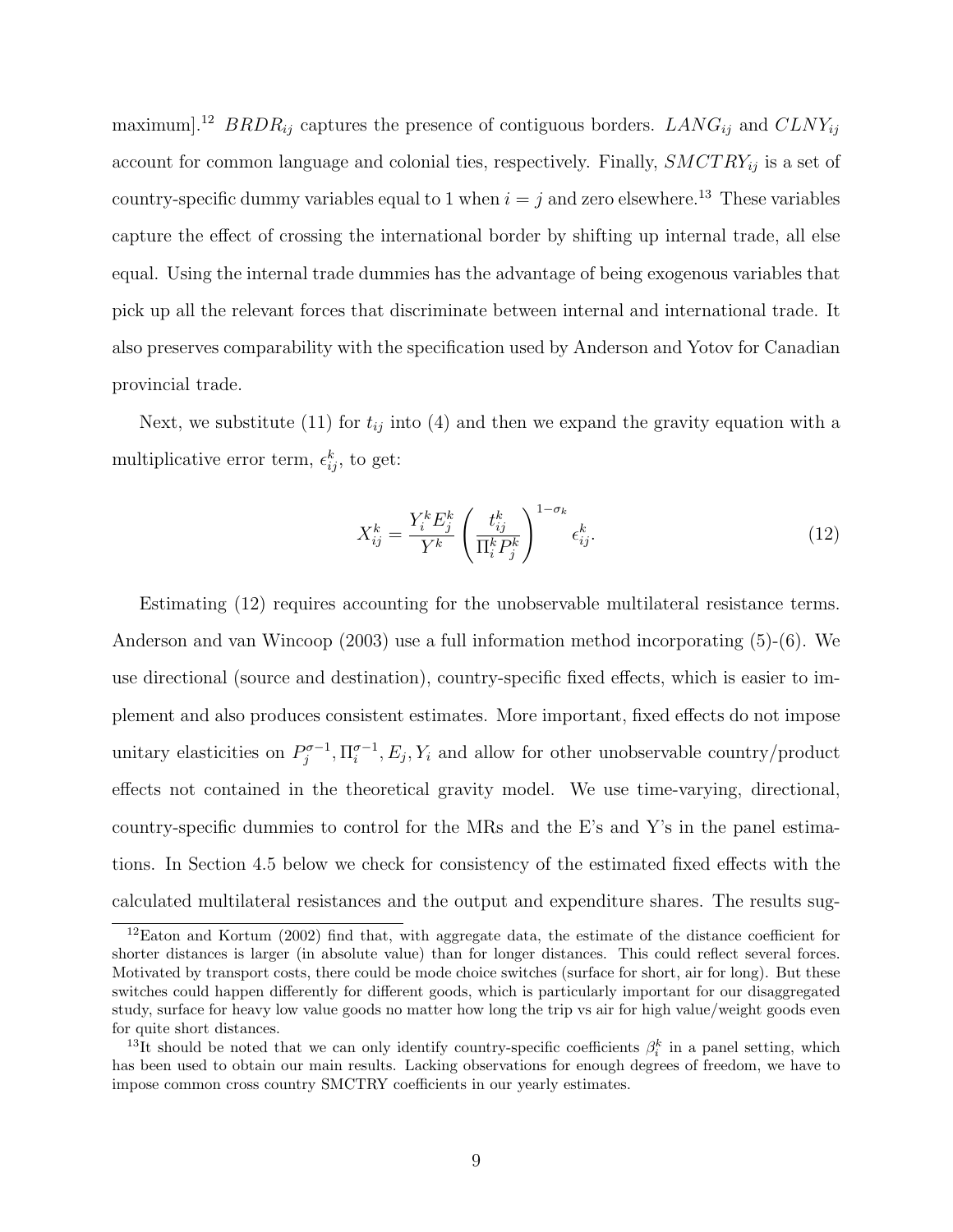gest that the structural gravity model comes very close to accounting for the actual data generating process.

Another econometric challenge in gravity-type estimations is the presence of a large number of zero bilateral trade flows, which cannot be captured by a simple log-linear OLS regression. Santos-Silva and Tenreyro (2007) show that the truncation of trade flows at zero biases the standard OLS approach. In addition, they argue that not accounting for trade data heteroskedasticity in the log-linear OLS regressions produces inconsistent coefficient estimates. To account for heteroskedasticity and to utilize the information carried by the zero trade flows, Santos-Silva and Tenreyro suggest estimating the gravity equation in multiplicative form using the Poisson pseudo-maximum-likelihood (PPML) estimator.

The PPML estimator is used to obtain the main results in this study. However, in order to test the robustness of our findings, we also experiment with log-linear OLS regressions and the two-step selection procedure of Helpman, Melitz and Rubinstein (2008, henceforth HMR). HMR model selection where exporters must absorb some fixed costs to enter a market. Their model controls simultaneously for unobserved heterogeneity (the proportion of exporting firms) and for sample selection. Fixed costs provide an economic explanation, given CES preferences, for the many zeroes found in bilateral trade flows, a feature even more prominent in disaggregated data.<sup>14</sup> Our benchmark model is PPML because the assumptions of the HMR model, especially the exclusion restriction that permits identification, are controversial, while evidence on 10-digit bilateral US exports presented in Besedes and Prusa (2006a,b) shows flickering on and off that is hard to explain if fixed costs are important.

It is encouraging that our main results are robust to the method of estimation.It turns out that switching methods shifts the gravity coefficients equiproportionately, so that the implied t's are shifted equiproportionately (PPML and HMR reduce gravity coefficients in

<sup>14</sup>Our data contain 38% zeroes in 1990 and 30% zeroes in 2002. The number of zeroes varies across sectors. Naturally, the most pronounced resource sector, Petroleum and Coal, has the most zeroes, 54% in 1990 and 47% in 2002. Furniture and Beverage and Tobacco follow with about 50% zeroes in 1990 and about 40% zeroes in 2002. Santos-Silva and Tenreyro (2011) show from Monte Carlo simulations that PPML performs well even when the proportion of zeroes is large and the proportion varies with the regressors.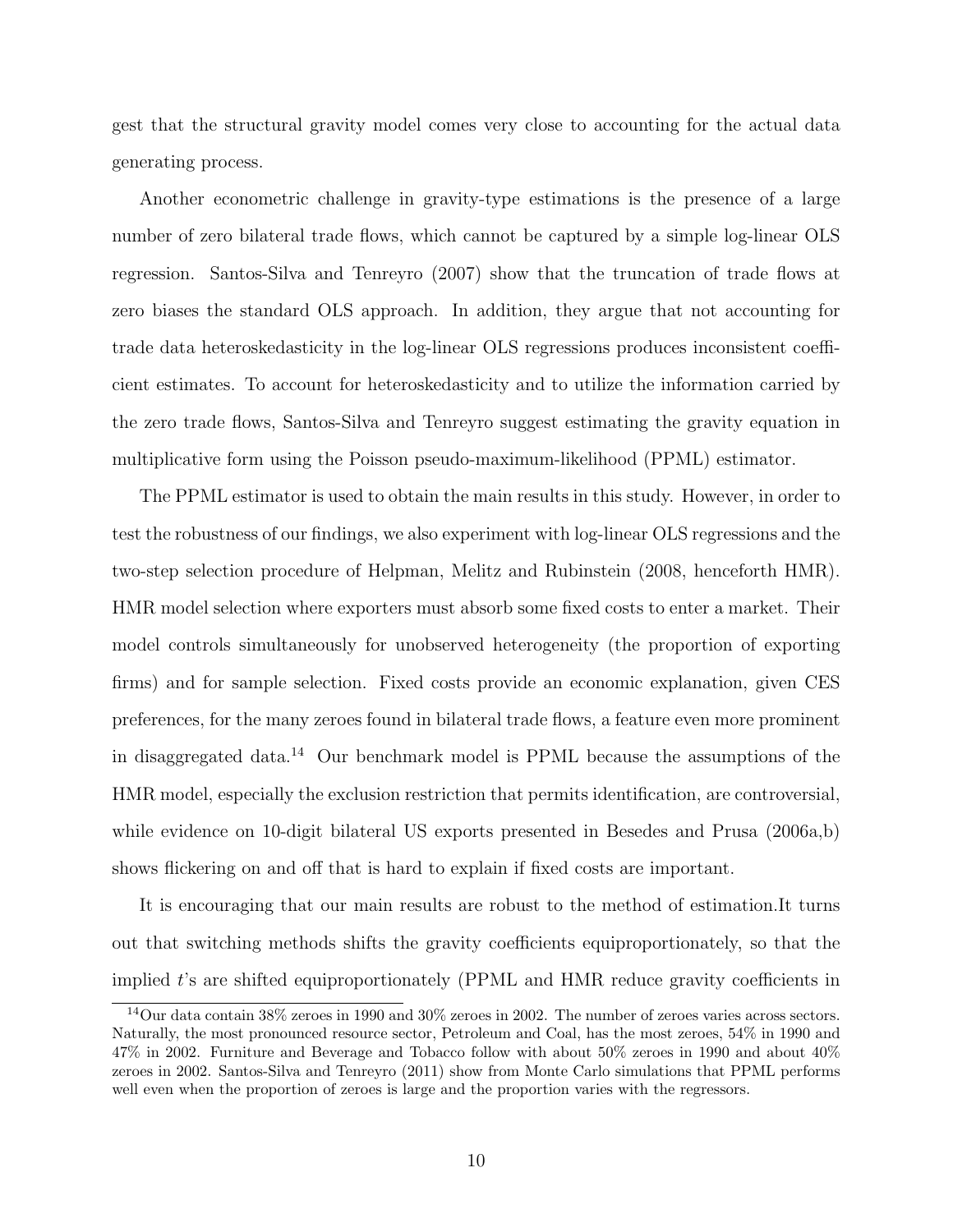absolute value relative to OLS). Since gravity can only identify relative trade costs anyway, differences in estimation methods wash out with the nomalizations.

The OLS technique estimates the following econometric specification for each class of commodities in our sample:

$$
\ln X_{ij,t} = \beta_0 + \sum_{m=1}^4 \beta_m^k \ln DIST_{ij,t}^m + \beta_5^k BRDR_{ij,t} + \beta_6^k LANG_{ij,t} + \beta_7^k CLNY_{ij,t} + \sum_{i=8}^{84} \beta_i^k SMCTR_{ij,t} + \eta_{i,t}^k + \theta_{j,t}^k + \epsilon_{ij,t}^k.
$$
\n(13)

HMR differs by including a volume effect reflecting selection. PPML exponentiates (13). In (13)  $X_{ij,t}$  is bilateral trade (in levels) between partners i and j at time t.<sup>15</sup>  $\eta_{i,t}$  denotes the set of time-varying source-country fixed effects that control for the outward multilateral resistances along with total sales  $Y_{i,t}^k$ .  $\theta_{j,t}^k$  denotes the fixed effects that control for the inward multilateral resistances along with total expenditures  $E_{j,t}^k$ .<sup>16</sup> The country fixed effects also reflect the effect of border barriers varying by country, sector and time.

# 3 Data Description

The data covers 1990-2002 for 76 trading partners. The countries are listed in Data Appendix.<sup>17</sup> Data availability allowed us to investigate 18 commodities aggregated on the basis of the United Nations' 3-digit International Standard Industrial Classification (ISIC) Revision 2.<sup>18</sup> To estimate gravity and to calculate the various trade cost indexes, we use

<sup>&</sup>lt;sup>15</sup>Even though we experiment with yearly estimations, our main results are obtained from panel data. As noted in Cheng and Wall (2005), "Fixed-effects estimations are sometimes criticized when applied to data pooled over consecutive years on the grounds that dependent and independent variables cannot fully adjust in a single year's time." To avoid this critique, we use only the years 1990, 1994, 1998, and 2002. It turns out, however, that the gravity estimates are not very sensitive to the use of alternative lags.

<sup>&</sup>lt;sup>16</sup>In a static setting, the structural gravity model implies that the income and the expenditure elasticities of bilateral trade flows are unity. Olivero and Yotov (2009) show that the income elasticities are not necessarily equal to one in a dynamic setting.

<sup>&</sup>lt;sup>17</sup>Country coverage was predetermined mainly by the availability of sectoral level production data.

<sup>18</sup>The complete United Nations' 3-digit International Standard Industrial Classification consists of 28 sectors. We combine some commodity categories when it is obvious from the data that countries report sectoral output levels in either one disaggregated category or the other. Our commodity categories are: 1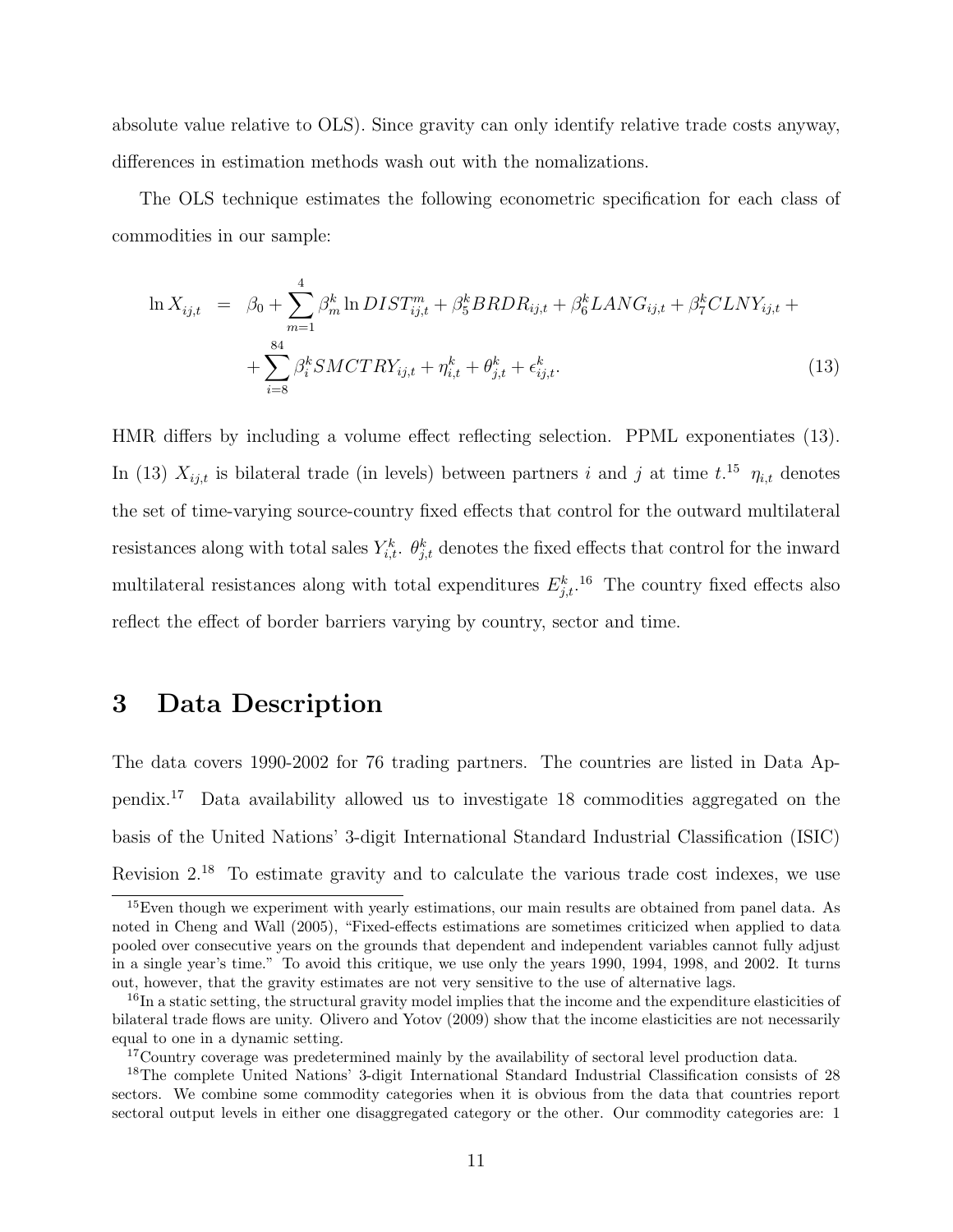industry-level data on bilateral trade flows and output, and we construct expenditures for each trading partner and each commodity class, all measured in thousands of current US dollars for the corresponding year.

Our focus on specialization as the driving force in the world economy is based on increasing specialization observed in falling correlation between national shares of world manufacturing output and expenditure across 18 3-digit manufacturing sectors and 76 countries from 1990 to 2002. Table 1 highlights the change in correlation overall and in a few key sectors. The decrease in total manufacturing correlation from 0.97 to 0.94 (see column 1) is

| Table 1: Correlations: Output and Expenditure Shares |                   |                 |                 |              |  |  |  |  |
|------------------------------------------------------|-------------------|-----------------|-----------------|--------------|--|--|--|--|
|                                                      |                   |                 | (3)             | [4]          |  |  |  |  |
| Year                                                 | All Manufacturing | Apparel $(322)$ | Leather $(323)$ | Food $(311)$ |  |  |  |  |
| 1990                                                 | 0.97              | 0.94            | 0.82            | 1.00         |  |  |  |  |
| 2002                                                 | 0.94              | 0.74            | 0.70            | 1.00         |  |  |  |  |

This table reports correlations between world output and expenditure shares for three 3-digit ISIC categories and total manufacturing in 1990 and 2002.

driven by sectors such as Apparel and Leather (see columns 2 and 3). In contrast, increased specialization has played no role for categories such as Food (see column 4).

Behind the correlation changes are shifts in key countries' production and expenditure shares. For example, between 1990 and 2002, China's share of world manufactures production rose from 3.1% to 7.6% while Japan's fell from 19.7% to 13.7%. Differential aggregate growth plays a role, but specialization within manufacturing induces heterogeneity in the comparative performance of sectoral shares. Japan's world share of Beverages and Tobacco actually rises while its share of Paper Products falls only marginally. China's global share of every sector rises but some less than double (e.g. Printing) while others (e.g., Apparel, Transport) quadruple.

Theoretical trade, shipments and expenditure data should be measured in user prices but valuation at full user prices is unobservable, so our data has measurement error, with

Food; 2 Beverage and Tobacco; 3 Textiles; 4 Apparel; 5 Leather; 6 Wood; 7 Furniture; 8 Paper; 9 Printing; 10 Chemicals; 11 Petroleum and Coal; 12 Rubber and Plastic; 13 Minerals; 14 Metals; 15 Machinery; 16 Electric; 17 Transportation; and, 18. Other. A detailed conversion table between ours and the UN 3-digit ISIC classification is available upon request.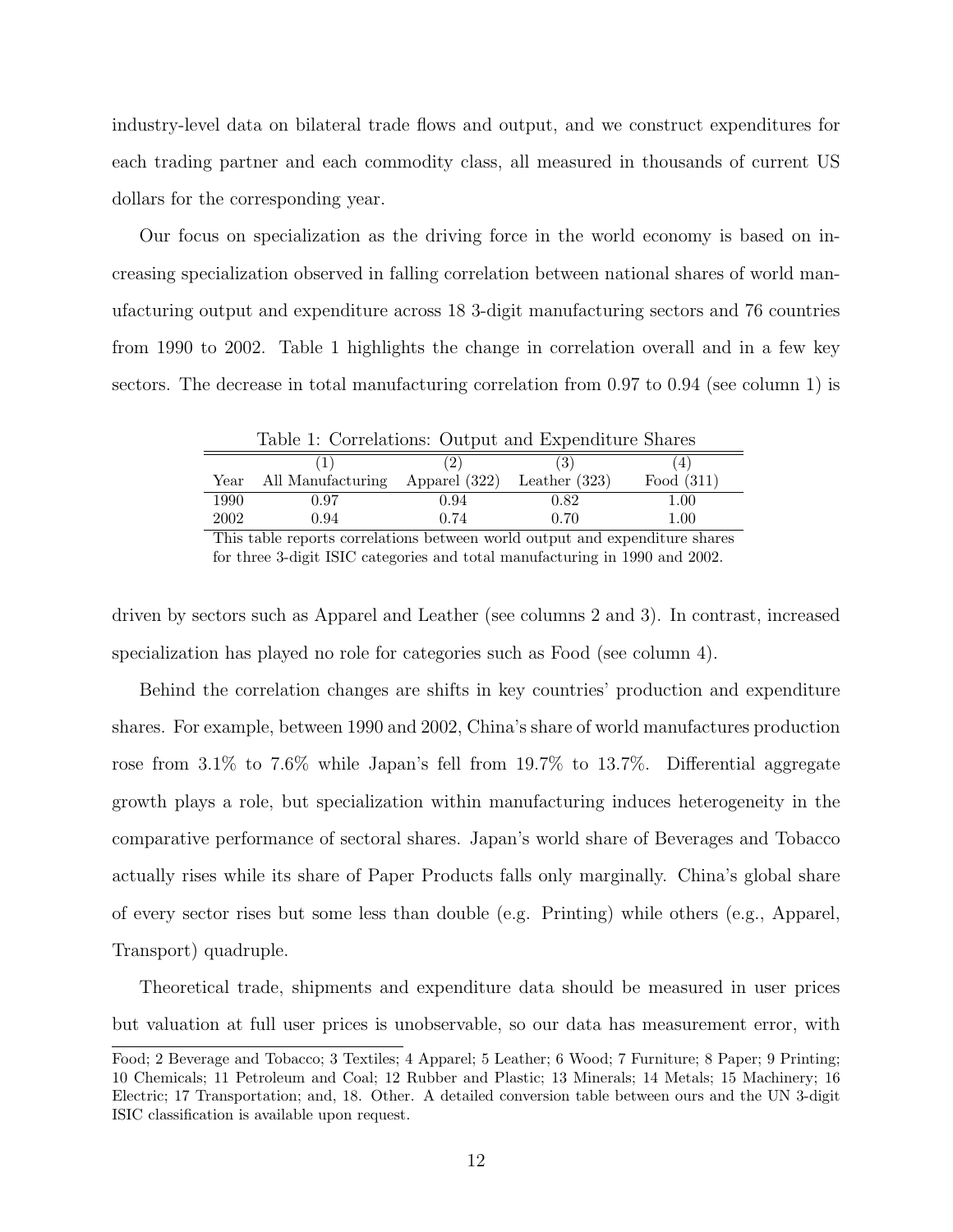implications discussed further below. We use the CEPII database that gives CIF valuation of bilateral exports for  $X_{ij}^k$ . While this is the best we can do, it leaves out the large portion of other trade costs paid by the users.<sup>19</sup> Shipments data do not include the costs other than CIF margins paid by users, and the expenditures data is constructed from shipments plus trade data.

In addition, we use data on bilateral distances, contiguous borders, colonial ties, common language, and industry level data on elasticity of substitution. The Data Appendix provides a detailed description of the data sources and the procedures used to construct all variables employed in our estimations and analysis.<sup>20</sup>

# 4 Empirical Results

#### 4.1 Gravity Estimation Results

Tables 2-4 report the PPML panel results obtained with robust standard errors clustered by trading pair.<sup>21</sup> Overall, the disaggregated gravity model works well. The gravity estimates vary across commodities and across countries in a sensible way.

Importantly, we find that the coefficients are relatively stable over time for any given commodity category — the puzzle of the missing globalization persists even with our novel ability to include internal trade and thus estimate SMCTRY effects. To measure the movement of our gravity estimates over time, we construct the percentage changes in the yearly estimates for the period 1990-2002:  $\%\Delta\widehat{\Theta} = 100 \times \frac{\Theta_{2002} - \Theta_{1990}}{\widehat{\Theta}_{1990}}$  $\frac{\partial 2 - \Theta_{1990}}{\Theta_{1990}}$ , where  $\Theta$  is the yearly PPML gravity coefficient estimate of any of the regressors in our estimations.<sup>22</sup> Except for colonial ties (CLNY) and internal trade (SMCTRY) there is no evidence of intertemporal change

<sup>19</sup>Anderson and van Wincoop (2004) report on the large and varying internal distribution margins observable in aggregate data, but these exclude some important user costs falling on the end purchaser.

 $20$ Tables with summary statistics and the data set itself are available upon request from the authors.

<sup>21</sup>Comparison between estimates obtained with and without clustering reveal that the clustered standard errors are a bit larger. This suggests positive intracluster correlations, as expected.

 $22$ These indexes, the corresponding standard errors (computed with the Delta method), as well as the disaggregated gravity estimates for individual years, are available upon request.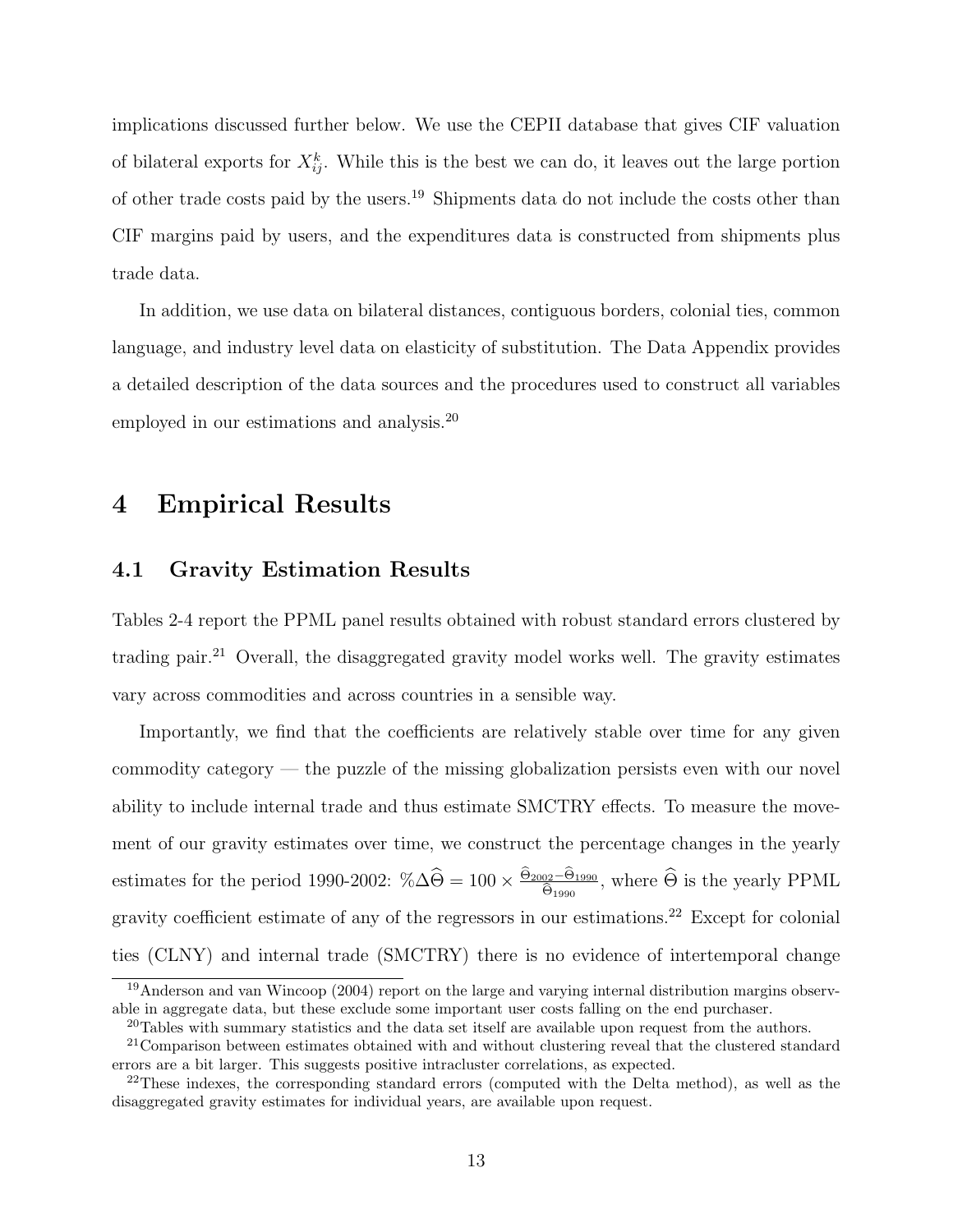while for the former the scant evidence is discussed below.

Distance  $(DIST1-DIST4)$ . Distance is a large impediment to manufactures trade: all estimated distance coefficients are negative and statistically significant. For most commodities, we find an inverted u-shape (algebraically) relationship between distance and trade flows.<sup>23</sup> This non-monotonic pattern contrasts with results of Eaton and Kortum (2002), who report monotonically rising estimates of distance elasticities based on aggregate data. Distance elasticities vary greatly by sector, consistently with variation in value to weight and the physical requirements of transportation.

Common Border (BRDR). All estimated coefficients on the contiguity variable BRDR are positive, large and, in most cases, significant.<sup>24</sup> Contiguity effects vary significantly across commodities. For example, each of the positive contiguity effects for Wood, Metals and Electric products are more than twice those for Chemical products.

Common Language (LANG). All else equal, sharing a common official language facilitates bilateral trade for eleven of the categories in our sample, marginally so in the case of Rubber and Plastic Products. Insignificant LANG effects are found for more than one third of the sectors including Leather, Wood, Paper, Petroleum and Coal, Electrical Products, Transportation and Other Manufacturing products. The variation in the magnitude of the coefficients across commodities makes intuitive sense. Thus, for example, while the estimate on Paper is neither economically nor statistically significant, the estimate on Printing and Publishing is the largest. The explanation is that knowledge of a specific language is necessary for consumption of published products. It is also intuitive that language should not matter much in the case of Petroleum and Coal, which is the most pronounced resource sector in our sample.

<sup>&</sup>lt;sup>23</sup>The negative effect of distance on bilateral trade is usually smallest for the countries that are less than 3000 kilometers away from each other. Depending on the commodity, the effects of distance are largest for country pairs in either the second interval, of [3000, 7000) kilometers, or in the third interval, of [7000, 10000) kilometers. In the case of Chemicals the estimate of the distance coefficient increases (in absolute value) with the distance interval.

 $24$ The two exceptions are Leather Products, with a positive but insignificant coefficient, and Beverages and Tobacco Products, for which the coefficient estimate on BRDR is neither economically nor statistically significant.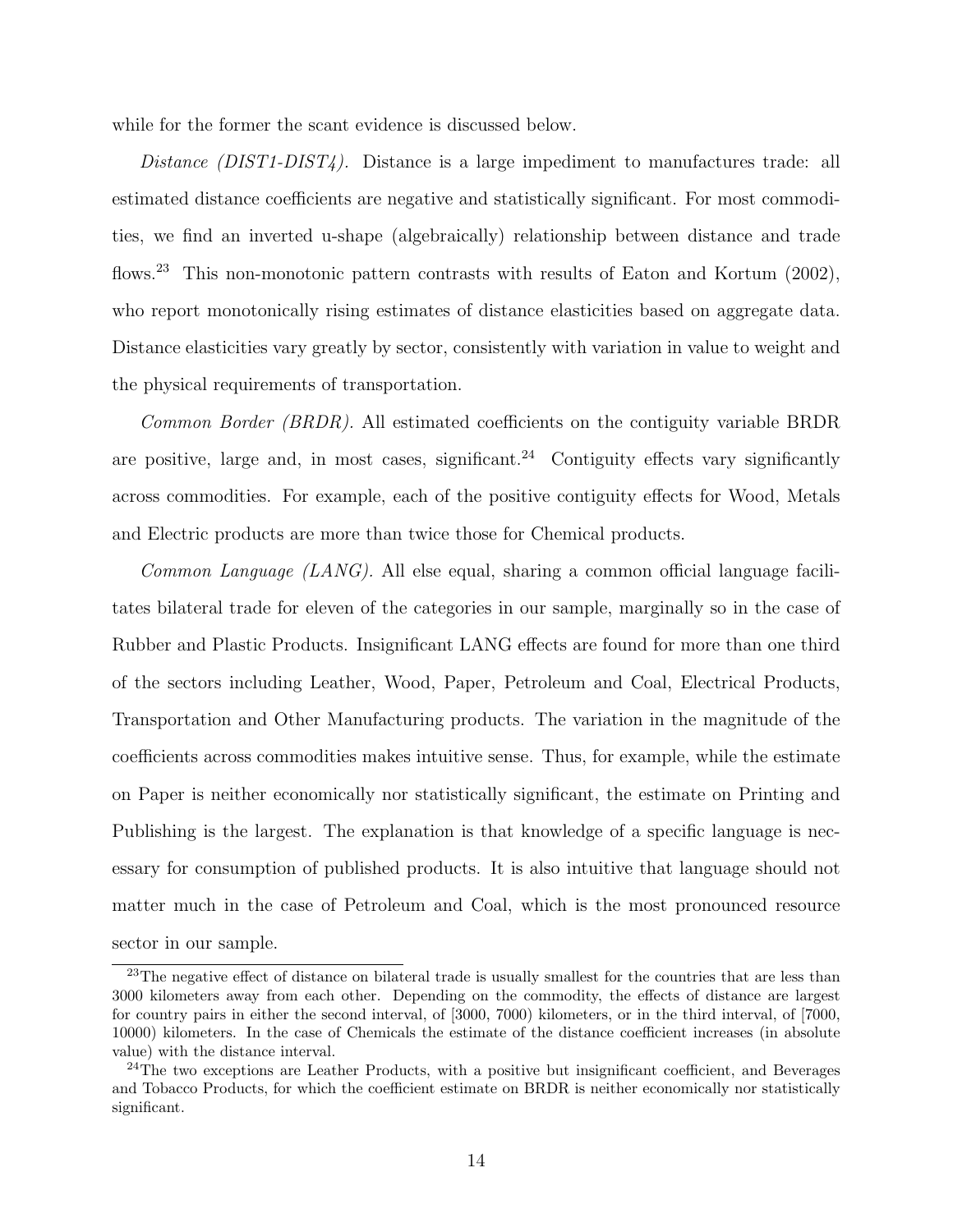Colonial Ties (CLNY). As compared to the other gravity variables, 'colonial ties' is the regressor with least explanatory power. Tables 2-4 indicate that colonial ties increase bilateral, commodity-level trade flows only for a few product categories: Only one-third of the CLNY coefficient estimates are positive and significant, and, in most cases, marginally so.<sup>25</sup> Furthermore, the significant estimates are small in magnitude. Colonial ties matter most for the categories of Beverage and Tobacco, Apparel, Leather Products, and Printing and Publishing Products. Overall, our estimates suggest that the effects of colonial ties have slowly disappeared during the 90s.

Same Country (SMCTRY). International borders reduce trade, all else equal. The coefficient estimates reported in Tables 2-4 are averages across all country-specific estimates. The vast majority of the estimates of the coefficients on SMCTRY (the dummy variable capturing internal trade) are positive, large, and significant at any level. Beverages and Tobacco and Printing and Publishing are the two categories with highest domestic bias in trade, while Machinery and Transportation, are among the categories with lowest SMCTRY estimates. The high estimates for the former sectors suggest a large relative cost advantage (e.g., in advertising) to reaching local consumers while the low estimates for the latter sectors suggest that a lower relative cost advantage of reaching local users. The variation of the estimated SMCTRY coefficients makes intuitive sense at the country level too. First, less developed nations are more prone to buy domestic products. Thus, Mongolia, Iran and Tanzania are the three nations with largest average SMCTRY estimates, followed by Kenya, Senegal and several former Soviet republics including Kazakhstan, Kyrgyz Republic and Armenia. Second, the regions with lowest bias in purchase of domestic goods are the Netherlands, Germany, Belgium-Luxembourg and US.<sup>26</sup>

<sup>&</sup>lt;sup>25</sup>Less than one third of the yearly estimates of the coefficients on CLNY are significant. For the few products for which the yearly estimates are significant, we find that the CLNY effects have decreased over time, but the decrease is not statistically significant.

<sup>26</sup>We estimate negative average internal trade coefficients for two regions: Hong Kong and Singapore. It should be noted though that the estimates for Transportation and Other manufacturing, where these regions seem to have comparative advantage are positive (but not significant), while the SMCTRY estimate on Machinery for Hong Kong is positive and statistically significant.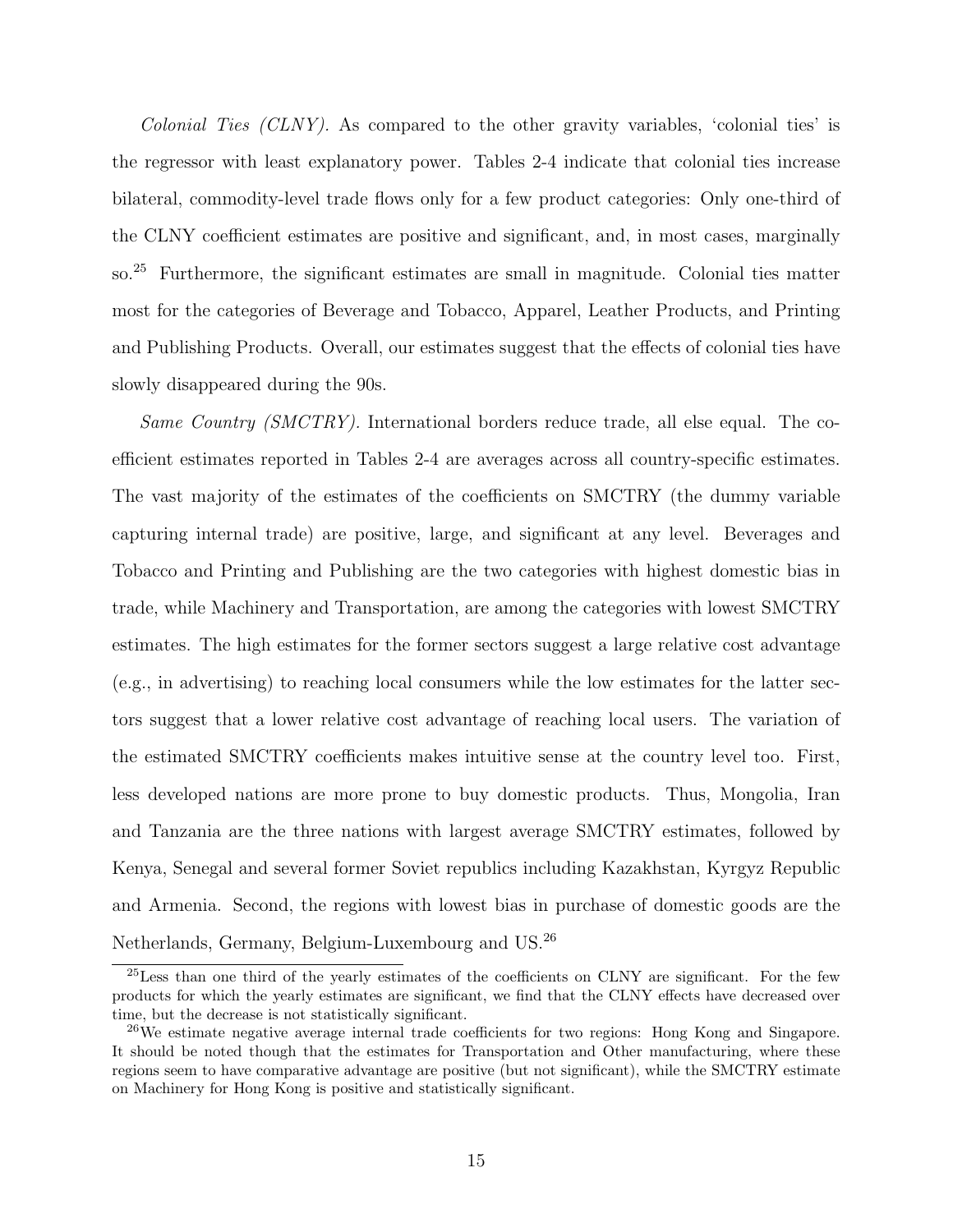Overall, the SMCTRY effects are persistent over time.<sup>27</sup> The percentage changes of the yearly estimates are mostly small in magnitude and not statistically significant. There are a few categories for which we estimate a significant decrease in the domestic bias over the period 1990-2002. These commodities are Textiles, Apparel, Metals, and Electrical products. For Textiles and Apparel, the entry of China into the WTO is an obvious explanation despite the contrary effect of the MFA, none of which is modeled. Petroleum and Coal products is the only category for which we find an increase in domestic bias. Possible explanations for this finding include recent wars and political conflicts, and efforts to improve energy security.

In order to abstract from any effects due to changes in the yearly gravity estimates,  $28$  we choose to employ the panel PPML estimates in the calculation of the trade costs indexes below. As more justification for this procedure we construct correlations (by product) between the panel PPML estimates and their yearly PPML counterparts. All correlation indexes are very large (above 0.9) and significant.<sup>29</sup> This suggests that the two estimation sets (panel and yearly) can be used interchangeably in the calculation of the trade costs indexes.

As a robustness check, we compare the panel PPML estimates against two alternative econometric specifications, a log-linear OLS and a two-step HMR procedure. Santos-Silva and Tenreyro (2006) criticize the standard log-linear OLS approach to estimate gravity as inappropriate. They argue in favor of the PPML estimator and find significant biases in the OLS gravity estimates. In accordance with their findings, but using disaggregated data, we find an upward bias in the OLS estimates, especially in the coefficient estimates of distance and of colonial ties. These results are consistent in both the panel and the yearly estimations. Importantly for present purposes, there is almost perfect correlation between the OLS (both yearly and panel) estimates and the PPML gravity estimates. Remembering that the gravity system identifies only relative trade costs, the very high correlation between the PPML and

<sup>&</sup>lt;sup>27</sup>To obtain yearly SMCTRY estimates we impose a common cross-country coefficient for each commodity, because a country-specific indicator trade dummy would have had only one observation that differs from zero.

 $^{28}$ In a few instances, we obtain wrong-sign estimates. For example, we estimate a positive and significant effect of distance on bilateral trade for Textiles in 1990.

 $^{29}$ These numbers, along with the yearly PPML estimates, are available upon request.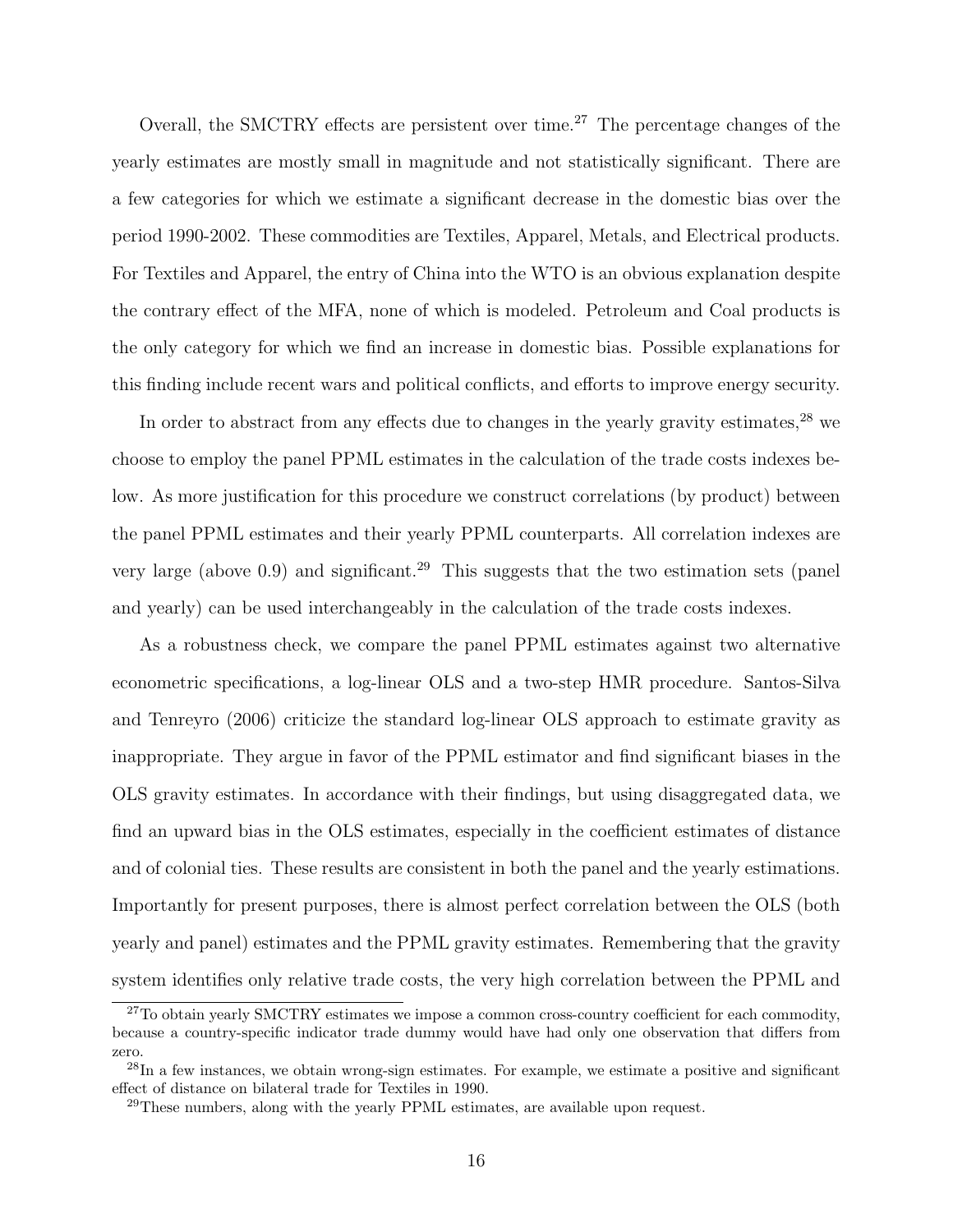the OLS estimates suggests that the two sets are equally good proxies for the unobservable bilateral trade costs and can be used interchangeably for our purposes.

Finally, we compare the panel PPML estimates to estimates obtained with the twostep HMR method, where exporters must absorb some fixed costs to enter a market. HMR estimation controls simultaneously for sample selection bias and for unobserved heterogeneity bias. To keep the sample size as large as possible, we follow HMR in using religion as the exclusionary variable that permits identification. We apply the HMR cubic polynomial specification to control for the biases caused by the unobserved firm heterogeneity along with the Heckman (1979) sample selection correction to obtain both panel as well as yearly estimates. The disaggregated HMR estimates support their aggregate findings: both the selection and the unobserved heterogeneity biases are significant, which leads to exaggerated OLS estimates. But most important for our purposes is the almost perfect correlation between the panel PPML estimates and the HMR panel and yearly counterparts.<sup>30</sup> PPML and HMR (and OLS) estimates turn out to be essentially equivalent for the calculation of the trade cost indexes.

#### 4.2 Multilateral Resistance Indexes

The multilateral resistances are calculated from (5)-(6) with fitted bilateral trade costs and data on expenditure and supply shares. Let  $\tau_{ij}^k \equiv (t_{ij}^k)^{1-\sigma_k}$  the power transform of the bilateral trade cost factor. We construct  $\tau_{ij}^k$  from the estimated gravity coefficients, the  $\hat{\beta}$ 's, and the proxy variables data as:

$$
\widehat{\tau}_{ij}^k = e^{\sum_{m=1}^4 \widehat{\beta}_m^k \ln DIST_{ij}^m + \widehat{\beta}_5^k BRDR_{ij} + \widehat{\beta}_6^k LANG_{ij} + \widehat{\beta}_7^k CLNY_{ij} + \sum_{i=8}^{83} \widehat{\beta}_i^k SMCTR_{ij}^k}.
$$

Where needed to get the levels of multilateral resistances,  $\hat{\sigma}^k$  is the estimate of the elasticity of substitution obtained, as described in the data appendix, from the 3-digit HS indexes of

<sup>&</sup>lt;sup>30</sup>Correlation coefficients and HMR estimation results (panel and yearly) are available upon request.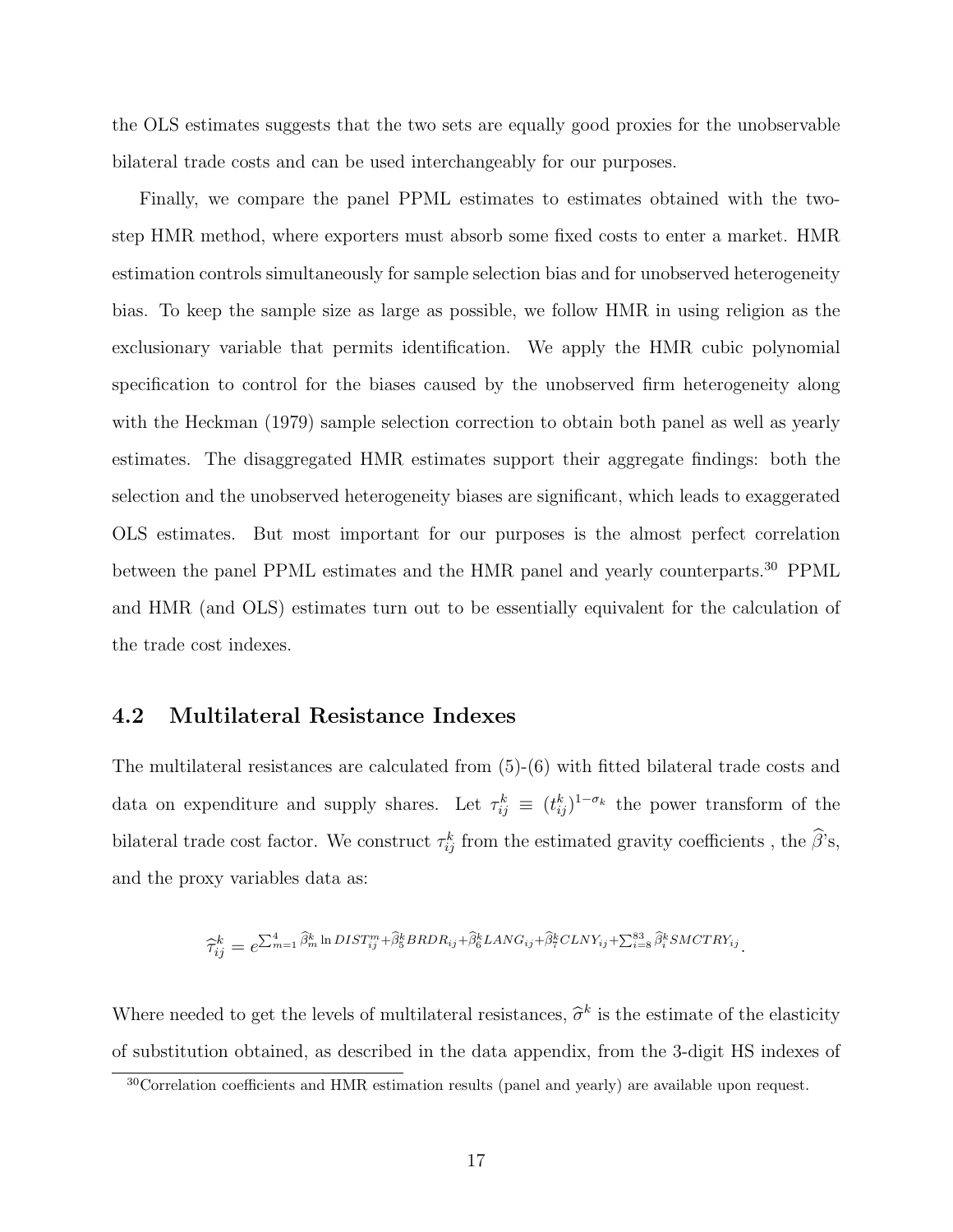Broda et al.  $(2006).^{31}$ 

Theory implies that bilateral trade cost factors  $t_{ij}^k$  should always be greater than one. In less than one percent of the cases (mostly for the estimates of internal trade costs,  $\hat{t}_{ii}^k$ ) our estimates are lower than one. To preserve the variability in the bilateral trade cost estimates, we divide each of them by  $\hat{t}_{ij,min}^k$ , where  $\hat{t}_{ij,min}^k$  is the smallest estimate for a given class of commodities (usually the internal estimate for a small country). This transformation is inconsequential for our analysis since the full gravity system is homogeneous of degree zero in the set of gravity implied trade costs. Estimation can only identify relative trade costs.

The power transforms of multilateral resistance are solved from the gravity system (5)- (6) using the  $\hat{\tau}$ 's. Overall, we find significant variation, within reasonable bounds, in the multilateral resistances across countries for a single product, and across commodity lines for a given country. For brevity and clarity of exposition, we construct and analyze aggregate indexes across all commodities for a given nation, and across all countries for a given commodity category. We use expenditure shares as weights in the aggregation of the inward multilateral resistances and output shares in the aggregation of the outward counterparts.

Intertemporal variation is induced by changing shares with constant bilateral trade costs. To describe the evolution of the multilateral resistances over time, we follow the procedure from Anderson and Yotov (2010) who adopt a time-invariant normalization to convert current prices to base year prices. Applied to our setting, the procedure is to convert US current inward multilateral resistance (chosen for normalization) to base year US inward multilateral resistance. Initially we calculate MR's for each commodity with  $P_{USA}(t) = 1$  for each year t. This yields (for each commodity) a set  $\{P_i(t), \Pi_i(t)\}\$ for each region i and year t. Using output and expenditure shares, respectively as weights, we aggregate commodity level multilateral resistances to form country MR's. To convert them to intertemporally comparable values, we construct an inflator variable for US, drawn from country-level personal consump-

<sup>&</sup>lt;sup>31</sup>Estimates of  $\sigma$  can be obtained directly as coefficients on bilateral tariffs in the gravity model. However, due to unavailability of bilateral tariff data for the period of investigation, we choose to use the elasticity indexes from Broda et al. (2006)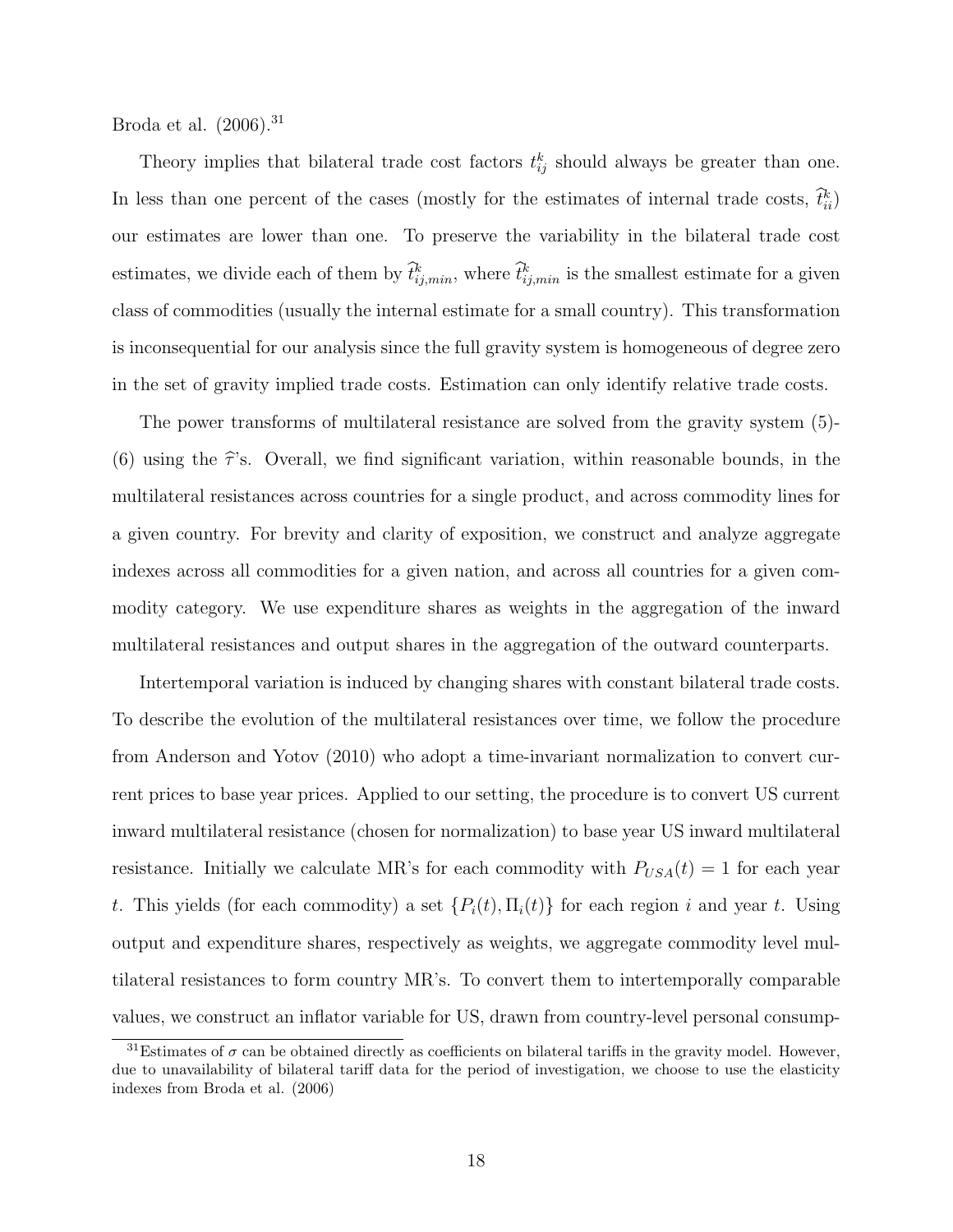tion expenditures (PCE) prices on durable and nondurable goods (but not services) for the period 1990-2002.<sup>32</sup> The inflator is equal to  $\pi_{USA}(t) = PCE_{USA}(t)/PCE_{USA}(1990)$ . The new set of 'time-consistent' MR's is  $\{\pi_{USA}(t)P_i(t), (1/\pi_{USA}(t))\Pi_i(t)\}\)$ . Conceptually, any country's inward MR is converted to a 1990 US dollars equivalent. For example,  $P_i(t)/P_{USA}(t)$ is replaced by  $P_i(t)/P_{USA}(1990)$ . The scale of outward MR's is inversely related to the scaling of inward MR's due to the structure of the gravity system, so outward MR's are also interpreted as being in 1990 US dollars.

Deflated inward multilateral resistance (IMR) indexes are reported in Table 5. Column (1) reports IMR's by country for 1996, the midyear of our sample that is also representative.<sup>33</sup> The IMR values vary across countries, and the pattern of IMR variation makes good intuitive sense. More 'remote' nations, geographically and in terms of industry concentration and economic development, face larger buyers' incidence. Thus, developing countries (e.g. Mozambique, Senegal and Tanzania) and some former Soviet republics (e.g. Kyrgyz Republic and Azerbaijan) are consistently among the regions with highest buyers' incidence. In contrast, all developed countries are in the lower tail of the IMR distribution. The levels and range of values of IMR's in manufacturing for countries resemble those for Canada's provinces over a wider set of goods in Anderson and Yotov (2010).

The numbers in column (2) of Table 5 summarize the IMR changes over the period 1990- 2002 and are constructed using the chain procedure of Section 1.2. Over time consumers in twenty eight of the countries in our sample enjoyed a moderate decrease in the inward multilateral resistances. Consumers in the Czech republic and Indonesia are the biggest winners. On the opposite side of the spectrum of IMR changes we find Russia, with an IMR increase of 34 percent, and another former Soviet republic, Azerbaijan, with an even larger increase of 55 percent. The estimates for these two nations are in accordance with the fact that they are among the countries with largest consumer price increases in the sample.<sup>34</sup>

<sup>&</sup>lt;sup>32</sup>The PCE price index is constructed and maintained by the Bureau of Economic Analysis.

<sup>&</sup>lt;sup>33</sup>These numbers are the deflated yearly average inward multilateral resistances for each country across all goods, weighted by the national expenditure share on each commodity.

 $34$ In principle, IMR changes are comparable to average CPI changes. However, IMR's may only loosely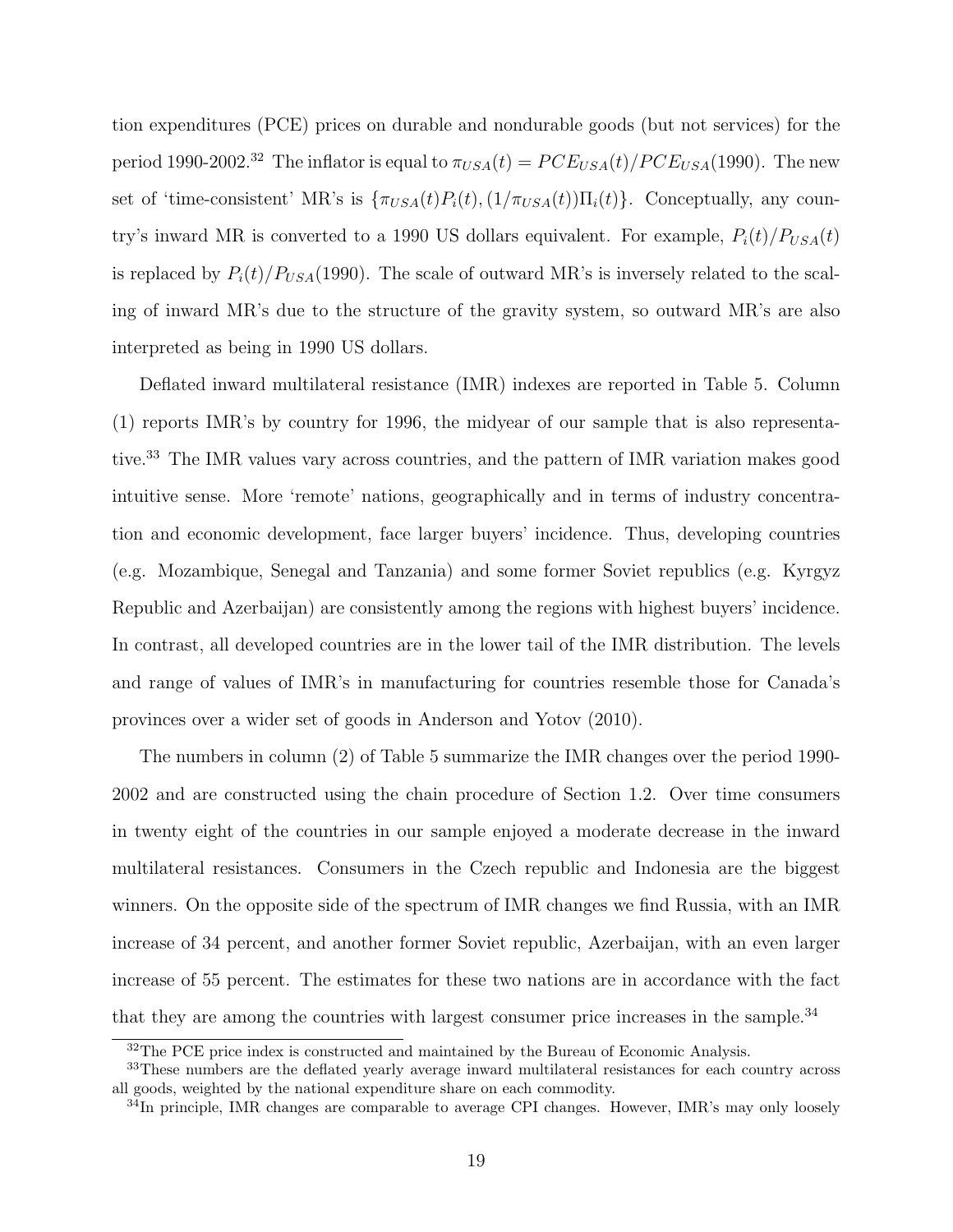IMR's vary across product lines for a single country. We aggregate across countries to portray the cross-commodity variation of the IMR's in Table 6. The numbers for each year and commodity are calculated as relative to the corresponding number for the United States. Thus, the indexes from column (1) of Table 6 suggest that the average consumer costs of Food, Wood, and Paper Products are considerably higher in the rest of the world, as compared to the US, while the average costs of Furniture, Apparel and Mineral Products are lower than in the US.

Estimates of the percentage changes in the IMR indexes, reported in column (2) of Table 6, show that, on average, the inward multilateral resistances have increased for most commodity categories (about two thirds) in our sample. The increase varies by product line. At 12%, Food and Furniture are the categories for which consumers have suffered the largest IMR increase over the period 1990-2002. Rubber and Plastic and Electrical products are two other sectors with large IMR increase. Wood and Beverage and Tobacco are two of the categories with IMR decrease of more than 10%. Petroleum and Coal is the category with largest IMR fall of 22%. This finding coincides with the stable oil prices of the 90's, followed by a fall in the early 2000's, and the fall in IMR's due to changing specialization patterns may be part of the explanation.<sup>35</sup>

Outward multilateral resistance (OMR) indexes for manufacturing also vary across industries for a single country and across nations for a single sector. Once again, to ease interpretation of our findings, we aggregate OMR's across commodities for each country and across countries for each commodity using commodity shipment shares as weights. The variation of the OMR's across countries is revealed in column (3) of Table 5, where we report

track variations in consumer price indexes and any differences between the CPI's and the IMR's have a number of explanations. First, our IMR indexes are based on a manufacturing sample, excluding services, agriculture and mining. Second, the inward incidence of trade costs probably falls on intermediate goods users in a way that does not show up in measured prices. Third, the production weighted IMR's are not really conceptually comparable to the consumer price indexes of final goods baskets. Next, home bias in preferences may be indicated by our results. Home bias in preferences results in attributions to 'trade costs' that cannot show up in prices. Finally, the IMR's are no doubt subject to measurement error and are based on a CES model that itself may be mis-specified.

<sup>&</sup>lt;sup>35</sup>The oil price fall is also partly explained by a series of increases in OPEC quotas, increase in the Russian production, and a weakened US economy. Prices fell further immediately after the September 11 attacks.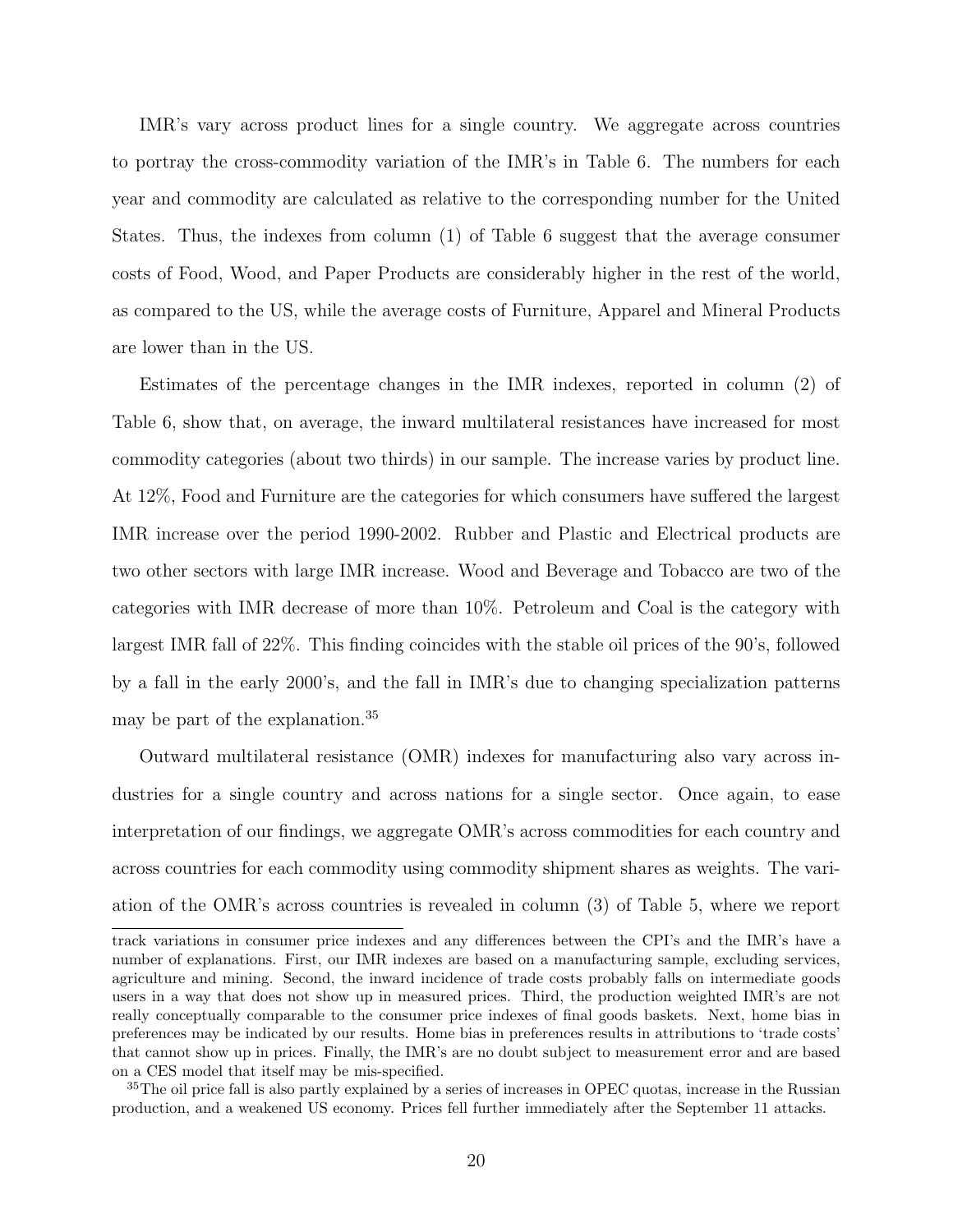deflated outward multilateral resistances for 1996. In column (4) of the table, we calculate the percentage change in the OMR's over the period 1990-2002 using the chain procedure of Section 1.2. Overall, the levels and range of values (7.8-31.9) are significantly higher than for Canada's provinces (3.5 to 7.6) in Anderson and Yotov (2010). This is also consistent with the relatively low aggregate OMR for Canada reported in Table 5. The explanation is that the largest trading partner for each Canadian province and territory, or for Canada as a whole, is very close geographically and trade between Canada and US is 'free'.

The pattern of OMR variation makes good sense for the most part. Three properties stand out. First, the regions with the largest sellers' incidence are more remote regions (geographically and in terms of industry concentration and national specialization) and some former Soviet republics. Interestingly, we find that the regions with lowest OMR's are also less developed economies such as Iran, Mongolia, Kenya and Tanzania. The reason is that these regions have the largest SMCTRY estimates, tending to lower their OMR's. Mexico also a low OMR, due to its large trade with US, fostered by NAFTA and free trade relations with the EU and series of Latin American countries during the period of investigation. As expected, we find the majority of developed countries in the lower halve of the OMR distribution. Second, OMR's are considerably larger than the IMR's, as in Anderson and Yotov  $(2010).^{36}$ 

Third, we find evidence of a decline over time in the OMR's for close to two-thirds of the nations in our sample and an increase in the seller's incidence for the rest of the countries. See column (4) of Table 5. This stands in sharp contrast to the uniform OMR fall for

<sup>36</sup>To explain why the outward multilateral resistance exceeds its inward counterpart, they draw intuition from two propositions. According to Proposition 1, larger supply or net import shares (defined as the difference between expenditure shares and output shares) tend to reduce multilateral resistances in a special case. Building on the intuition from Proposition 1, in Proposition 2 they show that a greater dispersion of supply shares, which is an empirical regularity, drives average outward above average inward multilateral resistance. This pattern also plausibly reflects specialization, with causation running from multilateral resistances to supply (and demand) allocations. The prediction of Proposition 1 holds up strikingly well in our OMR estimates, helping to explain some other results as well. Correlations between the OMR's and the output and net import shares at the product level, available upon request, reveal that the OMR's are significantly decreasing in output shares and decreasing in net import shares.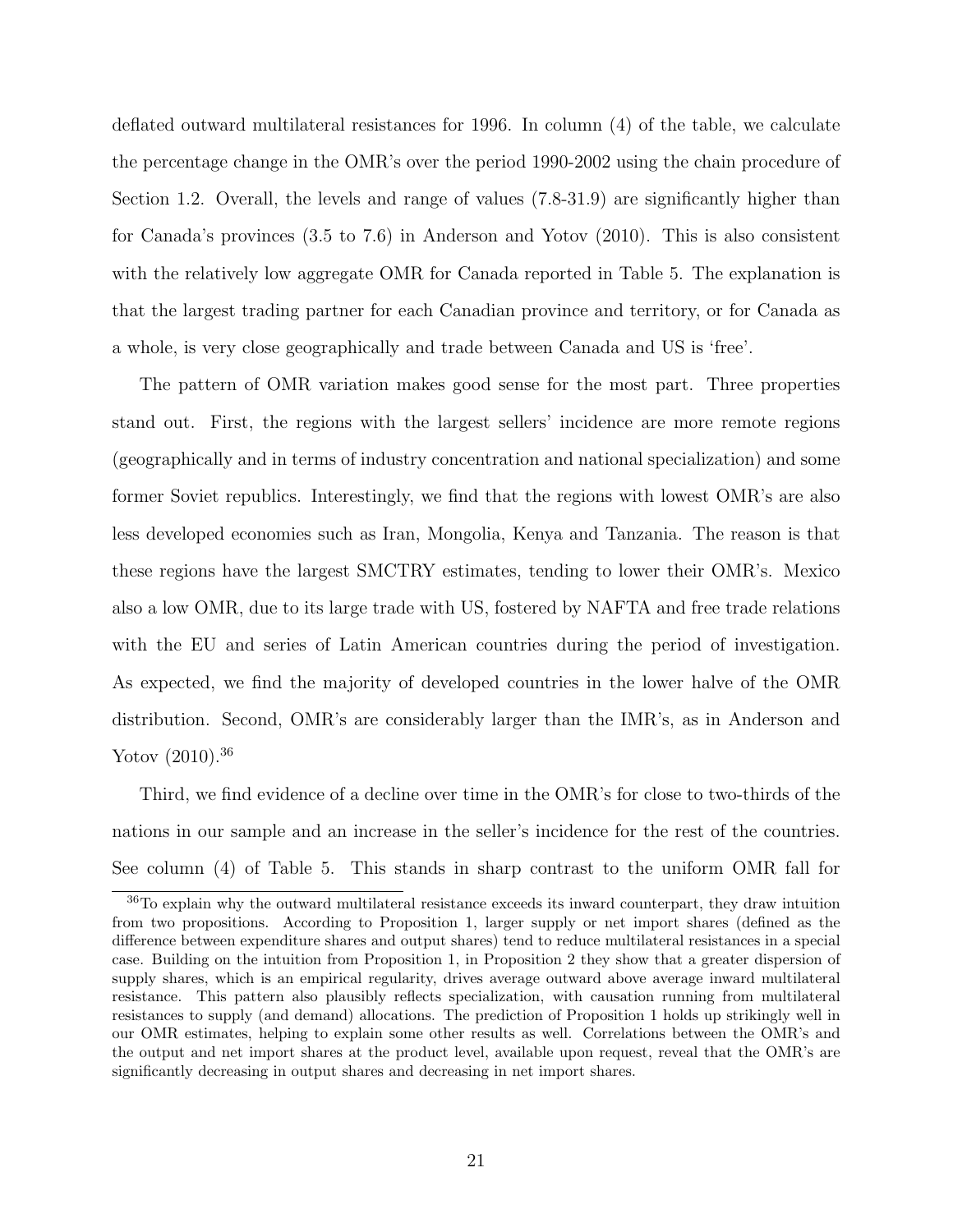Canada's provinces in Anderson and Yotov (2010).<sup>37</sup> Essentially this reflects the empirical regularity that OMR decreases with supply shares and the zero sum property of changes in shares. Specialization in the global economy induces incidence shifts that cause gainers and losers, especially via sellers' incidence. The Canadian provinces turn out to be a specially favored case with the zero sum aspects of their interaction inflicted on the much larger outside world. Kuwait is the nation experiencing the largest OMR increase of close to 32 percent. The reason is the large increase in the incidence on the producers of Petroleum and Coal (Multilateral resistance and output changes for individual commodities are available upon request). Most of the oil producers in the world also suffered OMR increase, but the oil industry accounts for more than 85 percent of Kuwait's exports and for more than 50 percent of its GDP, extreme relative to other oil exporters.

Sellers in some republics from the former Soviet bloc (e.g., Armenia, Russia and Kazakhstan) enjoy significant OMR decreases, while producers in other Soviet nations, such as Ukraine, and economies under the heavy Soviet influence, such as Bulgaria, suffer large increases in seller's incidence. The explanation is that after the collapse of communism, during the early '90s, some nations lost their guaranteed portion of the large Soviet market to more competitive producers, while others expanded into new markets including some in the former Soviet Union.

The patterns of OMR variation across commodity categories and their change over time are revealed in columns (3)-(4) of Table 6. Column (3) reports deflated aggregates obtained with output shares used as weights. Leather, Petroleum and Coal and Other Manufacturing are always among the categories with highest outward trade costs at the country level, which translates into high aggregate indexes for these categories. Transportation Products and Food are consistently among the sectors with lowest OMR indexes. Results from column (4) of Table 6 indicate that over the period 1990-2002 OMR's have fallen for more than twothirds of the commodities in the sample. Food is the category for which producers have

<sup>&</sup>lt;sup>37</sup>It should be noted that we do estimate and aggregate OMR fall for Canada, which is consistent with the results from Anderson and Yotov (2010).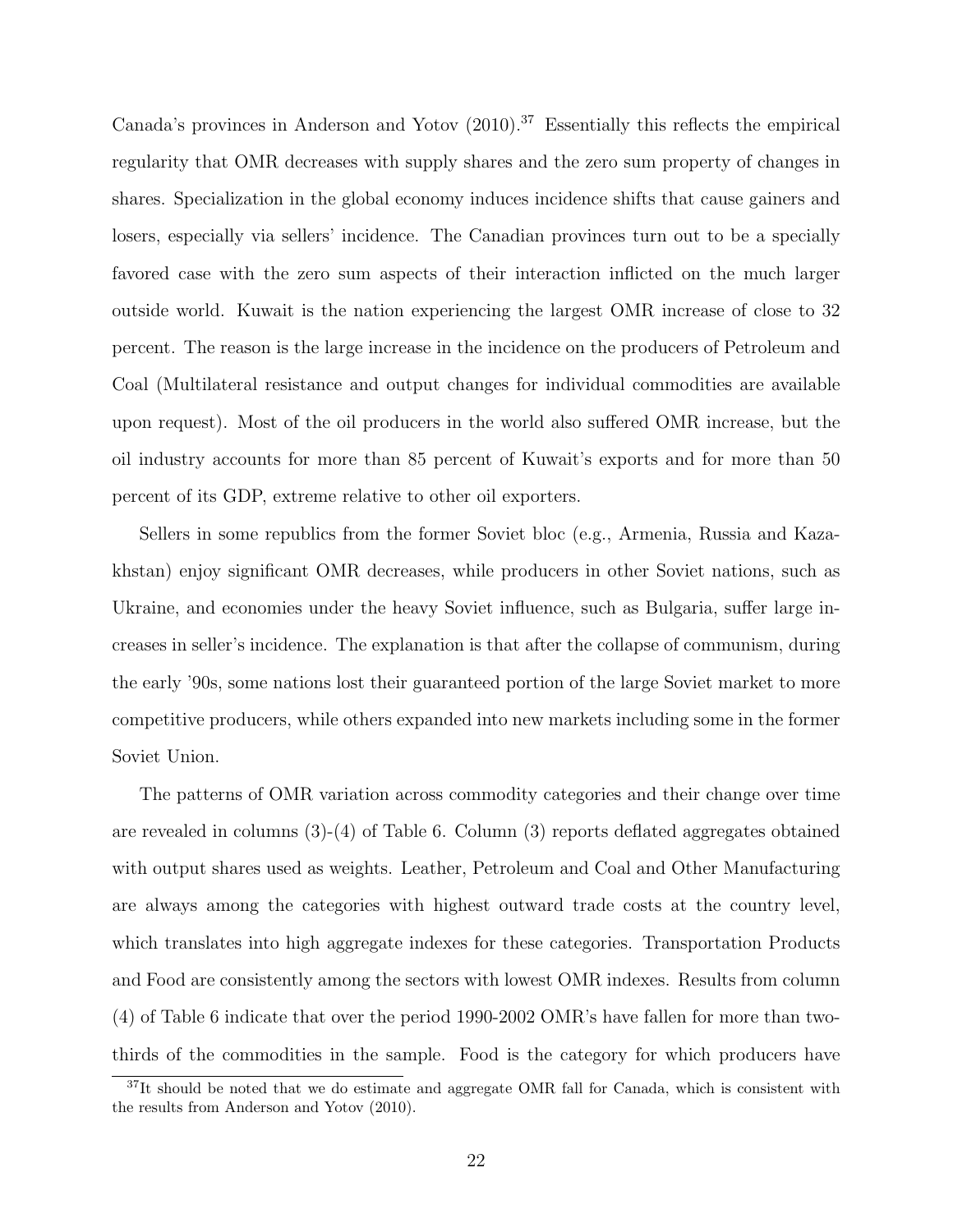enjoyed the largest OMR fall of more than 12 percent. Beverage and Tobacco and Wood are two of the categories with largest OMR increase. Petroleum and Coal is the outlier with OMR increase of 22 percent.

Comparison between the changes in the incidence on consumers and producers at the product level reveals two interesting patterns. First, any IMR fall is inevitably accompanied by an OMR increase. And, second, the changes in the corresponding inward and outward multilateral resistances for each category are almost equal in absolute value. This finding reflects the formal property of  $(5)-(6)$  that the II's and P's are inversely related on average. This nearly zero sum result is also captured by the real output numbers reported in column (7) of the table, discussed below.

The MR characteristics are in sharp contrast to those of Laspeyres trade cost (LTC) indexes. Share-weighted Laspeyres indexes of bilateral trade costs for each country and year are constructed as follows. The outward index is calculated as  $\sum_k \hat{T}_i^k Y_i^k / \sum_k Y_i^k$ , where  $\widehat{T}_i^k \equiv \sum_j \widehat{t}_{ij}^k X_{ij}^k / Y_i^k$ . The inward counterpart calculation is  $\sum_k \widehat{T}_j^k E_j^k / \sum_k E_j^k$ , where  $\widehat{T}_j^k \equiv$  $\sum_i \hat{t}_{ij}^k X_{ij}^k / E_j^k$ . The inward and the outward LTC's (available on request) are very similar and the same is true for their evolution over time. There is a significant positive correlation between the OMR's and both outward and inward LTC's. In contrast, there is a weak correlation (sometimes negative) between inward multilateral resistance and either of the LTC measures. Despite the high correlation of the OMR's and the LTC's, the magnitudes are different. This difference has important resource allocation and TFP implications. An even more important difference between LTC's and multilateral resistances is that LTC's are flat over time. The pro- and anti-globalizing effects of specialization driving changes in the multilateral resistance indexes have a nearly zero-sum effect on the global efficiency LTC measures.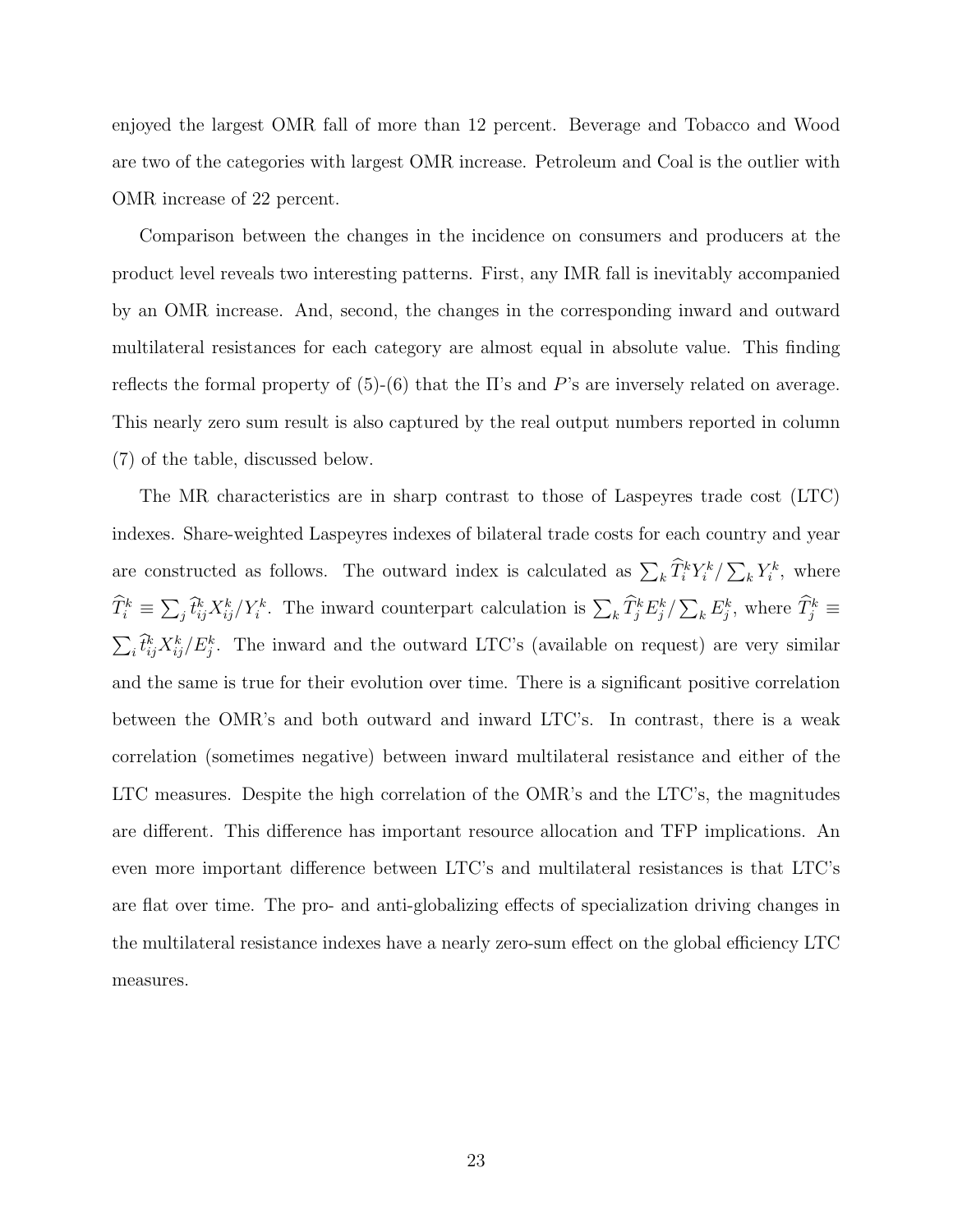### 4.3 Constructed Home Bias

Constructed Home Bias (CHB) is calculated from (7) using the power transforms of estimated t's and multilateral resistances for each commodity and country. In practice  $t_{ii}^k$  is the estimated internal trade cost for country  $i$  and commodity  $k$  relative to the smallest internal trade cost for commodity k across all countries and regions. It is important to note that CHB is independent of the normalization, and of elasticity of substitution estimates because it is constructed using the  $1 - \sigma_k$  power transforms of t's,  $\Pi$ 's and P's.

Aggregated country level CHB indexes, $38$  are obtained as weighted averages across commodity level CHB values. Recalling that CHB is interpreted as the predicted value of internal trade relative to the theoretical value of internal trade in a frictionless world, the aggregate CHB for country or region i should be the ratio of predicted internal total trade  $\sum_{k} \hat{X}_{ii}^{k}$  to frictionless internal total trade  $\sum_{k} Y_i^k E_i^k / Y^k$ . This can be obtained from (7) as:

$$
CHB_i = \sum_k \left(\frac{t_{ii}^k}{\Pi_i^k P_i^k}\right)^{1-\sigma_k} \frac{Y_i^k E_i^k / Y^k}{\sum_k Y_i^k E_i^k / Y^k},
$$

the weighted average of commodity CHB's, where the weights are equal to the frictionless internal trade shares.

Column (5) of Table 5 portrays the cross-national variation of CHB in 1996, which is representative of our findings across the whole period 1990-2002. Three properties stand out. First, most of the CHB values are large. There is a massive home bias in trade flows. Second, there is wide variability in CHB. Third, CHB is larger for the less developed and the smaller countries, and lower for the more developed and the industrialized nations. Thus, in each year, the United States (USA), Japan (JPN), Germany (DEU) and France (FRA) are consistently the four countries with the lowest constructed home bias indexes. On the opposite side of the CHB spectrum are developing and small countries such as Mongolia (MNG), Mozambique (MOZ), Tanzania (TZN) and Trinidad and Tobago (TTO),

<sup>38</sup>CHB indexes at the product level for each country are available upon request.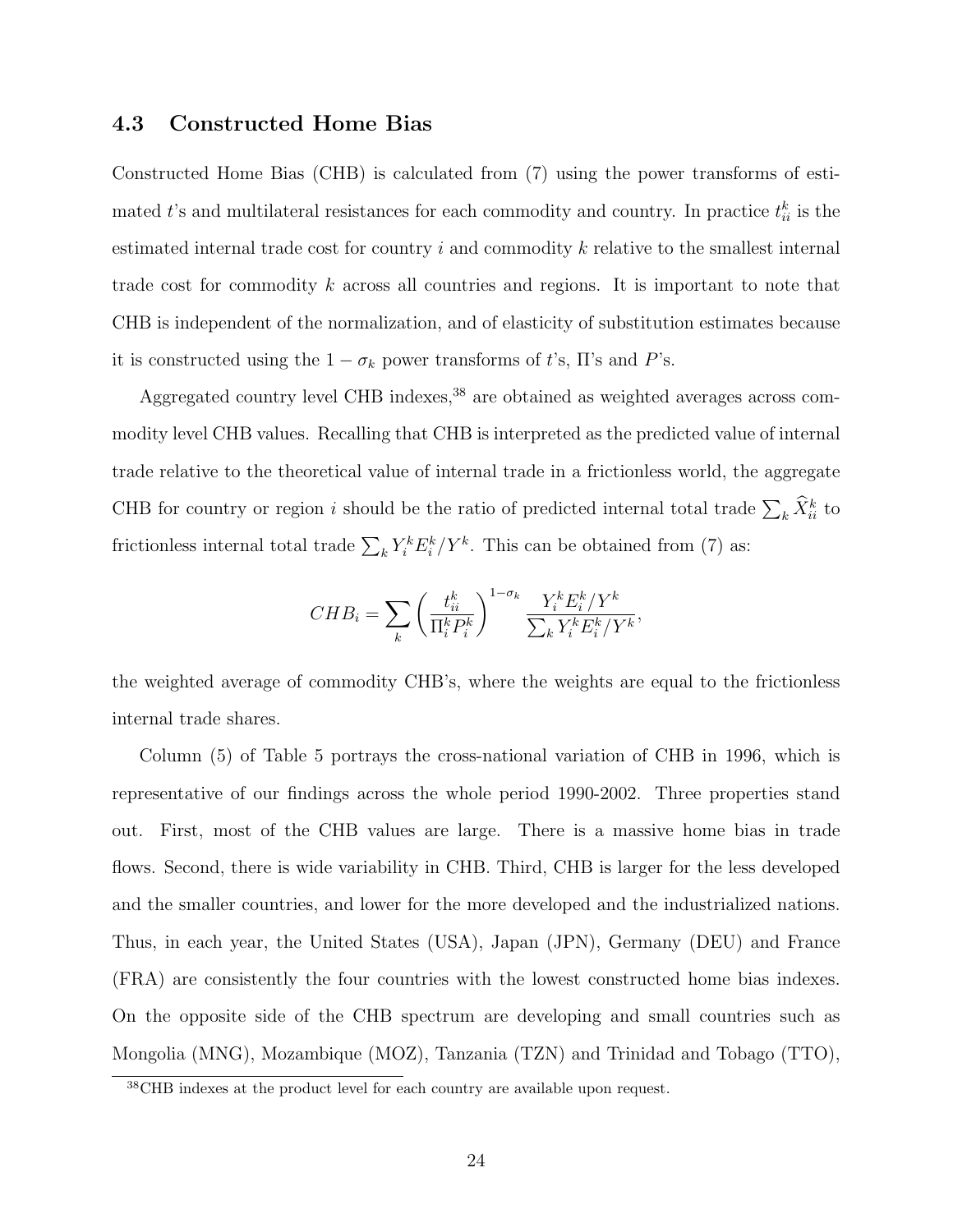as are most of the former Soviet republics. Compared to the CHB's for Canadian provinces reported in Anderson and Yotov (2010), the range of CHB's is contracted substantially, explained because countries are more diverse in size than provinces.

The CHB changes over the period 1990-2002 are entirely due to the general equilibrium effect of changes in production and expenditure shares on multilateral resistance. A fall in CHB is not due to the usual understanding of globalization because the fitted trade costs  $t_{ij}$ 's (including the internal fitted values  $t_{ii}$ 's) are constant over time by definition, as we employ the panel (time-invariant) gravity estimates to construct them. Specialization drives pro- anti-globalization, both falling and rising CHB.<sup>39</sup>

Column (6) of Table 5 reports percentage changes in CHB for each country and region in our sample. From 1990 to 2002, CHB falls for about two-thirds of the countries while rising for the rest. The pattern is mostly explained because market share tends empirically to lower outward multilateral resistance. Slower than average growth implies smaller market shares that are associated in the cross section with higher outward multilateral resistance. The more developed and industrialized economies, which in the 90's are already pretty well set in their specialization patterns, do not experience large CHB changes. Thus Germany, Great Britain, and France are in the middle of the distribution of CHB changes. Notably, US experiences a moderate fall in CHB, while, in contrast, Japan experiences a large CHB increase. This is likely due to its lost decade of slow growth in the 90s.

The mixed CHB change results here stand in contrast those of Anderson and Yotov (2010), revealing falling CHB for all of Canada's provinces over a wider set of goods. The difference in results is due to differences in the drivers in each case, the changes in supply and demand shares. We make no attempt here to endogenize supply and demand shares but note that incidence would play a role along with other familiar forces of specialization and

<sup>39</sup>To assess the relative importance of specialization vs. changes in bilateral trade costs, we construct an alternative CHB measure, where we employ the yearly gravity estimates to calculate fitted trade costs. Comparison between the CHB changes obtained with the panel and the yearly gravity estimates reveals that they are almost identical. Thus, the CHB fall is indeed due to the general equilibrium effect of changes in production and expenditure shares on the multilateral resistances, and the usual forces of globalization have played a small role for the CHB changes during 1990-2002.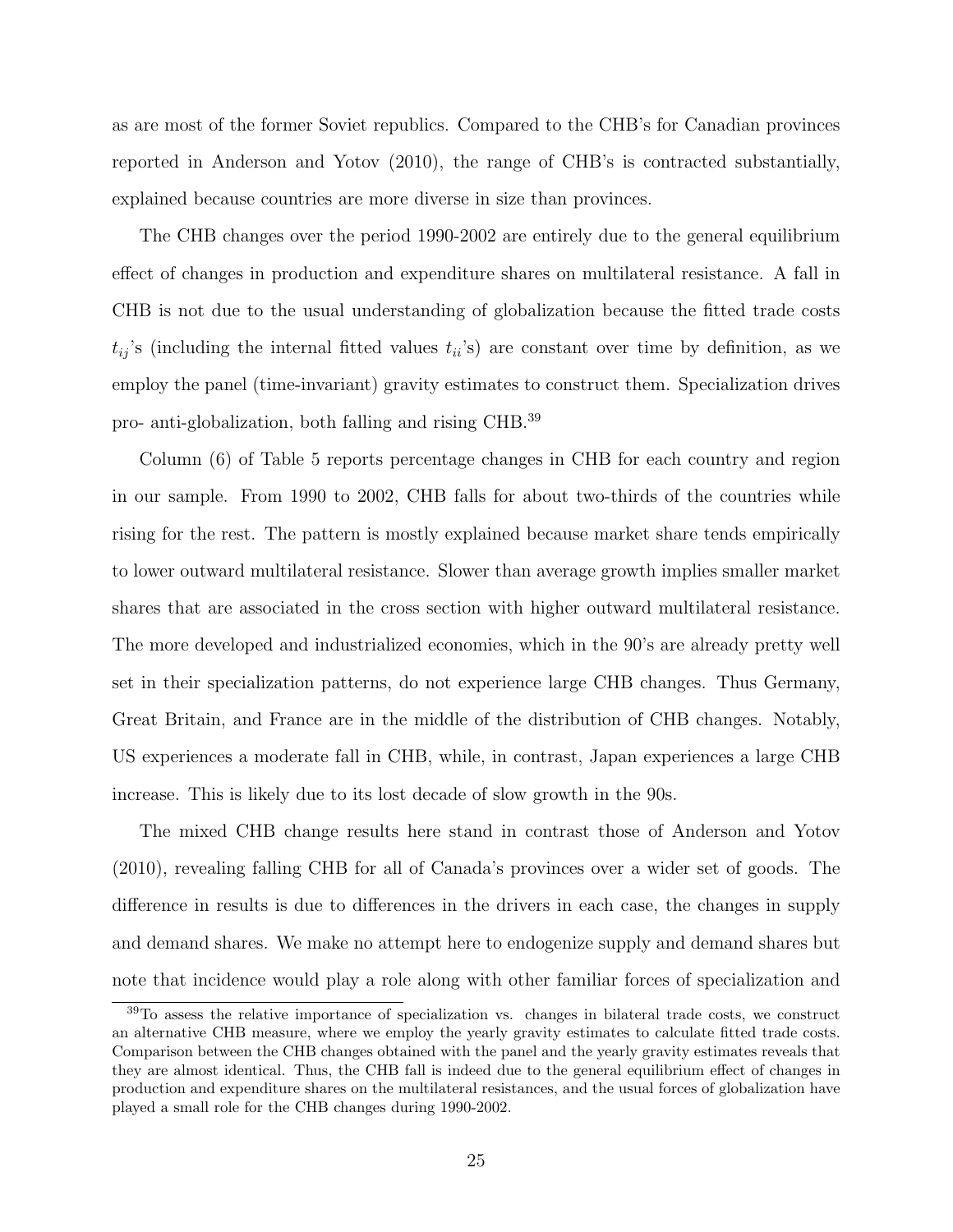growth.

The newly liberalizing economies are at the upper tail of the distribution of CHB changes. For example, Mexico and China are among the nations experiencing large CHB falls. Some of the smaller European economies, such as Portugal and Greece, that have not gone through serious economic changes during the period 1990-2002, experience an increase in CHB. Finally, the big changes in former Soviet bloc trade had different effects on the CHB for the Soviet republics. Most of them suffered a significant CHB increase. Notably, three of the five countries with largest CHB increase are the Kyrgyz Republic, Ukraine and Azerbaijan. The fourth is Bulgaria, which was heavily influenced by the Soviet Union. In contrast, some former Soviet nations (e.g., Estonia, Latvia and Armenia) enjoyed CHB fall.

CHB's vary across product lines for a single country. The patterns of CHB variation across commodity categories and their change over time are revealed in columns (5) and (6) of Table 6. Notably, we find that product-level CHB indexes are relatively small and much more homogeneous as compared to their country-level counterparts. The explanation for the small magnitude is that larger and more developed countries, that have very low CHB values, are given higher weight (due to their size) in obtaining the aggregate CHB indexes for each category. Even though CHB variation across product lines is not large, it makes intuitive sense for the most part. For example, we estimate large home biases for Food and Beverage and Tobacco, which we believe are demand-driven, and for Petroleum and Coal and Mineral Products, which we explain with the nature of production and supply.<sup>40</sup> The low CHB values for the more technologically-oriented sectors (e.g. Machinery, Electrical products, Transportation and Other Manufacturing) are also intuitive and can be explained with clear world specialization patterns in these manufacturing sectors. Finally, we estimate an average CHB for only five of the commodities in our sample and decrease for the rest. The

<sup>40</sup>In particular, even though Petroleum and Coal and Mineral Products are natural resource sectors and one may expect low home biases for these categories, it should be remembered that our data covers trade and production of manufactured products, which often are produced domestically from crude natural resources that are imported, however our data does not cover natural resource trade flows. This also explains the relatively large gravity estimates of the SMCTRY coefficients, capturing internal trade, for Petroleum and Coal and Minerals.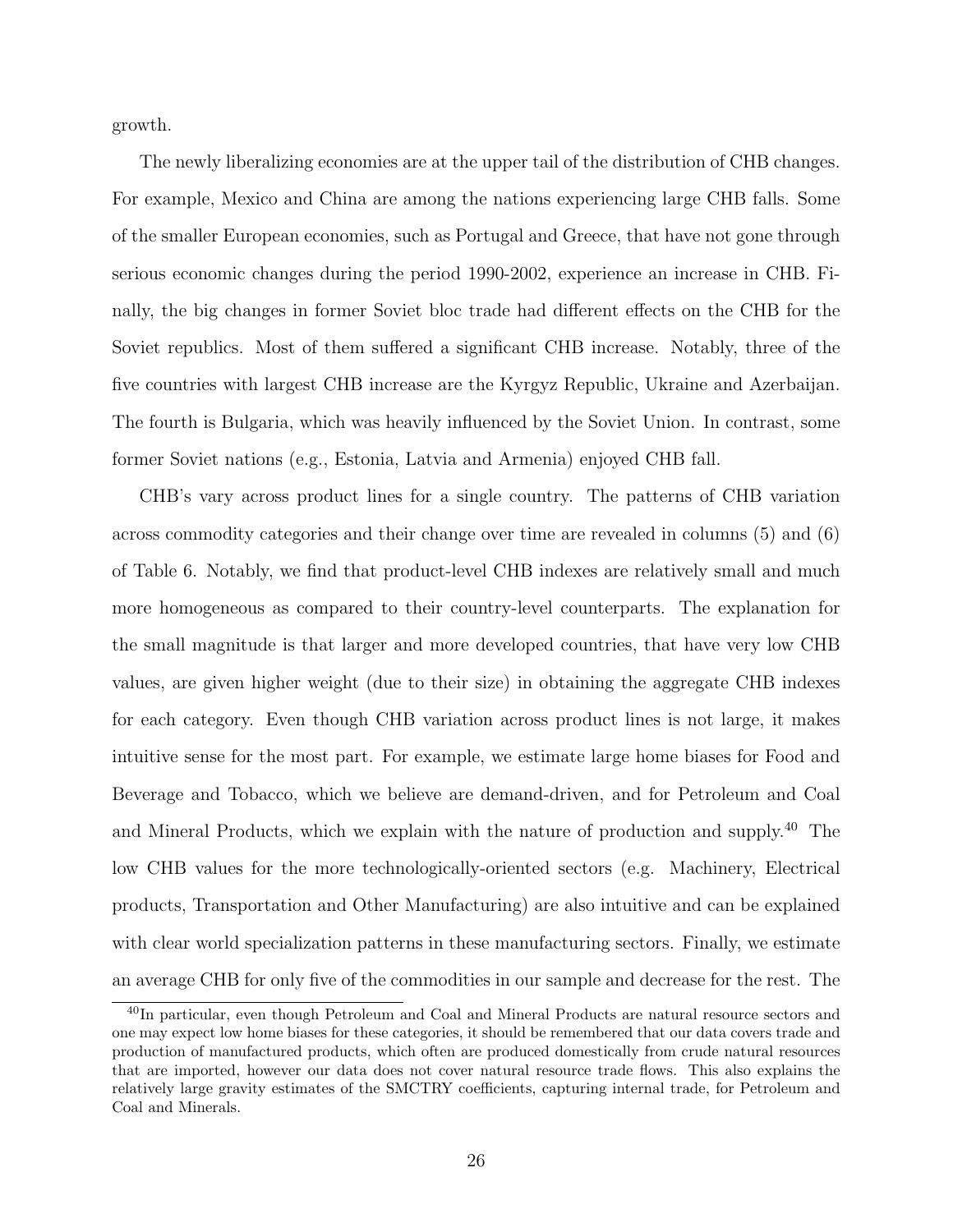CHB increase is the largest for Petroleum and Coal and Electrical Products, while leather and Furniture experience the largest fall.

## 4.4 The TFP Effect of Incidence

Changes in the incidence of trade costs impact manufacturing value added like TFP changes: real manufacturing output changes. The real output changes in the last column of Table 5, are constructed using the chain procedure of Section 1.2. It is important to note that our results for real output changes are independent of (i) the normalization used to calculate the multilateral resistances, and (ii) the choice of a price deflator (if any) used to intertemporally link the multilateral resistances. In contrast, the results are sensitive to the choice of elasticity of substitution in each sector, and the division of gains/losses between buyers and sellers does depend on the external price deflator.

Buyers in most countries suffered increasing incidence of trade costs (column 2), while sellers in about two thirds of the nations have enjoyed lower incidence of trade costs (column 4). The changes in real output, in column 7, suggest that more than half the world's countries experience rising real output while the remainder of countries experience falling real output. Globalization as specialization generates winners and losers, tending toward a zero sum.

The pattern of real output changes makes intuitive sense for the most part. In the cross section, and over time, sellers' incidence tends to fall with increases in output shares.<sup>41</sup> Thus, nations that have been heavily involved in trade (and wider economic) liberalization during the 90s, such as China and Mexico, are among the countries with largest real output gains.<sup>42</sup> Disaggregated real output changes (available upon request) reveal that these nations are consistently among the countries with largest real output gains at the commodity level. We also find that some less developed nations and economies in transition enjoy TFP gains as

<sup>41</sup>See Anderson and Yotov (2010) for more evidence and some theoretical insight.

 $42$ Venezuela is another example of a country that liberalized trade intensively during the 90s. Moreover, oil accounts for only one third of Venezuela's GDP, while manufacturing, which accounts for about one fifth of GDP, has been growing steadily at very high rates. These characteristics explain Venezuela's high real output benefit from the incidence of TFP in distribution.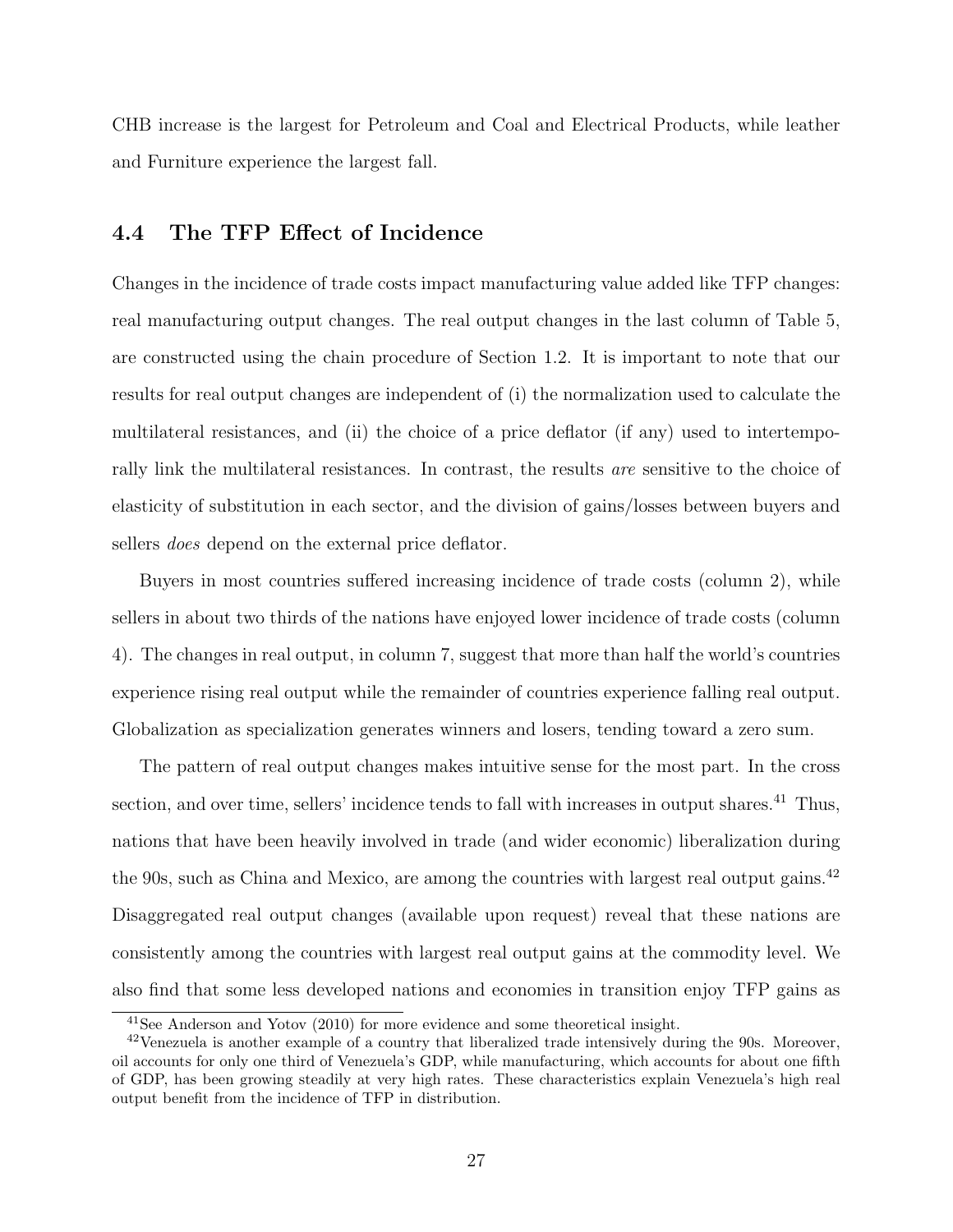well, which are driven mostly by decreasing average trade costs incidence on producers.

Most of the countries that suffer large real output decline during the 90s are some developed nations, but mostly economies in transition and members of the former Soviet bloc. In the case of the latter (see Russia for example) producers often enjoy significant decrease in outward multilateral resistance, however, the loss for consumers is even larger. These findings are supported at the commodity level as well. Along with the developing economies and the economies in transition, some developed nations, led by Japan, also experienced large real output loss. The explanation is that Japan suffered a lost decade of slow growth in the 90s. Most of the other developed nations are in the middle of the real output changes distribution.

For some nations, the real output effect of globalization is quite heterogeneous across sectors. For example, Brazil enjoyed the third largest real output gain (after China and Hong Kong, but in front of Italy) for leather products in the world. This is consistent with the fact that Brazil is one of the world's largest leather producers and it gained significantly from the geographical redistribution of the leather industry during the early 90s. More interestingly, Brazil is the leader in real output gains in the Petroleum and Coal industry. Brazilian consumers benefitted from falling oil prices during the 90s. Brazilian oil producers however, were some of the few in the world that actually enjoyed a fall in outward multilateral resistance. Brazil's share of world production rose due to the opening of the oil sector to private and foreign investors during the late 90's.

While globalization as specialization generates clear winners and losers at the countrylevel, our estimates reveal no significant real output changes for the world economy at the product-level over the period 1990-2002. See column (7) of Table 6. The most significant gains are realized in the Food, Minerals and Textiles categories. The overall real output effect for all manufacturing in the world economy is 0.3%. In principle, the shifts in output and expenditure shares could significantly raise this measure of world efficiency, as on a smaller scale Anderson and Yotov (2010) argued was the case for Canada's provinces, due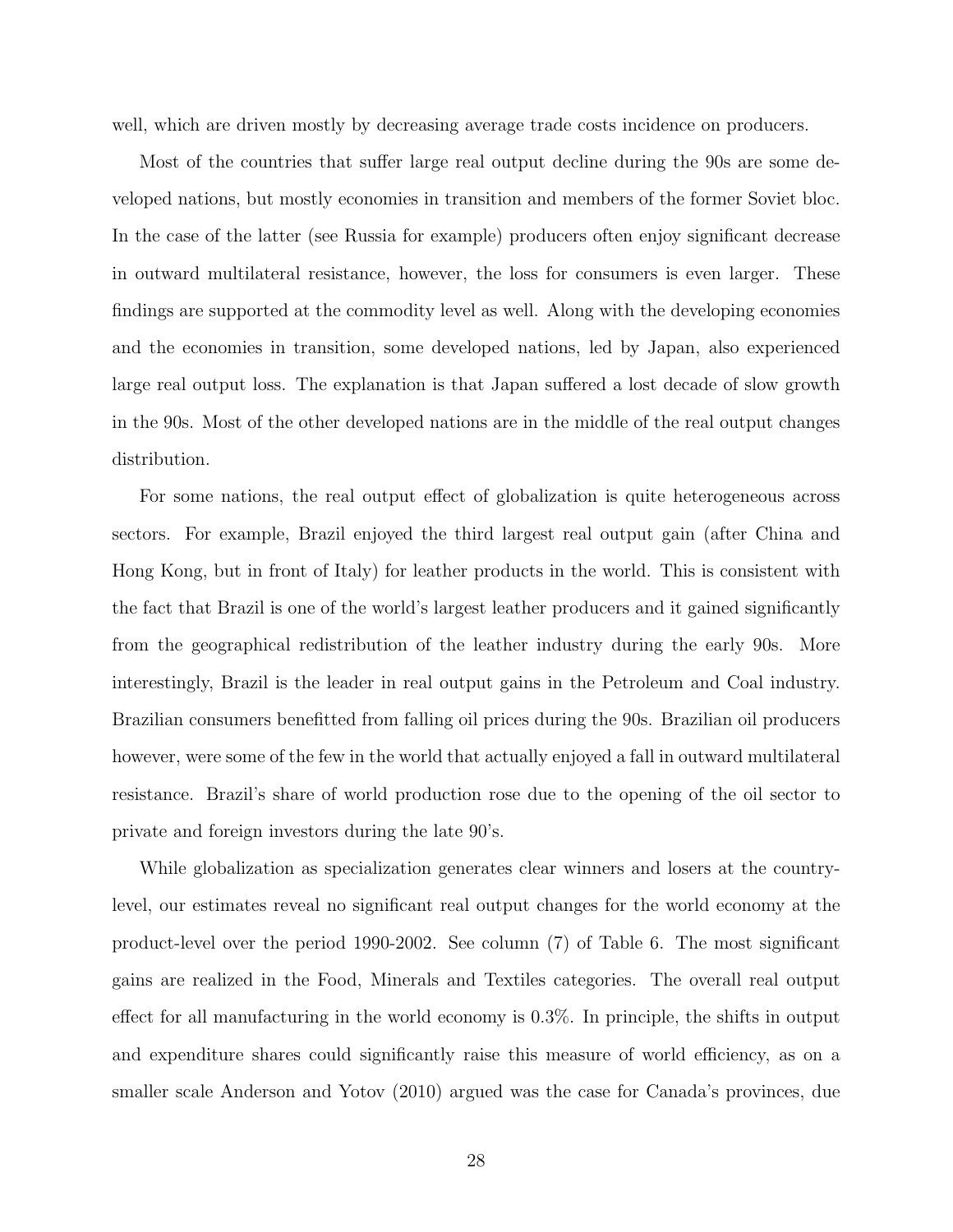to expenditure on average rising where inward trade costs are relatively low and similarly supply rising where outward trade costs are relatively low.<sup>43</sup>

Openness is positively associated with growth in our sample, as changes in CHB and changes in the incidence of TFP have a correlation coefficient varying between −0.7 and  $-0.8$ , depending on the approach used in the calculation of real output changes.<sup>44</sup>

### 4.5 Testing Structural Gravity

Structural gravity theory implies that the sum of the origin and destination country fixed effects  $\hat{\eta}_{i,t}^k + \hat{\theta}_{j,t}^k$  estimated from equation (13) should be equal to the structural gravity term  $\ln{[E_j^k P_j^k]}$  $\sigma_k-1 \gamma_i^k \prod_i^k$  $\sigma_k$ <sup>-1</sup>/Y<sup>k</sup>. A simple measure of the goodness of fit of structural gravity is based on the residuals

$$
r_{ij,t}^k = \hat{\eta}_{i,t}^k + \hat{\theta}_{j,t}^k - \ln \left[ E_{j,t}^k P_{j,t}^{k} \right]_{i,t}^{\sigma_k - 1} Y_{i,t}^k \Pi_{i,t}^{k} \right]_{i,t}^{\sigma_k - 1}.
$$

Since the  $\hat{\eta}_{i,t}^k + \hat{\theta}_{j,t}^k$  variables are estimated as deviations from the US, the composite variable  $\ln\left[E^k_j P^k_j\right]$  $^{\sigma_k-1}Y_i^k \Pi_i^k$  $\sigma_k$ <sup>-1</sup>] is also constructed as a deviation from the US value. In principle differencing from the US cancels out the global scaling variable  $1/Y_t^k$  that is otherwise a component of the structural gravity term. The data points are very densely clustered about zero in Figure 1 showing the kernel density estimated distribution of the r's.

The structural gravity term theoretically predicts the fixed effects. The simple  $R^2$  of structural gravity theory is 0.9.<sup>45</sup> Considering the amount of sector-country-time variation

<sup>&</sup>lt;sup>43</sup>Totally differentiate (5)-(6), multiply by  $s_i \equiv Y_i/Y$  and  $b_j \equiv E_j/Y$  respectively and sum over countries. Rearranging the results:  $\sum_i (s_i + \sum_j w_{ij}) \widehat{\Pi_i} + \sum_j (b_j + \sum_i w_{ij}) \widehat{P}_j = \frac{1}{1-\sigma} \left( \sum_{i,j} w_{ij} \widehat{b}_j + \sum_{i,j} w_{ij} \widehat{s}_i \right),$ where  $w_{ij} = s_i b_j (t_{ij}/\Pi_i P_j)^{1-\sigma}$  and  $\sum_{i,j} w_{ij} = 1$ . In the frictionless economy, the right hand side is equal to zero because the sum of shares is equal to 1. Elsewhere, the right hand side is negative as  $b$ 's tend on average to rise where the composite trade friction term is large (i.e.,  $t_{ij}/\Pi_i P_j$  is small), and as s's tend on average to rise where the composite trade friction term is large  $(t_{ij}/\Pi_i P_j)$  is small.

<sup>&</sup>lt;sup>44</sup>The correlation indexes obtained with the chain-type output numbers are larger. Furthermore, if we eliminate the outliers with CHB indexes above 1000, the correlation between the changes in CHB and the changes in the incidence of TFP varies between −0.8 and −0.85.

<sup>&</sup>lt;sup>45</sup>The  $R^2$  of structural gravity is given by  $1 - V(r)/V(\eta + \theta)$ , where  $V(x)$  denotes the variance of the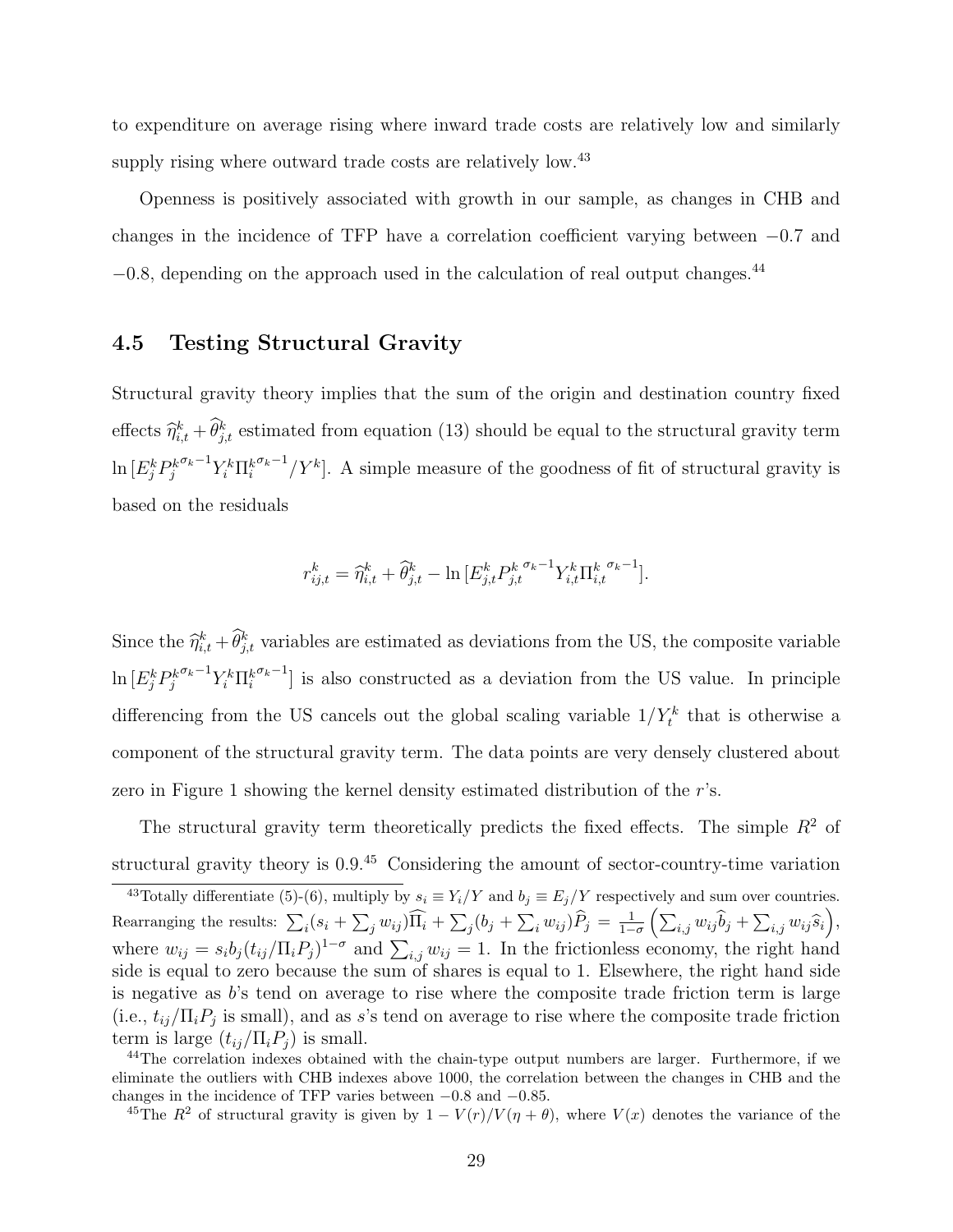in the fixed effects and in the constructed structural gravity terms this goodness-of-fit is astonishing.<sup>46</sup> Our prior beliefs were far more pessimistic. The standard decomposition of variance (using the theoretical coefficient of 1 on the structural gravity components) implies that the multilateral resistance terms  $\ln(\Pi_i^k P_j^k)$  account for 32.3% of the variance of  $\hat{\eta}_{i,t}^k + \hat{\theta}_{j,t}^k$ 's while the size effect terms  $\ln(Y_i^k E_j^k)$  account for 57.7%. That size effects should matter is hardly a surprise based on the large atheoretic gravity literature preceding structural gravity, but the large importance of the multilateral resistance term, arising strictly from structural gravity, is striking.

The fit of structural gravity improves still more by regressing the  $r_{ij,t}^k$ 's on sector-time fixed effects to control for differing sector-time mean measurement error in the  $E$ 's and Y's.<sup>47</sup> In addition, to allow for time-varying, country-specific border barriers not modeled in (13) due to lack of data, we add time-varying country fixed effects:

$$
\widehat{\eta}_{i,t}^k + \widehat{\theta}_{j,t}^k - \ln \left[ E_{j,t}^k P_{j,t}^{k \sigma_k - 1} Y_{i,t}^k \Pi_{i,t}^{k \sigma_k - 1} \right] = \alpha_0 + \psi_t^k + \phi_{i,t} + e_{ij,t}^k
$$
\n(14)

The right hand side fixed effects in the estimate of (14) account for 25% of the variance. Adding the additional explained variation to that of the simple  $R^2$ , structural gravity explains 92.8% of the variation in the estimated sector-country-time fixed effects  $\hat{\eta}_{i,t}^k + \hat{\theta}_{j,t}^k$ .

To probe the robustness of this finding we look suspiciously at time and country effects. As to time, the estimated  $\psi_t^k$ 's and  $\phi_{i,t}$ 's do not vary much over time, so the structural gravity term  $\ln \left[ E_j^k P_j^k \right]$  $^{\sigma_k-1}Y_i^k \Pi_i^k$  $\sigma_k-1$  absorbs essentially all time variation in the directional country-time fixed effects. To test this further, we experiment by breaking the sector-time

random variable x. The  $R^2$ 's at the sectoral level are all above 0.9 for all categories except Beverages and Tobacco, Apparel, Leather Products and Petroleum and Coal Products all of which have  $R^2$  of about 0.8.

<sup>&</sup>lt;sup>46</sup>The vast majority of the fixed effects are very precisely estimated. At the same time they vary quite a bit across countries and across commodities.

<sup>&</sup>lt;sup>47</sup>The estimated  $\psi_{j,t}^k + \phi_{i,t}^k$  values can be rescaled as factors that shift trade flows of the gravity equation in levels, obtained by exponentiating. These range from around 0.26 to 1.73, plausibly associated with sector fixed effects on the following reasoning. Suppose, plausibly, that the mean measurement error for each goods class  $k$  is in proportion to the observable component of global shipments. The range of the estimated country-time fixed effects values is comparable to the range of values implied by the total shipments data  $Y^{k}/[\sum_{k} Y^{k}/N]$  where N is the number of sectors. This is  $(0.07, 2.51)$  and is stable over time.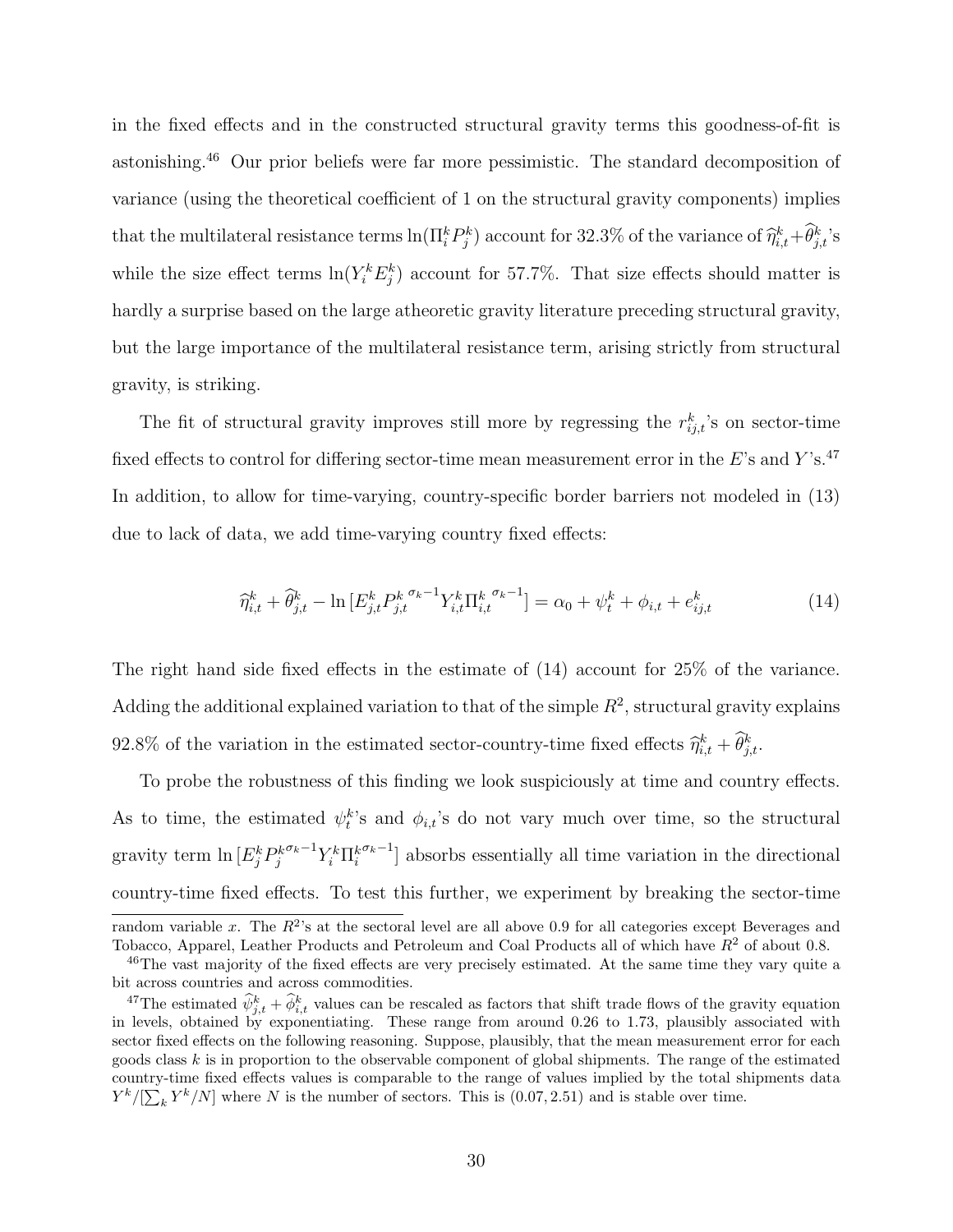and the country-time dummies into separate year, country and product fixed effects to find that none of the year dummies are quantitatively significant, and the two year coefficients that are statistically significant (for 1991 and 1993) are only marginally so.<sup>48</sup>

As to country effects, results are robust to eliminating country fixed effects ( $\phi_{i,t} = 0$ ) that might control for activity elasticities not equal to one or other country-specific effects not explained by structural gravity. The  $R^2$  of this variant of (14) falls to 0.19. Figure 2 illustrates. The x-axis shows the  $r_{ij,t}^k$ 's and the y-axis shows the fitted residual values, the  $\hat{e}_{ij,t}^k$ 's of (14). If neither sector-time nor country fixed effects mattered, the points would lie on the 45 degree line. The 95% confidence band of the fitted line for (14) contains the line labeled "Fitted Values No Country FEs" that plots the fitted values of (14) estimated subject to  $\phi_{i,t} = 0^{49}$  Even the 45 degree line is mostly contained in the confidence band, emphasizing the minor role of all the fixed effects in (14) in improving the fit of structural gravity. The data points are very densely concentrated in the center of Figure 2, as indicated by Figure 1.

As a useful exploration of the performance of structural gravity we also estimate

$$
\widehat{\eta}_{i,t}^k + \widehat{\theta}_{j,t}^k = \gamma_{0,t}^k + \gamma_{1,t}^k \ln \left[ E_{j,t}^k P_{j,t}^{k^{\sigma_k - 1}} Y_{i,t}^k \Pi_{i,t}^{k^{\sigma_k - 1}} \right] + \epsilon_{ij,t}^k \tag{15}
$$

for each k and t, and overall. Here  $\epsilon_{ij,t}^k$  is a random error term that is correlated with measurement error in  $\ln \left[ E_{j,t}^k P_{j,t}^k \right]$  $^{\sigma_k-1}Y_{i,t}^k \Pi_{i,t}^k$  $\sigma_k$ <sup>-1</sup>]. The standard test for estimated  $\hat{\gamma}_1 \neq 1$  is therefore invalid because the estimator is biased. Measurement error in the structural gravity term is due to the activity variables  $\{Y_i^k, E_j^k\}$  both directly and in calculation of multilateral resistance in (5)-(6), along with the usual estimation error from the gravity coefficients, both of which are correlated with estimation error in the  $\hat{\eta}_{i,t}^k + \hat{\theta}_{j,t}^k$ 's.<sup>50</sup>

<sup>48</sup>Full details are available on request.

 $^{49}$ For visual clarity, the data range is truncated to exclude an outlying 1.3% of dependent variable observations. About 1/4 of the country-time fixed effects are not statistically significant, although the F-test for joint significance rejects the null hypothesis for country-specific fixed effects.

<sup>&</sup>lt;sup>50</sup>Theory assumes shipments evaluated at full user prices whereas actual shipments data excludes trade costs paid by users. The exclusion cancels on average in the shares but introduces unknown error to (5)-(6).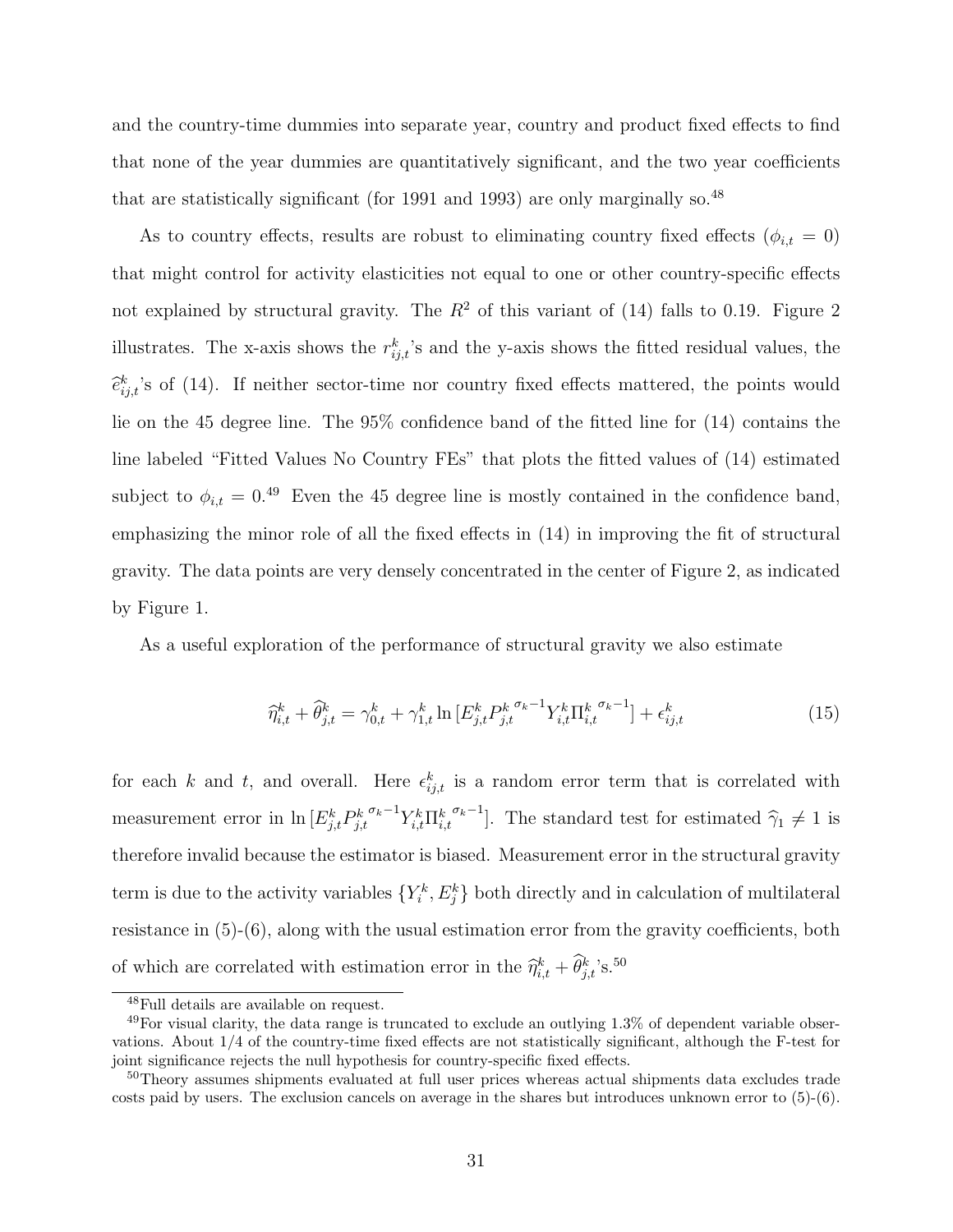The results of estimating  $(15)^{51}$  are reported in Table 7 along with a series of alternative eclectic regressions separating the components of structural gravity. The top panel of Table 7, labeled Aggregate Fixed Effects, presents the results of (15) pooled across sectors (with sector fixed effects). Columns 1-3 report yearly estimates, the column headed Panel also pools across time and the last column drops Textiles and Apparel, where the un-modeled MFA is at work. Yearly estimates are obtained with industry fixed effects, and product-year dummies are employed in the panel estimations. Our estimated  $\gamma_1$ 's cluster very close to 1 in each specification. The constrained-uniform estimate from column 4 is 0.97. Without Textiles and Apparel, see column 5, the coefficient rises closer to 1 and the F-statistic falls.<sup>52</sup> In either case the standard F-test rejects the null hypothesis  $\gamma_1 = 1$ , but we attribute the deviation from 1 to measurement error bias in the coefficient estimate, while the F-test is also biased toward rejecting the null because the standard errors are under-estimated by not taking into account the measurement error in the right hand side variables.

Table 7 presents additionally informative results of estimating eclectic regressions to examine the performance of separate components of structural gravity. All variants indicate that multilateral resistance accounts for substantial variation in the directional fixed effects. The second panel decomposes the structural gravity term into size and multilateral resistance. Both are significant (again using standard errors that are too small) while the beta coefficients for size (available on request) indicate size is almost 3 times larger in all samples. Measurement error bias explains the coefficient estimates falling below one, downward bias that affects the multilateral resistance coefficient far more than the size coefficient. A still more eclectic approach allows for directional country fixed effects not implied by structural

For this reason, we do not generate bootstrapped standard errors for multilateral resistance.

 $51$ To take advantage of the additional information contained in the standard errors of the country-specific, directional fixed effects, we estimate (15) using weighted ordinary least squares with weights equal to the inverse squared standard errors of the sum of the fixed effect estimates. The intuition is that more precise estimates should be given higher weights in the estimations.

<sup>&</sup>lt;sup>52</sup>Decomposing by sectors, some  $\gamma_1$ 's are more different from 1 while others are not statistically significantly different from 1 (again using standard errors that are too small).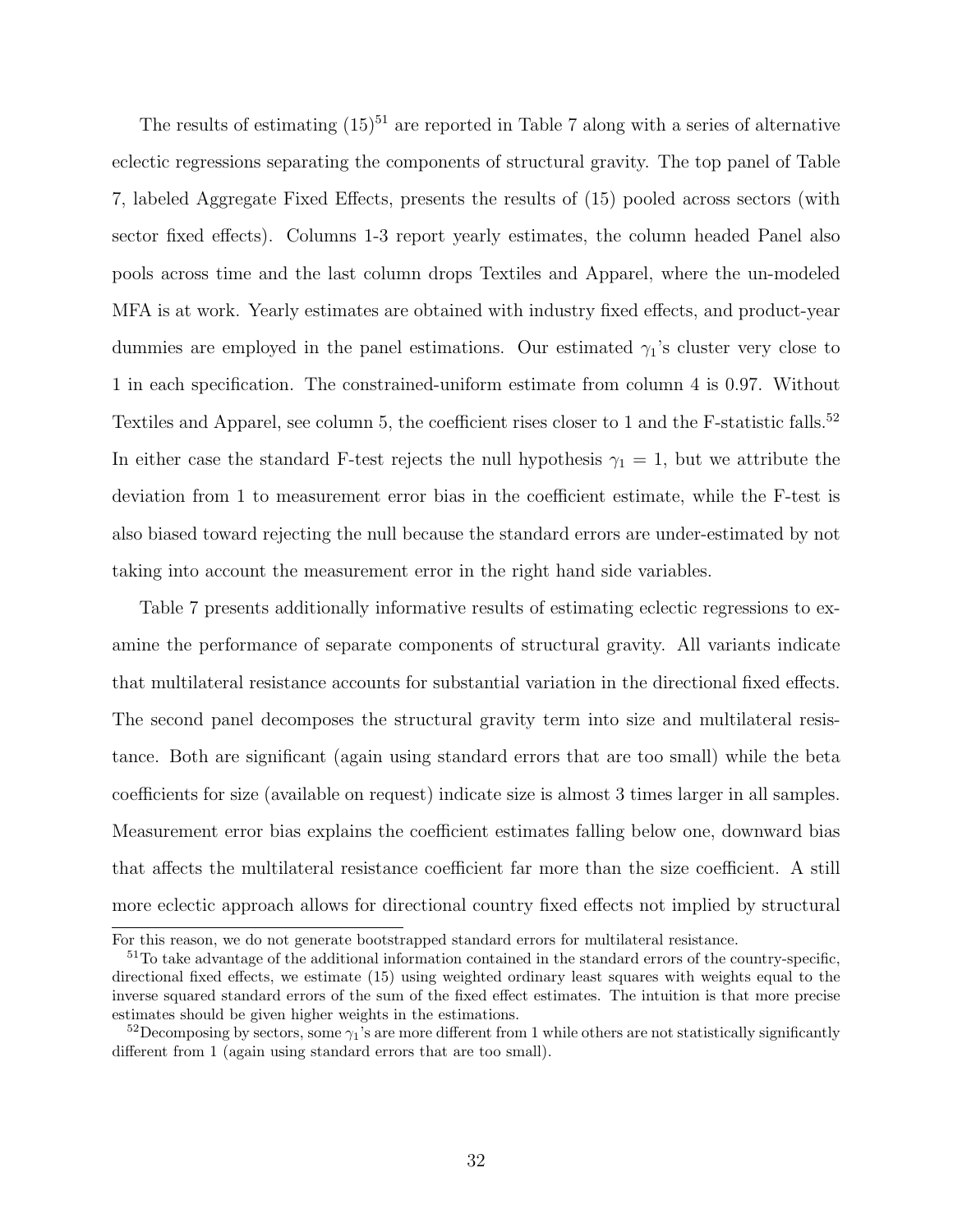gravity:

$$
\hat{\theta}_{j,t}^k = \alpha_0^k + \alpha_2^k \ln(P_{j,t}^k)^{\sigma_k - 1} + \alpha_3^k \ln E_{j,t}^k + \omega_{j,t}^k \tag{16}
$$

for the destination country, and

$$
\hat{\eta}_{i,t}^k = \beta_0^k + \beta_2^k \ln(\Pi_{i,t}^k)^{\sigma_k - 1} + \beta_3^k \ln Y_{i,t}^k + u_{i,t}^k \tag{17}
$$

for the source country. See the panels labeled Inward Effects and Outward Effects in Table 7 for the results pooled across sectors. The coefficients deviate further from 1 compared to the top panel.

The results give useful clues for amending the theory. First, some sectors are less well described by structural gravity than the others, especially those for Textiles and Apparel where the Multi-Fibre Arrangement is at work. Dropping these sectors moves  $\gamma_1$  closer to 1. A better approach, beyond the scope of this study, is to specify bilateral trade costs for these sectors to capture the effect of the MFA and other important trade policies. Second, combined with imposing the structural gravity value of coefficients, the results of the eclectic regressions suggest some properties of measurement error that it may be possible to utilize in the service of more accurate estimation.

### 4.6 Aggregation Bias

Large aggregation bias is revealed comparing our results with gravity coefficients estimated on aggregates of the 18 industries. Distance elasticities and border effects from aggregate data are reduced by a third or more in absolute value. More important, there is downward bias in CHB. The bias is skewed toward the less developed countries and close to zero for the most developed countries.

CHB changes and real output changes from aggregate data are reduced in average absolute magnitude, implying dispersion is reduced. The good performance of the gravity model on disaggregated data is notable in relation to the earlier gravity literature, which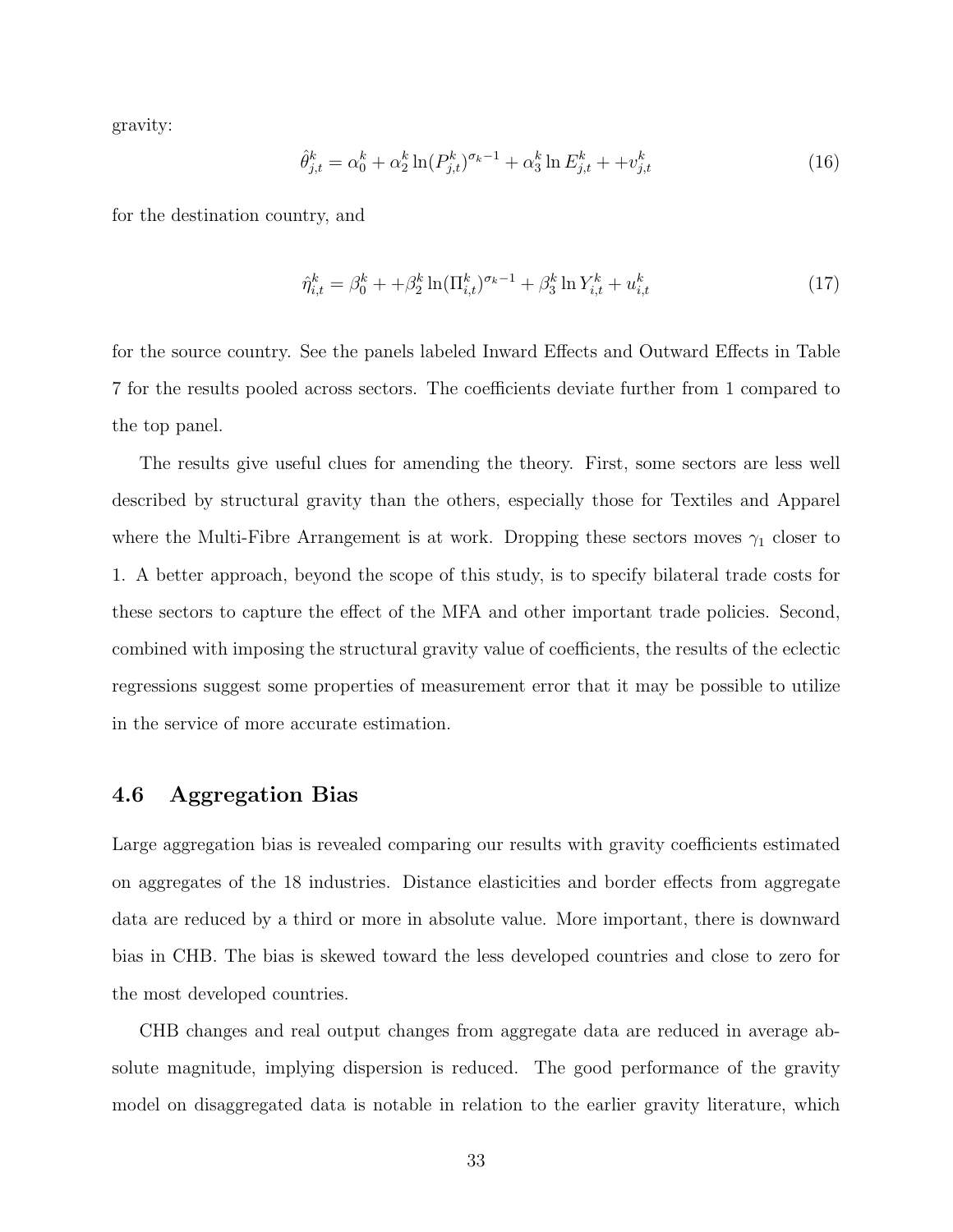encountered poorer performance with disaggregated estimation.<sup>53</sup>

# 5 Conclusion

Specialization acting on the incidence of trade costs is revealed in this paper to be a powerful force moving the world's economies. The results show that more than half of the 76 countries experience significant declines in Constructed Home Bias while the remainder experience rising CHB. Changes in buyers' and sellers' incidence raise real output of more than half the countries while lowering real output of the remainder. At the extremes, the changes in CHB and the real output effects of incidence changes are big.

The structural gravity model is revealed as remarkably successful in fitting disaggregated manufacturing data. Future work should address the impact of measured border restrictions and proxies for non-border variables that act differentially on international trade, confronting the issues of endogeneity that arise. Future research should also include development of data that would permit extending the coverage of structural gravity estimation to disaggregated trade flows in non-manufacturing sectors. Regional trade flow analysis for Canada (Anderson and Yotov, 2010) reveals large within-country differences in the implications of specialization. Future research should include improvements in regional trade flow data for other countries as an aid to understanding the sharp differences between regions that emerge with globalization.

<sup>&</sup>lt;sup>53</sup>The earlier gravity literature utilized GDP's of origin and destination countries and often found elasticities that differed from 1. Previous estimates are dubious for two reasons apart from aggregation bias. First, the appropriate activity variables are for total shipments, not a value added concept like GDP. Second, gravity models without controls for multilateral resistance have omitted variable bias (Anderson and van Wincoop, 2003). Both are controlled by direction-country-time fixed effects.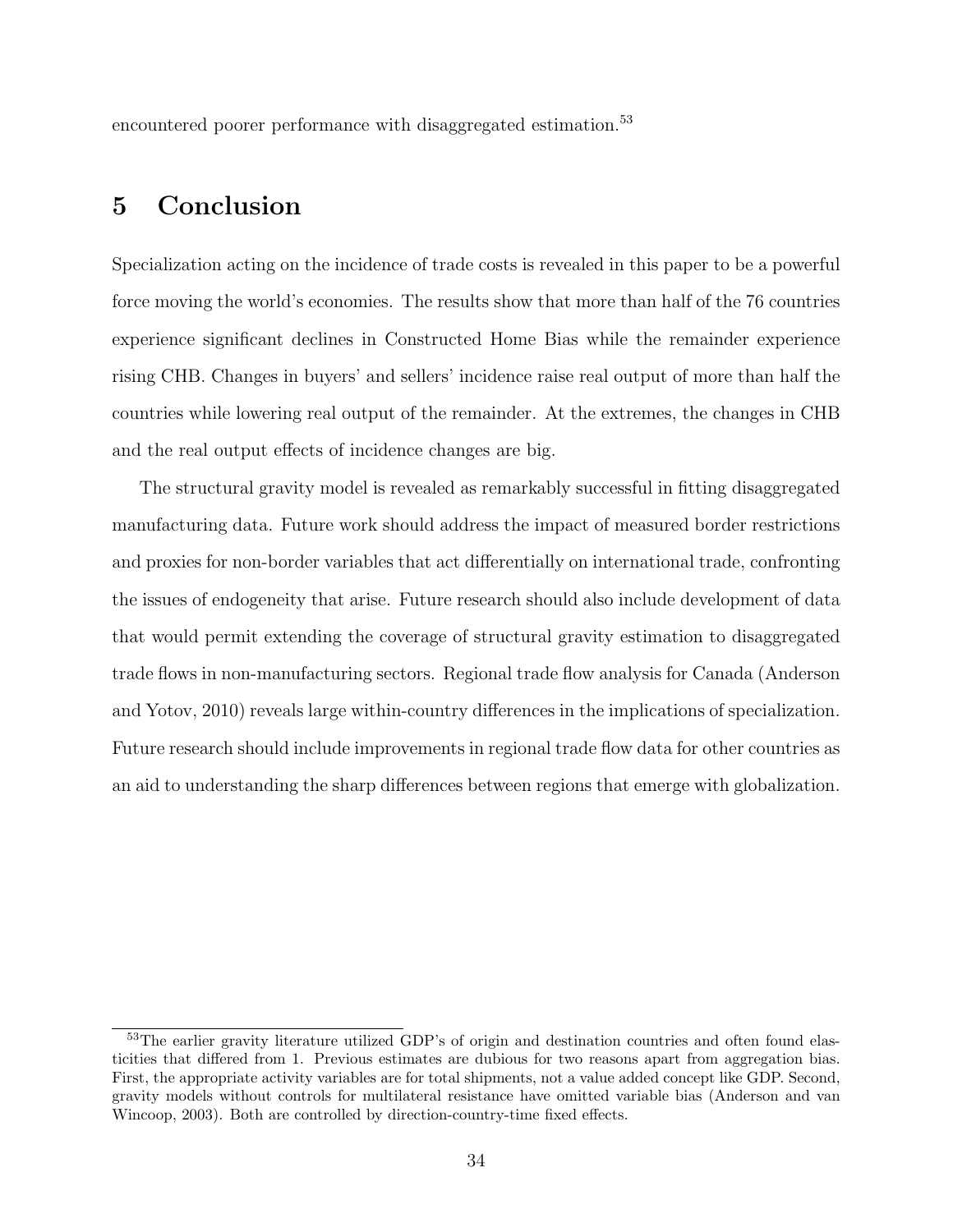# References

Anderson, James E. 1979. "A theoretical foundation for the gravity equation", American Economic Review 69, 106-116.

Anderson, James E. and Eric van Wincoop. 2004."Trade Costs", Journal of Economic Literature, 42, 691-751.

Anderson, James E. and Eric van Wincoop. 2003. "Gravity with Gravitas: A Solution to the Border Puzzle", American Economic Review, 93, 170-92.

Anderson, James E. and Yoto V. Yotov. 2010. "The Changing Incidence of Geography," American Economic Review, 100, 2157-2186.

Bergstrand, Jeffrey H., 1989, "The Generalized Gravity Equation, Monopolistic Competition, and the Factor-Proportions Theory in International Trade," Review of Economics and Statistics, Vol. 71, No. 1, February 1989, 143-153.

Besedes, Tibor and Thomas J. Prusa (2006a), "Product Differentiation and the Duration of US Import Trade", Journal of International Economics, 70(2), 339-58.

Besedes, Tibor and Thomas J. Prusa (2006b), "Ins, Outs and the Duration of Trade", Canadian Journal of Economics, 39 (1), 266-95.

Broda, C., J. Greenfield and D. Weinstein, "From Groundnuts to Globalization: A Structural Estimate of Trade and Growth", NBER Working Paper No. 12512, 2006.

Cheng, I.-Hui and Howard J. Wall. 2002. "Controlling for heterogeneity in gravity models of trade", Federal Reserve Bank of St. Louis Working Paper vol. 1999-010C.

Costinot, Arnaud and Ivana Komunjer (2007), "What Goods Do Countries Trade? New Ricardian Predictions", NBER Working Paper No. 13691.

Diewert, W. Erwin. 2008. "Index Numbers", New Palgrave Dictionary of Economics, 2nd Ed., Palgrave-Macmillan, S. N. Durlauf and L.E. Blume, eds.

Eaton, Jonathan, and Samuel Kortum. 2002. "Technology, Geography, and Trade", Econometrica, 70: 1741-1779.

Feenstra, Robert. 2004. Advanced International Trade: Theory and Evidence, Princeton,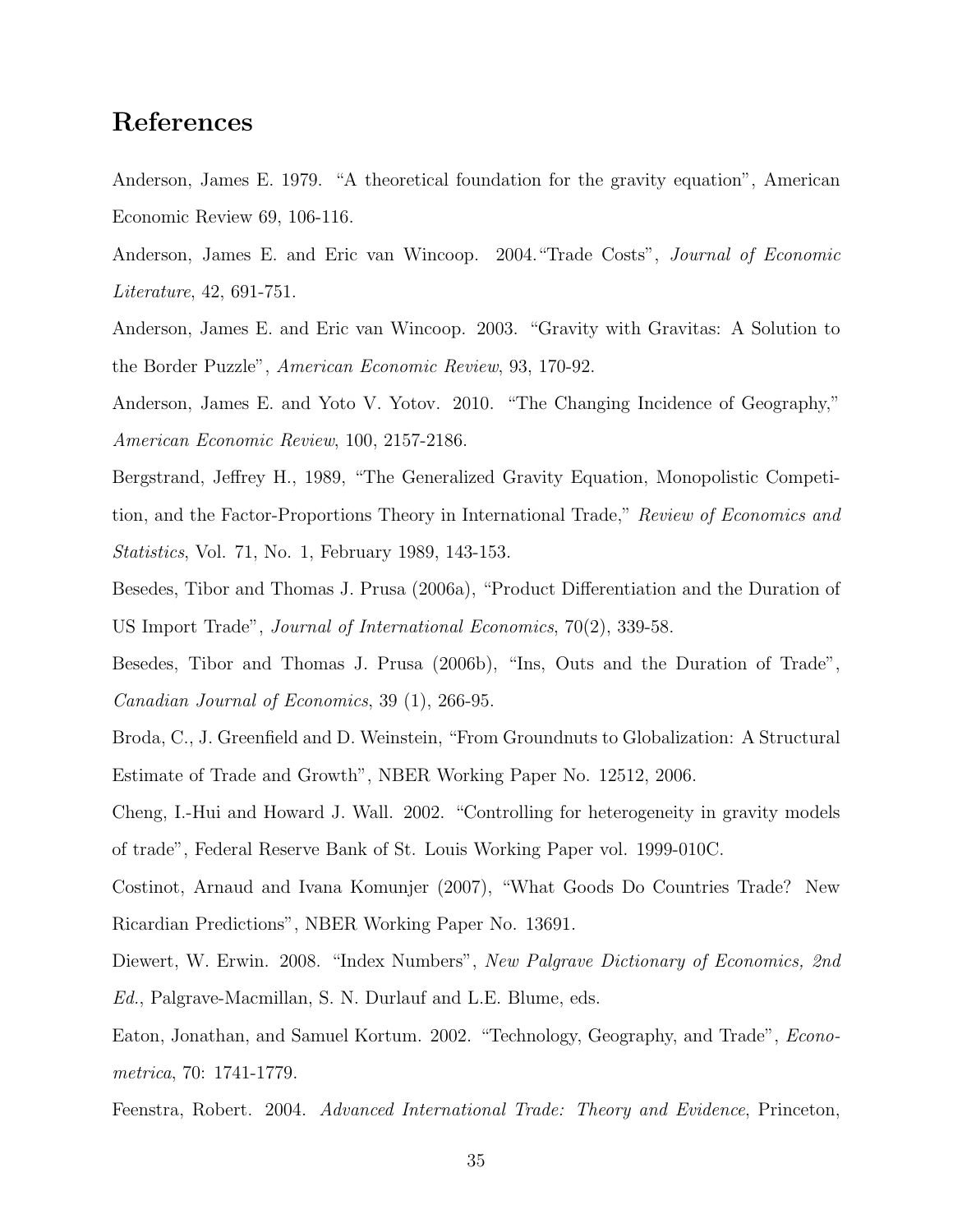NJ: Princeton University Press.

Gaulier, G. and S. Zignago (2008), "BACI: A World Database of International Trade Analysis at the Product Level", Technical report, CEPII Working Paper, Forthcoming.

Helpman, Elhanan, Marc J. Melitz and Yona Rubinstein. 2008. "Estimating Trade Flows: Trading Partners and Trading Volumes", Harvard University, Quarterly Journal of Economics, 123: 441-487.

Mayer, T. and R. Paillacar and S. Zignago (2008), "TradeProd. The CEPII Trade, Production and Bilateral Protection Database: Explanatory Notes", CEPII.

Mayer, T. and S. Zignago (2006), "Notes on CEPIIs distances measures", CEPII.

Mayer, T. and S. Zignago (2005), "Market Access in Global and Regional Trade", CEPII Working Paper 2005-02.

Head, Keith and Thierry Mayer (2000), "Non-Europe : The Magnitude and Causes of Market Fragmentation in Europe", Weltwirtschaftliches Archiv 136, 285-314.

Olivero, Maria and Yoto V. Yotov. 2009. "Dynamic Gravity: Theory and Empirical Implications," Manuscript, Drexel University.

Redding, Stephen and Anthony J. Venables. 2004. "Economic Geography and International Inequality", Journal of International Economics, 62(1), 53-82.

Santos Silva, Jorge and Sylvana Tenreyro. 2006. "The Log of Gravity", Review of Economics and Statistics, Vol. 88, No. 4: 641-658.

Santos Silva, Jorge and Sylvana Tenreyro. 2011. "Further simulation evidence on the performance of the Poisson pseudo-maximum likelihood estimator", Economics Letters, forthcoming.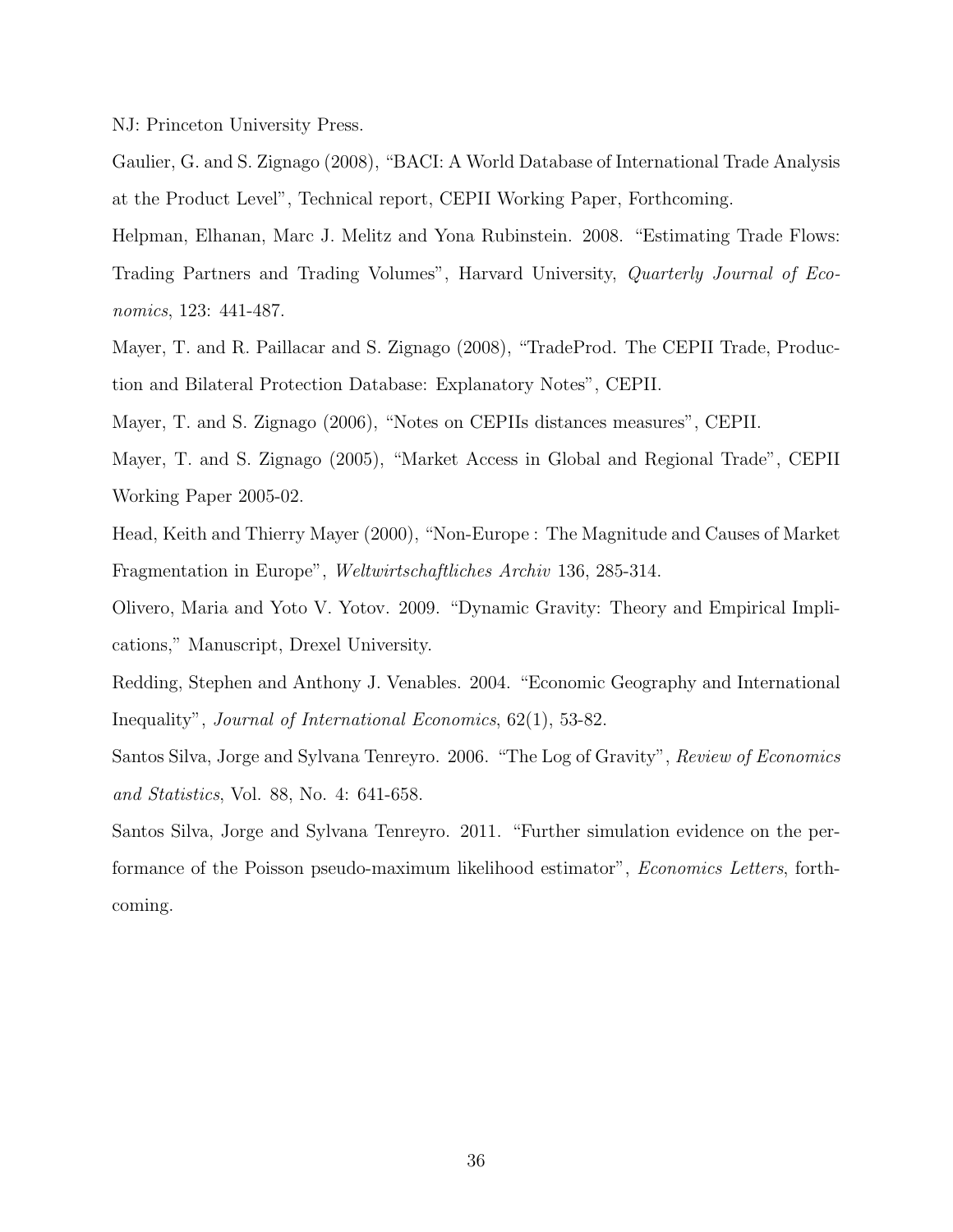

Figure 1: Estimated Distribution of r



Figure 2: Residual Fixed Effects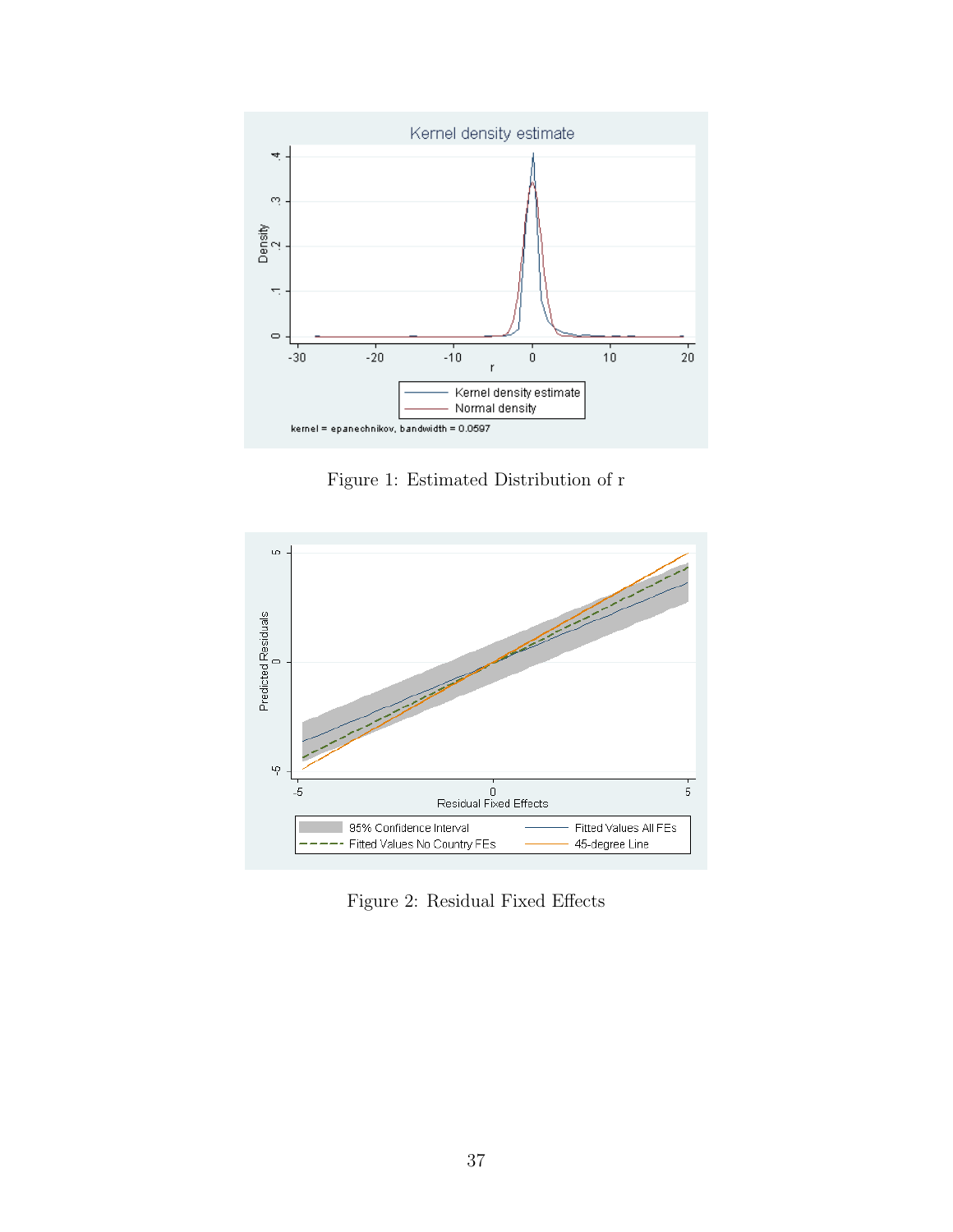|                   | Food         | BevTob         | Textiles                | Apparel                 | Leather                 | Wood         |
|-------------------|--------------|----------------|-------------------------|-------------------------|-------------------------|--------------|
| DIST <sub>1</sub> | $-0.887$     | $-0.650$       | $-0.505$                | $-0.578$                | $-0.395$                | $-1.288$     |
|                   | $(0.117)$ ** | $(0.171)$ **   | $(0.085)$ **            | $(0.145)$ **            | $(0.199)^*$             | $(0.110)$ ** |
| DIST <sub>2</sub> | $-0.949$     | $-0.776$       | $-0.605$                | $-0.699$                | $-0.454$                | $-1.308$     |
|                   | $(0.107)$ ** | $(0.152)$ **   | $(0.080)$ **            | $(0.133)$ **            | $(0.175)$ <sup>**</sup> | $(0.108)$ ** |
| DIST <sub>3</sub> | $-0.950$     | $-0.755$       | $-0.643$                | $-0.683$                | $-0.425$                | $-1.272$     |
|                   | $(0.101)$ ** | $(0.151)$ **   | $(0.073)$ **            | $(0.126)$ **            | $(0.162)$ **            | $(0.088)$ ** |
| DIST4             | $-0.910$     | $-0.730$       | $-0.635$                | $-0.657$                | $-0.440$                | $-1.283$     |
|                   | $(0.096)$ ** | $(0.141)$ **   | $(0.071)$ <sup>**</sup> | $(0.125)$ <sup>**</sup> | $(0.154)$ **            | $(0.094)$ ** |
| <b>BRDR</b>       | 0.505        | 0.028          | 0.516                   | 0.522                   | 0.323                   | 0.724        |
|                   | $(0.118)$ ** | (0.262)        | $(0.105)$ <sup>**</sup> | $(0.169)$ **            | (0.233)                 | $(0.144)$ ** |
| LANG              | 0.397        | 0.596          | 0.429                   | 0.522                   | 0.312                   | 0.134        |
|                   | $(0.112)$ ** | $(0.195)$ **   | $(0.111)$ <sup>**</sup> | $(0.178)$ <sup>**</sup> | (0.213)                 | (0.149)      |
| <b>CLNY</b>       | 0.162        | 0.441          | 0.043                   | 0.430                   | 0.484                   | 0.188        |
|                   | (0.151)      | $(0.180)^*$    | (0.190)                 | $(0.182)^*$             | $(0.261) +$             | (0.116)      |
| <b>SMCTRY</b>     | 4.231        | 5.938          | 3.634                   | 3.882                   | 4.276                   | 3.273        |
|                   | $(0.275)$ ** | $(0.405)$ **   | $(0.213)$ **            | $(0.361)$ **            | $(0.436)$ <sup>**</sup> | $(0.258)$ ** |
| <b>CONST</b>      | 17.261       | $-9.116$       | 13.515                  | 10.925                  | 10.785                  | 18.368       |
|                   | $(0.995)$ ** | $(1.555)^{**}$ | $(0.743)$ <sup>**</sup> | $(1.606)$ **            | $(1.496)$ <sup>**</sup> | $(0.945)$ ** |
| N                 | 21172        | 21033          | 21172                   | 21172                   | 21096                   | 21172        |
| LL                | $-1.751e+08$ | $-7.015e+07$   | $-1.097e+08$            | $-1.525e+08$            | $-4.546e+07$            | $-3.988e+07$ |

Table 2: PPML Panel Gravity Estimates

Notes: +  $p < 0.10$ , \*  $p < .05$ , \*\*  $p < .01$ . Huber-Eicker-White clustered standard errors are reported in parentheses. Time-varying, directional, country-specific fixed effects are used in each estimation. The years included in the estimations are 1990, 1994, 1998, and 2002. The estimate on SMCTRY is an average of the corresponding country-specific coefficients. Standard errors for SMCTRY are calculated with the Delta method.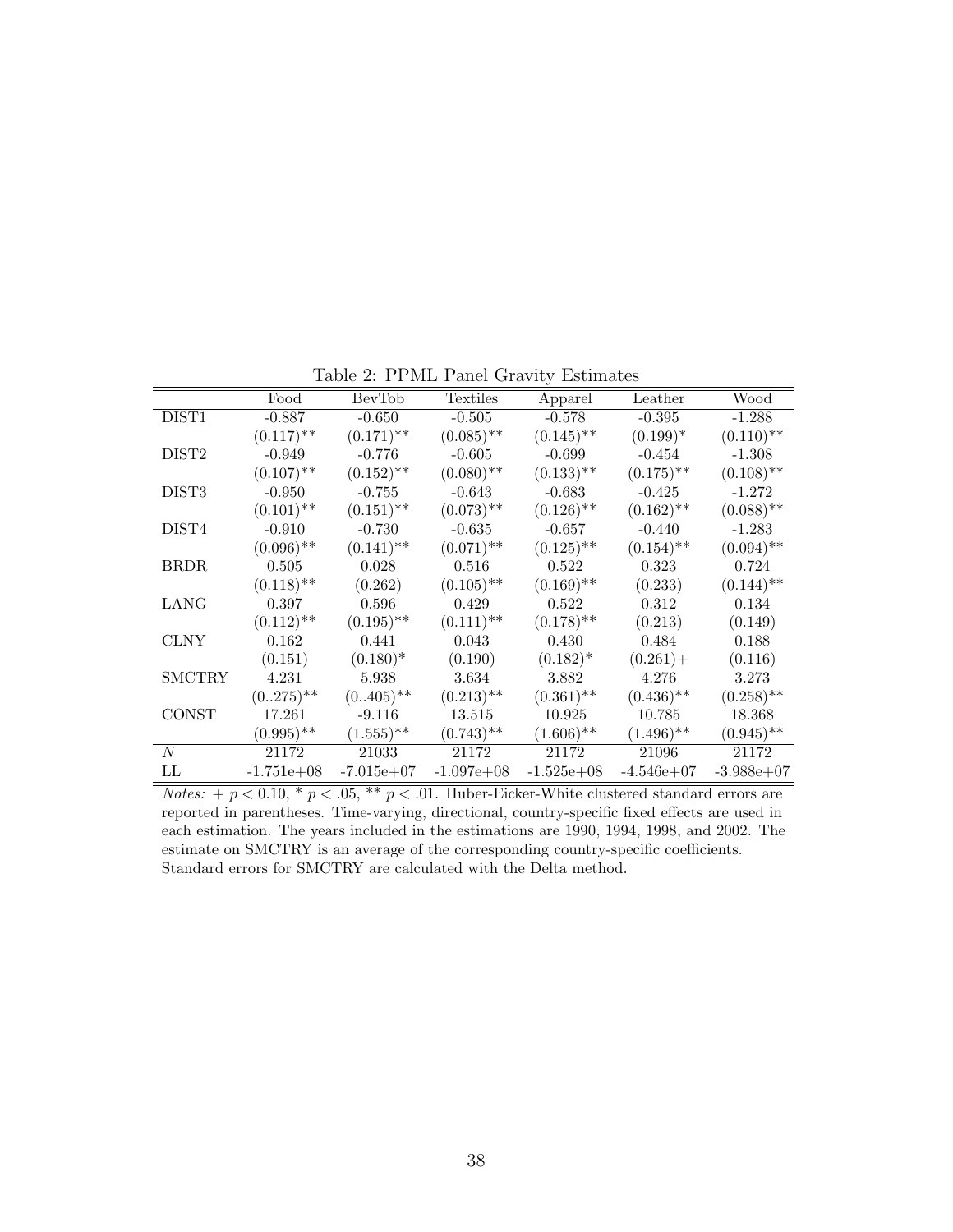|                   | Furniture               | Paper                   | Priniting               | Chemicals               | PetrCoal                | RbbPlst      |
|-------------------|-------------------------|-------------------------|-------------------------|-------------------------|-------------------------|--------------|
| DIST <sub>1</sub> | $-1.216$                | $-0.964$                | $-0.798$                | $-0.602$                | $-1.165$                | $-0.741$     |
|                   | $(0.138)$ **            | $(0.088)$ **            | $(0.121)$ **            | $(0.079)$ **            | $(0.113)$ <sup>**</sup> | $(0.083)$ ** |
| DIST <sub>2</sub> | $-1.187$                | $-1.009$                | $-0.860$                | $-0.648$                | $-1.153$                | $-0.822$     |
|                   | $(0.116)$ **            | $(0.079)$ **            | $(0.106)$ <sup>**</sup> | $(0.069)$ **            | $(0.101)$ **            | $(0.074)$ ** |
| DIST <sub>3</sub> | $-1.204$                | $-1.045$                | $-0.831$                | $-0.688$                | $-1.191$                | $-0.830$     |
|                   | $(0.115)$ **            | $(0.074)$ <sup>**</sup> | $(0.104)$ **            | $(0.067)$ **            | $(0.094)$ **            | $(0.070)$ ** |
| DIST4             | $-1.161$                | $-1.011$                | $-0.788$                | $-0.689$                | $-1.222$                | $-0.802$     |
|                   | $(0.111)$ <sup>**</sup> | $(0.072)$ **            | $(0.099)$ **            | $(0.062)$ **            | $(0.092)$ **            | $(0.068)$ ** |
| <b>BRDR</b>       | 0.522                   | 0.528                   | 0.673                   | 0.266                   | 0.662                   | 0.656        |
|                   | $(0.130)$ **            | $(0.101)$ **            | $(0.129)$ **            | $(0.085)$ **            | $(0.121)$ <sup>**</sup> | $(0.100)$ ** |
| LANG              | 0.444                   | 0.093                   | 1.180                   | 0.250                   | 0.053                   | 0.171        |
|                   | $(0.199)^*$             | (0.097)                 | $(0.138)$ <sup>**</sup> | $(0.124)^*$             | (0.149)                 | $(0.102) +$  |
| <b>CLNY</b>       | 0.264                   | $-0.136$                | 0.365                   | $-0.073$                | 0.224                   | 0.073        |
|                   | $(0.138) +$             | (0.152)                 | $(0.141)$ <sup>**</sup> | (0.128)                 | (0.143)                 | (0.142)      |
| <b>SMCTRY</b>     | 3.879                   | 3.470                   | 6.019                   | 3.540                   | 4.228                   | 4.149        |
|                   | $(0.295)$ **            | $(0.209)$ **            | $(0.282)$ **            | $(0.184)$ <sup>**</sup> | $(0.257)$ <sup>**</sup> | $(0.200)$ ** |
| <b>CONST</b>      | 18.043                  | 18.323                  | 11.886                  | 15.431                  | 17.747                  | 14.761       |
|                   | $(1.434)$ **            | $(0.764)$ <sup>**</sup> | $(1.243)$ **            | $(0.706)$ <sup>**</sup> | $(0.991)$ **            | $(0.791)$ ** |
| N                 | 21172                   | 21172                   | 21172                   | 21172                   | 20944                   | 21172        |
| LL                | $-2.979e+07$            | $-5.944e+07$            | $-2.257e+07$            | $-2.942e+08$            | $-1.191e+08$            | $-5.135e+07$ |

Table 3: PPML Panel Gravity Estimates

Notes: +  $p < 0.10$ , \*  $p < .05$ , \*\*  $p < .01$ . Huber-Eicker-White clustered standard errors are reported in parentheses. Time-varying, directional, country-specific fixed effects are used in each estimation. The years included in the estimations are 1990, 1994, 1998, and 2002. The estimate on SMCTRY is an average of the corresponding country-specific coefficients. Standard errors for SMCTRY are calculated with the Delta method.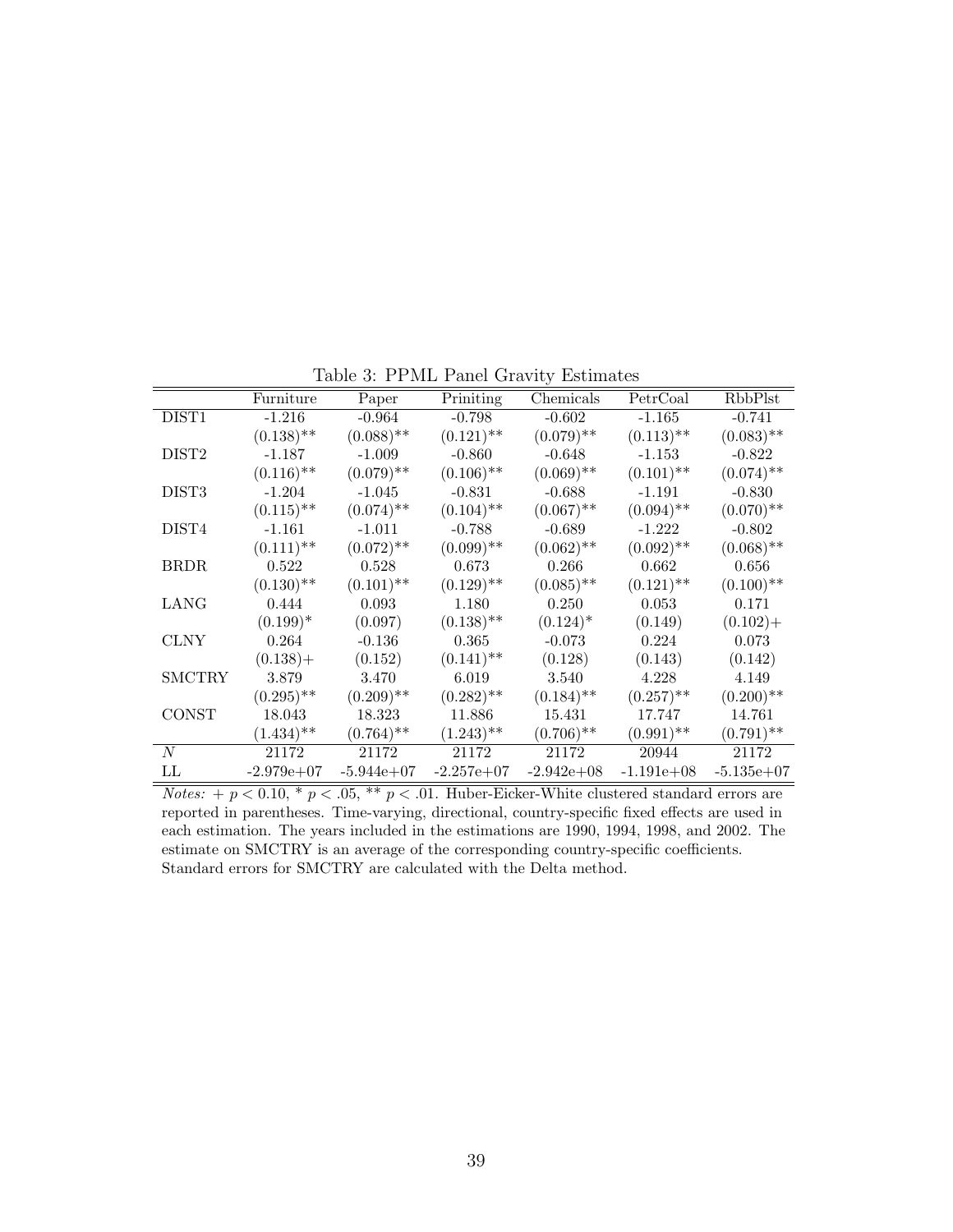|                   | Minerals     | Metals                  | Machinery               | Electric                | Transport               | Other        |
|-------------------|--------------|-------------------------|-------------------------|-------------------------|-------------------------|--------------|
| DIST <sub>1</sub> | $-1.031$     | $-0.773$                | $-0.433$                | $-0.298$                | $-0.504$                | $-0.262$     |
|                   | $(0.082)$ ** | $(0.073)$ **            | $(0.094)$ **            | $(0.101)$ **            | $(0.136)$ **            | $(0.119)^*$  |
| DIST <sub>2</sub> | $-1.039$     | $-0.797$                | $-0.474$                | $-0.353$                | $-0.593$                | $-0.303$     |
|                   | $(0.074)$ ** | $(0.066)$ **            | $(0.082)$ **            | $(0.090)$ **            | $(0.117)$ <sup>**</sup> | $(0.105)$ ** |
| DIST <sub>3</sub> | $-1.040$     | $-0.828$                | $-0.506$                | $-0.414$                | $-0.591$                | $-0.338$     |
|                   | $(0.070)$ ** | $(0.063)$ **            | $(0.078)$ <sup>**</sup> | $(0.083)$ **            | $(0.114)$ <sup>**</sup> | $(0.097)$ ** |
| DIST4             | $-1.039$     | $-0.815$                | $-0.480$                | $-0.372$                | $-0.575$                | $-0.327$     |
|                   | $(0.068)$ ** | $(0.061)$ **            | $(0.074)$ **            | $(0.082)$ **            | $(0.116)$ <sup>**</sup> | $(0.093)$ ** |
| <b>BRDR</b>       | 0.527        | 0.704                   | 0.362                   | 0.723                   | 0.575                   | 0.523        |
|                   | $(0.101)$ ** | $(0.082)$ **            | $(0.107)$ **            | $(0.136)$ **            | $(0.147)$ <sup>**</sup> | $(0.117)$ ** |
| LANG              | 0.230        | 0.288                   | 0.258                   | $-0.041$                | 0.147                   | $-0.127$     |
|                   | $(0.080)$ ** | $(0.101)$ **            | $(0.097)$ <sup>**</sup> | (0.106)                 | (0.133)                 | (0.151)      |
| <b>CLNY</b>       | 0.099        | 0.051                   | $-0.062$                | $-0.021$                | $-0.305$                | 0.191        |
|                   | (0.088)      | (0.130)                 | (0.110)                 | (0.145)                 | (0.253)                 | $(0.116) +$  |
| <b>SMCTRY</b>     | 4.481        | 3.173                   | 3.543                   | 4.587                   | 3.865                   | 4.475        |
|                   | $(0.193)$ ** | $(0.178)$ <sup>**</sup> | $(0.212)$ **            | $(0.245)$ <sup>**</sup> | $(0.322)$ **            | $(0.259)$ ** |
| <b>CONST</b>      | 16.646       | 17.972                  | 13.504                  | 10.963                  | 14.161                  | 11.271       |
|                   | $(0.702)$ ** | $(0.704)$ **            | $(0.928)$ **            | $(1.043)$ **            | $(1.270)$ <sup>**</sup> | $(1.046)$ ** |
| N                 | 21172        | 21172                   | 21172                   | 21172                   | 21172                   | 21172        |
| LL                | $-3.397e+07$ | $-2.808e+0.8$           | $-3.268e+08$            | $-3.388e+0.8$           | $-5.035e+08$            | $-1.374e+08$ |

Table 4: PPML Panel Gravity Estimates

Notes: +  $p < 0.10$ , \*  $p < .05$ , \*\*  $p < .01$ . Huber-Eicker-White clustered standard errors are reported in parentheses. Time-varying, directional, country-specific fixed effects are used in each estimation. The years included in the estimations are 1990, 1994, 1998, and 2002. The estimate on SMCTRY is an average of the corresponding country-specific coefficients. Standard errors for SMCTRY are calculated with the Delta method.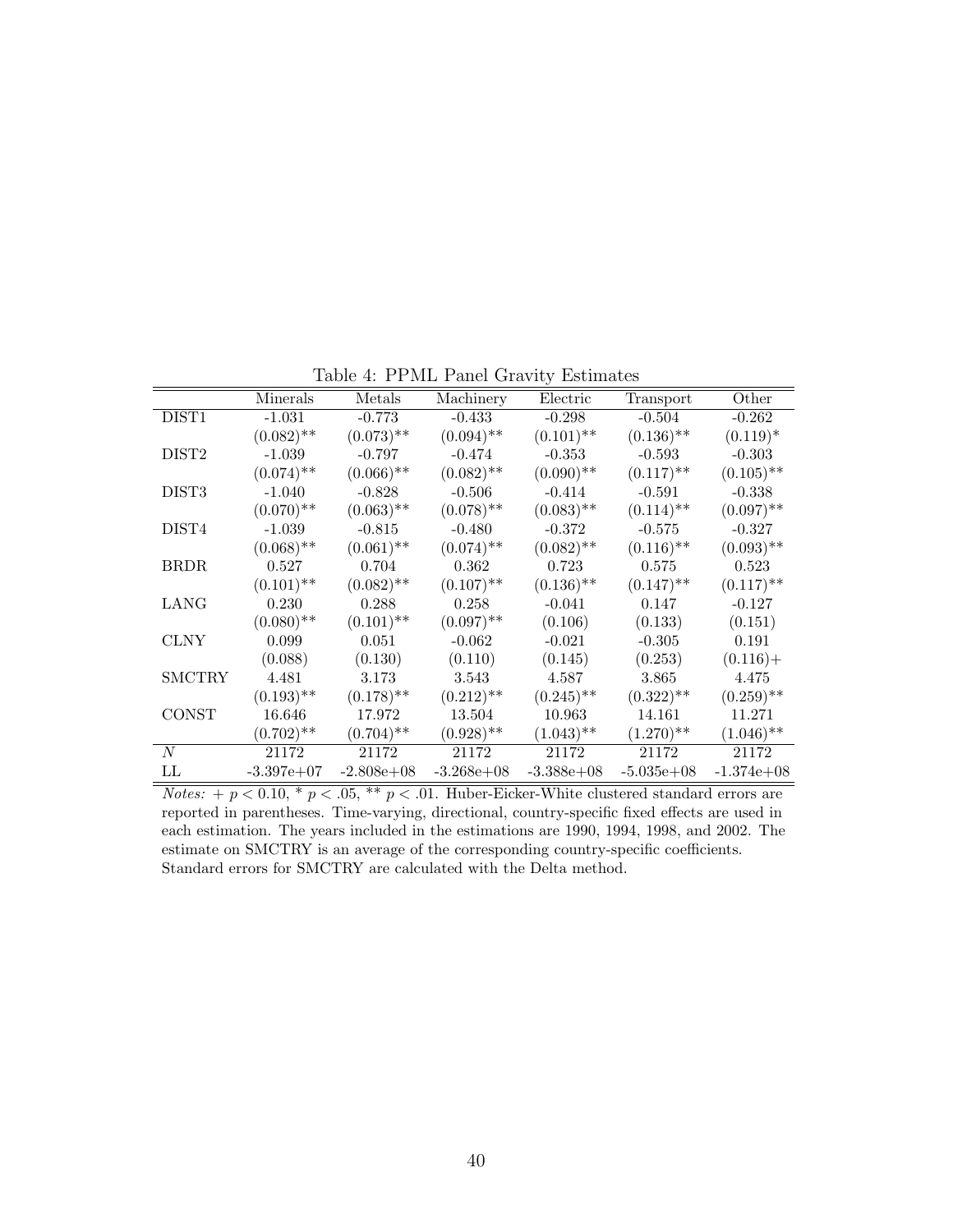|                                                             | $\overline{(1)}$    | $\overline{(2)}$        | $\overline{(3)}$  | (4)                    | $\overline{(5)}$    | $\overline{(6)}$        | $\overline{(7)}$ |
|-------------------------------------------------------------|---------------------|-------------------------|-------------------|------------------------|---------------------|-------------------------|------------------|
| <b>ISO</b>                                                  | IMR <sub>1996</sub> | $\% \Delta IMR_{90/02}$ | $OMR_{1996}$      | $\%\Delta OMR_{90/02}$ | CHB <sub>1996</sub> | $\% \Delta CHB_{90/02}$ | Output           |
| $\overline{\text{ARG}}$                                     | $\overline{1.1}$    | 13.5                    | $\overline{11.5}$ | $\overline{3.6}$       | $\overline{93}$     | $\overline{83}$         | $-17.0$          |
| $\mathbf{ARM}$                                              | $1.4\,$             | $3.5\,$                 | 14.5              | $-37.3$                | 6717                | $-88$                   | $33.8\,$         |
| AUS                                                         | $1.4\,$             | $3.9\,$                 | $12.1\,$          | $2.3\,$                | $63\,$              | 18                      | $-6.2$           |
| <b>AUT</b>                                                  | $1.0\,$             | $1.5\,$                 | 13.3              | 3.0                    | $49\,$              | $10\,$                  | $-4.4$           |
| ${\rm AZE}$                                                 | 1.4                 | 54.8                    | 17.6              | $-13.1$                | 1370                | 109                     | $-41.7$          |
| $_{\rm BGR}$                                                | $\rm 0.9$           | 12.9                    | 18.7              | 17.7                   | 437                 | 156                     | $-30.6$          |
| $\rm B L X$                                                 | $1.0\,$             | $4.9\,$                 | 14.0              | $\rm 0.9$              | $16\,$              | $24\,$                  | $-5.8$           |
| $\rm BOL$                                                   | 1.4                 | 14.0                    | $13.0\,$          | $-18.8$                | 1627                | $\mbox{-}10$            | $4.8\,$          |
| $\rm BRA$                                                   | $1.1\,$             | $8.6\,$                 | 11.8              | $1.1\,$                | $38\,$              | $61\,$                  | $-9.7$           |
| CAN                                                         | $1.1\,$             | $5.9\,$                 | $11.1\,$          | $-3.6$                 | $23\,$              | $\,6\,$                 | $-2.2$           |
| $\operatorname{CHL}$                                        | $1.3\,$             | $5.1\,$                 | 12.9              | $-7.1$                 | $211\,$             | $-11$                   | $2.0\,$          |
| <b>CHN</b>                                                  | $1.0\,$             | $-10.1$                 | 12.4              | $-7.8$                 | $13\,$              | $\textbf{-52}$          | 17.9             |
| $\ensuremath{\mathrm{COL}}$                                 | $1.2\,$             | $4.4\,$                 | 12.5              | $-7.6$                 | 216                 | $-20$                   | $\!3.2\!$        |
| $\mathop{\rm CRI}\nolimits$                                 | $1.4\,$             | $3.6\,$                 | 12.8              | $-11.6$                | 801                 | $\textbf{-31}$          | $\!\!\!\!\!8.0$  |
| $\ensuremath{\mathrm{CYP}}$                                 | $1.3\,$             | $1.6\,$                 | 14.3              | $-3.2$                 | 982                 | $\,7$                   | $1.5\,$          |
| <b>CZE</b>                                                  | $1.0\,$             | $-15.0$                 | 13.2              | 17.1                   | $\rm 91$            | $-4$                    | $-2.1$           |
| $\operatorname{DEU}$                                        | $\rm 0.9$           | $-3.0$                  | 12.5              | $2.2\,$                | $\overline{7}$      | $-0$                    | $0.8\,$          |
| ${\rm DNK}$                                                 | $1.1\,$             | $-0.6$                  | 14.4              | $-1.8$                 | $63\,$              | $\boldsymbol{0}$        | $2.4\,$          |
| $\operatorname{ECU}$                                        | $1.3\,$             | 4.9                     | $15.5\,$          | $-15.8$                | 868                 | $-38$                   | 10.9             |
| $\mathop{\hbox{\rm EGY}}$                                   | $1.3\,$             | $\!3.3$                 | 14.3              | $7.0\,$                | 259                 | $51\,$                  | $-10.3$          |
| $\ensuremath{\mathrm{ESP}}$                                 | $1.0\,$             | $0.5\,$                 | 12.9              | $-1.3$                 | $27\,$              | $\mbox{-}2$             | $\rm 0.9$        |
| EST                                                         | $1.3\,$             | $-1.5$                  | $19.2\,$          | $-7.2$                 | 893                 | $-61$                   | 8.7              |
| ${\rm FIN}$                                                 | $1.0\,$             | $-0.2$                  | 14.7              | 4.7                    | $84\,$              | $^{\rm -1}$             | $-4.5$           |
| ${\rm FRA}$                                                 | $\rm 0.9$           | $1.3\,$                 | 12.3              | $2.0\,$                | $11\,$              | $\boldsymbol{0}$        | $-3.3$           |
| $\rm{GBR}$                                                  | $1.0\,$             | 4.1                     | $13.1\,$          | $-0.8$                 | $13\,$              | $13\,$                  | $-3.3$           |
| ${\rm GRC}$                                                 | $1.2\,$             | $5.3\,$                 | 15.5              | $0.6\,$                | $152\,$             | $31\,$                  | $-5.8$           |
| $\operatorname{GTM}$                                        | $1.3\,$             | $4.6\,$                 | $11.0\,$          | $-24.0$                | 840                 | $\mbox{-}56$            | 19.4             |
| <b>HKG</b>                                                  | $1.3\,$             | $0.0\,$                 | 18.5              | $-8.7$                 | $12\,$              | $-11$                   | $8.6\,$          |
| <b>HUN</b>                                                  | $1.1\,$             | $-0.7$                  | 15.4              | $-1.5$                 | $200\,$             | $\textbf{-34}$          | $2.2\,$          |
| <b>IDN</b>                                                  | $1.3\,$             | $-12.2$                 | 14.3              | $5.5\,$                | $70\,$              | $\mbox{-}30$            | $6.6\,$          |
| <b>IND</b>                                                  | $1.1\,$             | $-12.1$                 | $\,9.4$           | 7.7                    | $57\,$              | $-12$                   | $4.4\,$          |
| $\operatorname{IRL}$                                        | $1.1\,$             | $-0.6$                  | 18.0              | $-5.0$                 | $63\,$              | $-47$                   | $5.6\,$          |
| <b>IRN</b>                                                  | $1.1\,$             | $2.1\,$                 | $7.8\,$           | $-12.4$                | $223\,$             | $-34$                   | $10.3\,$         |
| <b>ITA</b>                                                  | 1.0                 | $-3.1$                  | 14.7              | $0.4\,$                | $13\,$              | $-14$                   | $2.7\,$          |
| <b>JOR</b>                                                  | $1.3\,$             | $-2.3$                  | 11.7              | $-4.8$                 | 1451                | $\mbox{-} 29$           | $7.1\,$          |
| $\mathrm{JPN}$                                              | 1.0                 | 5.1                     | 10.4              | $1.9\,$                | $\overline{5}$      | 41                      | $-7.0$           |
| $\rm KAZ$                                                   | $1.3\,$             | $-4.3$                  | $12.1\,$          | $-18.2$                | 1004                | $-80$                   | $22.6\,$         |
| KEN                                                         | $1.1\,$             | $-0.4$                  | $8.6\,$           | $-4.3$                 | $567\,$             | $-62$                   | $4.6\,$          |
| KGZ                                                         | 1.6                 | $23.0\,$                | 12.4              | $-1.7$                 | 8044                | $273\,$                 | $-21.3$          |
| <b>KOR</b>                                                  | $1.1\,$             | $-5.4$                  | $12.2\,$          | $-0.8$                 | $20\,$              | $-29$                   | $6.3\,$          |
| <b>KWT</b>                                                  | $1.3\,$             | $-8.9$                  | $31.9\,$          | $31.9\,$               | 140                 | 19                      | $-23.1$          |
| LKA                                                         | 1.4                 | $3.5\,$                 | 18.6              | $-16.4$                | 582                 | $-58$                   | $12.9\,$         |
| $\ensuremath{\text{L}\text{T}}\xspace\ensuremath{\text{U}}$ | $1.2\,$             | $-11.2$                 | $19.5\,$          | $-0.1$                 | $823\,$             | $-50$                   | 11.2             |
| LVA                                                         | $1.3\,$             | $-8.2$                  | 16.1              | $-13.5$                | 1064                | $-77$                   | $21.7\,$         |
| $\rm{MAR}$                                                  | $1.2\,$             | $6.7\,$                 | $11.9\,$          | $-9.7$                 | $359\,$             | $-17$                   | $3.0\,$          |
| $\rm MDA$                                                   | 1.4                 | $\text{-}2.2$           | $15.0\,$          | $0.5\,$                | 2657                | $-77$                   | $1.7\,$          |
| MEX                                                         | 1.3                 | $1.7\,$                 | 10.0              | $-13.2$                | $56\,$              | $-52$                   | 11.5             |
| MKD                                                         | 1.2                 | $26.2\,$                | 14.6              | $-14.0$                | 2153                | 87                      | $-12.2$          |
| $\operatorname{MLT}$                                        | $1.3\,$             | $1.7\,$                 | $20.8\,$          | $-1.0$                 | 979                 | $-2$                    | $-0.6$           |

Table 5: Trade Costs and Output Indexes by Country

Continued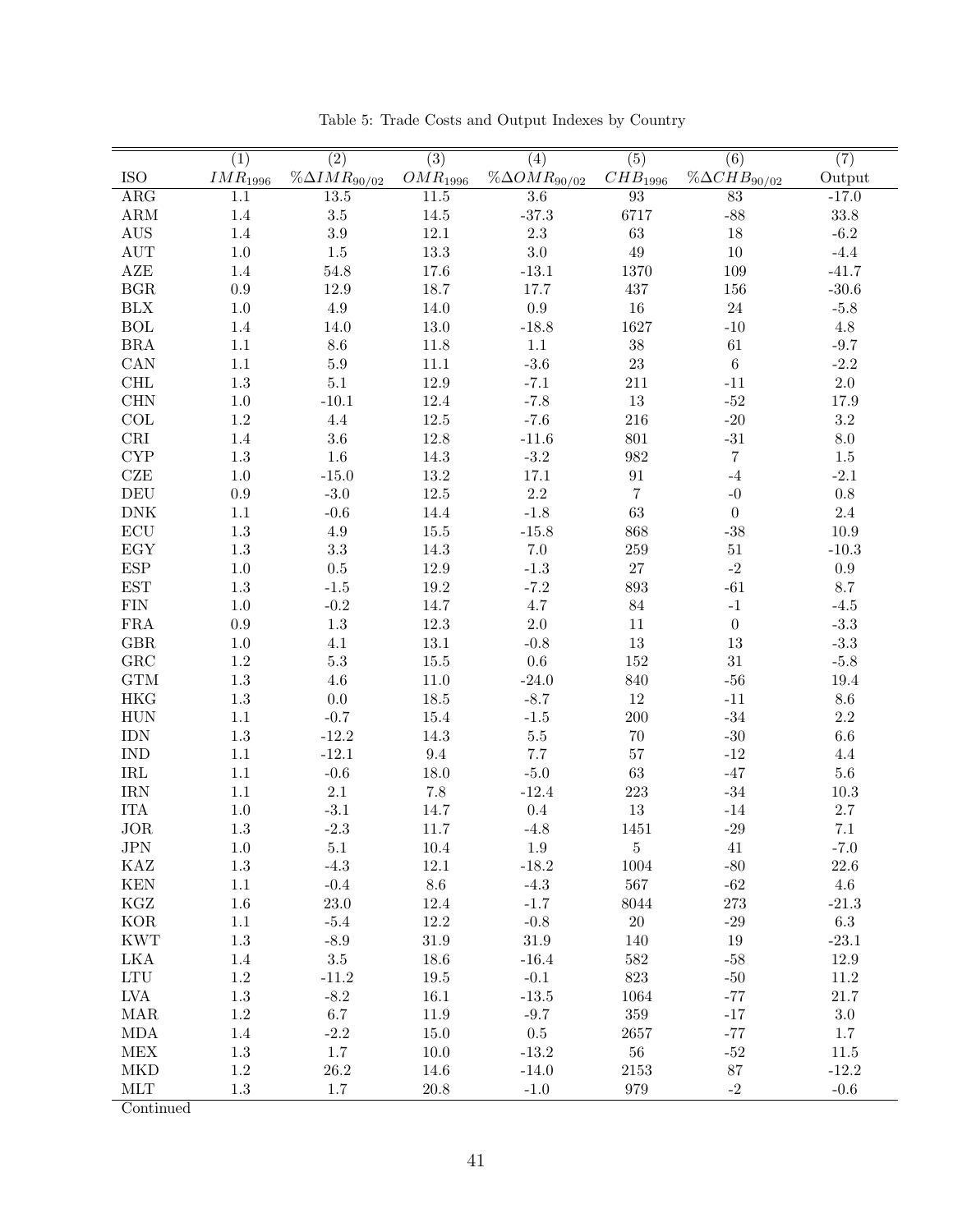|                             | $\overline{(1)}$       | $\overline{(2)}$       | $\overline{(3)}$       | (4)                    | $\overline{(5)}$    | $\overline{(6)}$        | $\overline{(7)}$ |
|-----------------------------|------------------------|------------------------|------------------------|------------------------|---------------------|-------------------------|------------------|
| <b>ISO</b>                  | $\mathcal{IMR}_{1996}$ | $\%\Delta IMR_{90/02}$ | $\mathcal{O}MR_{1996}$ | $\%\Delta OMR_{90/02}$ | ${\cal C}HB_{1996}$ | $\% \Delta CHB_{90/02}$ | Output           |
| <b>MNG</b>                  | 1.5                    | 26.8                   | 8.4                    | 5.6                    | 9722                | 324                     | $-32.5$          |
| MOZ                         | 1.7                    | $-2.5$                 | $10.9\,$               | $-5.5$                 | 5939                | $-62$                   | $8.0\,$          |
| <b>MUS</b>                  | 1.6                    | $-0.9$                 | 22.1                   | $-6.7$                 | 798                 | $-48$                   | $7.7\,$          |
| <b>MYS</b>                  | $1.3\,$                | $-7.4$                 | 16.8                   | $-3.5$                 | $36\,$              | $-50$                   | $10.9\,$         |
| $\mbox{NLD}$                | 1.0                    | $3.5\,$                | 15.2                   | $-2.8$                 | $13\,$              | $-9$                    | $-0.6$           |
| $\rm{NOR}$                  | 1.1                    | 5.7                    | 11.9                   | $-3.3$                 | 110                 | 14                      | $-2.4$           |
| <b>OMN</b>                  | 1.4                    | 6.4                    | $13.2\,$               | $-20.9$                | $\boldsymbol{902}$  | $-48$                   | $14.6\,$         |
| PAN                         | 1.4                    | $5.6\,$                | 18.4                   | $-15.2$                | 1221                | $-6$                    | $9.6\,$          |
| $\mathcal{PHL}$             | $1.3\,$                | $2.2\,$                | 13.4                   | $-8.1$                 | 136                 | $-28$                   | $5.9\,$          |
| $\operatorname{POL}$        | 1.0                    | $-5.1$                 | $11.0\,$               | $-3.2$                 | $\boldsymbol{93}$   | $\text{-}33$            | 8.4              |
| $\ensuremath{\mathsf{PRT}}$ | 1.1                    | $5.9\,$                | 16.0                   | $-3.9$                 | 87                  | $16\,$                  | $-2.0$           |
| ROM                         | 1.0                    | $7.6\,$                | 12.3                   | $0.5\,$                | $263\,$             | $-36$                   | $-8.1$           |
| RUS                         | $1.2\,$                | 33.5                   | $13.2\,$               | $-27.5$                | $54\,$              | 69                      | $-6.0$           |
| <b>SEN</b>                  | $1.6\,$                | 13.0                   | $10.7\,$               | $-16.2$                | 1736                | $\text{-}3$             | $3.2\,$          |
| SGP                         | 1.4                    | $-3.8$                 | 22.0                   | $-0.0$                 | $20\,$              | $-19$                   | $3.8\,$          |
| $\rm{SLV}$                  | 1.5                    | 1.8                    | 15.2                   | $-19.9$                | 1568                | $-55$                   | 18.1             |
| <b>SVK</b>                  | 1.1                    | $-2.3$                 | 16.0                   | $2.5\,$                | 324                 | $\mbox{-}18$            | $-0.2$           |
| <b>SVN</b>                  | 1.1                    | $3.7\,$                | $15.0\,$               | $-4.3$                 | $352\,$             | $-1$                    | $0.6\,$          |
| <b>SWE</b>                  | 1.1                    | 2.4                    | 13.8                   | $\!.3$                 | $51\,$              | 17                      | $-5.7$           |
| <b>TTO</b>                  | 1.4                    | $6.2\,$                | $24.3\,$               | $-11.7$                | $2005\,$            | $-64$                   | $5.5\,$          |
| TUR                         | 1.1                    | $\rm 0.3$              | $12.0\,$               | $-1.8$                 | 79                  | $-10$                   | $1.6\,$          |
| <b>TZA</b>                  | 1.5                    | 8.1                    | 8.7                    | $-29.2$                | 3274                | $-48$                   | $21.1\,$         |
| <b>UKR</b>                  | 1.1                    | $-7.3$                 | 11.1                   | $26.5\,$               | $290\,$             | $258\,$                 | $-19.2$          |
| <b>URY</b>                  | $1.3\,$                | $12.1\,$               | 14.8                   | $-3.3$                 | 684                 | $-3$                    | $-8.8$           |
| <b>USA</b>                  | 1.1                    | $7.3\,$                | 12.6                   | $-9.8$                 | 3                   | $-11$                   | $2.5\,$          |
| <b>VEN</b>                  | $1.2\,$                | $-11.5$                | 12.9                   | $-15.9$                | $280\,$             | $-70$                   | $27.3\,$         |
| ZAF                         | $1.2\,$                | $-2.0$                 | 13.3                   | $12.4\,$               | 136                 | $35\,$                  | $-10.4$          |

Table 5 – continued from previous page

Columns (1) and (3) of this table report deflated IMR and OMR levels, respectively by country for 1996. IMR (OMR) indexes are obtained from the corresponding individual commodity category values with expenditure (output) shares used as weights. IMR and OMR changes over the period 1990-2002, constructed using the chain procedure described in the text, are reported in columns (2) and (4). CHB levels and changes by country are presented in columns (5) and (6). Column (7) reports real output changes by country over the period 1990-2002.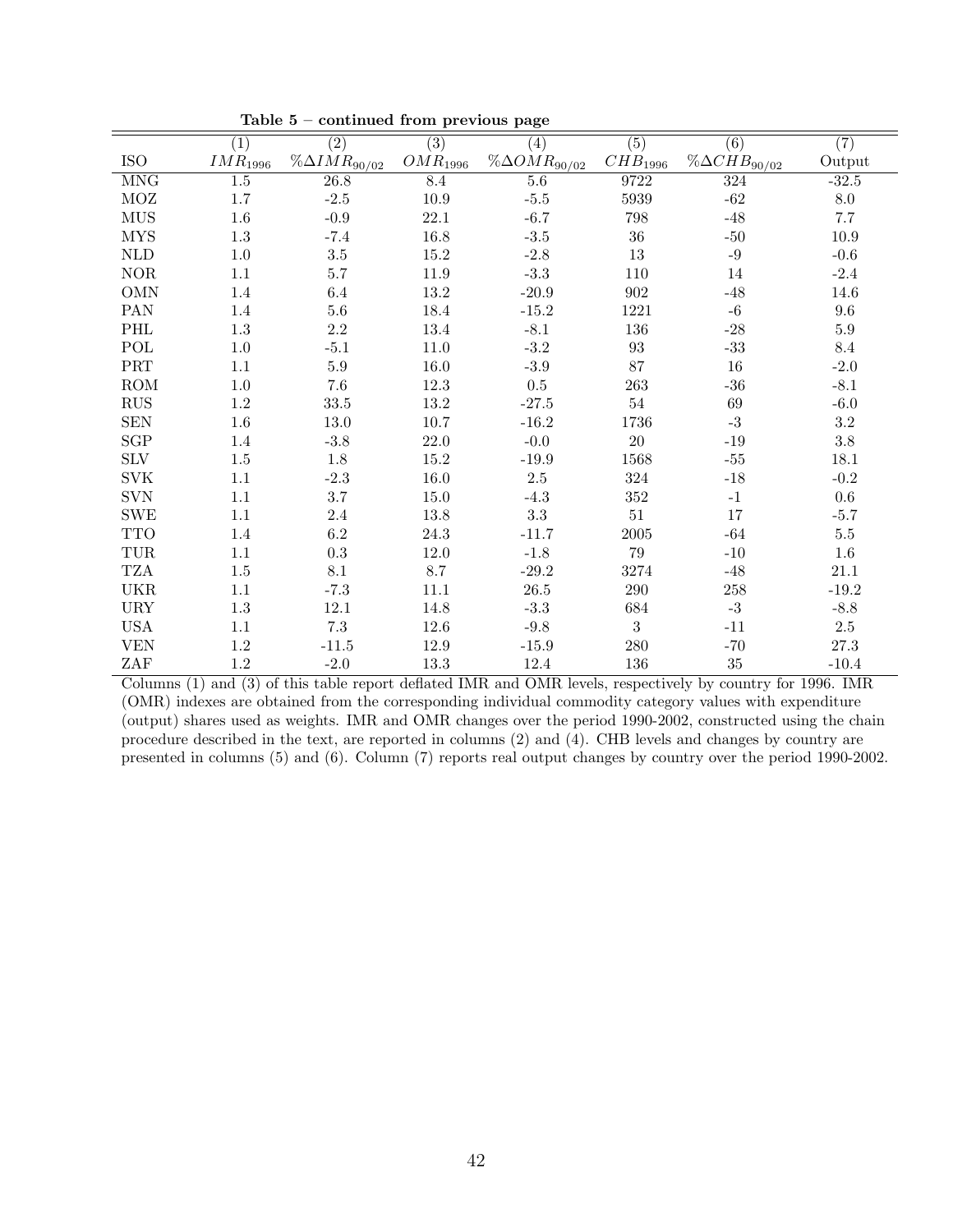|                     | (1)               | $\overline{(2)}$        | $\left( 3\right)$      | $\left( 4\right)$       | $\overline{(5)}$    | (6)                     | (7)     |
|---------------------|-------------------|-------------------------|------------------------|-------------------------|---------------------|-------------------------|---------|
| Prod. Descr         | $\it{IMR}_{1996}$ | $\% \Delta IMR_{90/02}$ | $\mathcal{O}MR_{1996}$ | $\% \Delta OMR_{90/02}$ | CHB <sub>1996</sub> | $\% \Delta CHB_{90/02}$ | Output  |
| Food                | 1.22              | 11.58                   | 5.11                   | $-12.37$                | 9.1                 | $-1.3$                  | 0.79    |
| Bev <sub>-Tob</sub> | 1.02              | $-11.67$                | 13.28                  | 11.60                   | 9.8                 | $-5.6$                  | 0.07    |
| Textiles            | 1.07              | 3.33                    | 7.72                   | $-4.50$                 | 7.4                 | $-19.2$                 | 1.18    |
| Apparel             | 0.87              | $-0.84$                 | 24.92                  | 0.67                    | 5.8                 | $-21.5$                 | 0.17    |
| Leather             | 0.98              | 2.85                    | 31.50                  | $-3.08$                 | 5.5                 | $-42.3$                 | 0.24    |
| Wood                | 1.22              | $-14.94$                | 14.13                  | 14.87                   | 5.6                 | $-13.1$                 | 0.07    |
| Furniture           | 0.83              | 11.76                   | 24.44                  | $-12.30$                | 6.8                 | $-37.2$                 | 0.54    |
| Paper               | 1.26              | 6.21                    | 9.02                   | $-6.21$                 | $5.5\,$             | 2.1                     | $-0.00$ |
| Printing            | 1.14              | 4.90                    | 17.43                  | $-4.92$                 | $5.5\,$             | $-13.8$                 | 0.03    |
| Chemicals           | 1.10              | 2.73                    | 11.73                  | $-2.79$                 | 6.2                 | $-3.0$                  | 0.06    |
| Petr_Coal           | 1.07              | $-22.47$                | 27.03                  | 21.90                   | 9.5                 | 26.8                    | 0.57    |
| Rbb_Plst            | 0.94              | 8.14                    | 9.99                   | $-8.20$                 | 6.4                 | $-4.9$                  | 0.06    |
| Minerals            | 0.88              | 1.48                    | 20.46                  | $-2.21$                 | 9.6                 | $-1.5$                  | 0.74    |
| Metals              | 1.03              | $-1.68$                 | 6.17                   | 1.70                    | 6.4                 | 0.7                     | $-0.03$ |
| Machinery           | 1.00              | 5.99                    | 10.25                  | $-5.97$                 | 4.1                 | $-3.0$                  | $-0.02$ |
| Electric            | 0.95              | 7.28                    | 18.40                  | $-7.27$                 | 4.4                 | 12.3                    | $-0.01$ |
| Transport           | 1.04              | 6.01                    | 3.55                   | $-6.01$                 | 4.4                 | 1.9                     | $-0.00$ |
| Other               | 1.13              | 5.54                    | 39.94                  | $-5.64$                 | 3.5                 | $-2.7$                  | 0.10    |

Table 6: Trade Cost and Output Indexes by Product

Columns (1) and (3) of this table report deflated IMR and OMR levels, respectively by product for 1996. IMR (OMR) indexes are obtained from the corresponding individual commodity category values with expenditure (output) shares used as weights. IMR and OMR changes over the period 1990-2002, constructed using the chain procedure described in the text, are reported in columns (2) and (4). CHB levels and changes by product are presented in columns (5) and (6). Column (7) reports real output changes by product over the period 1990-2002.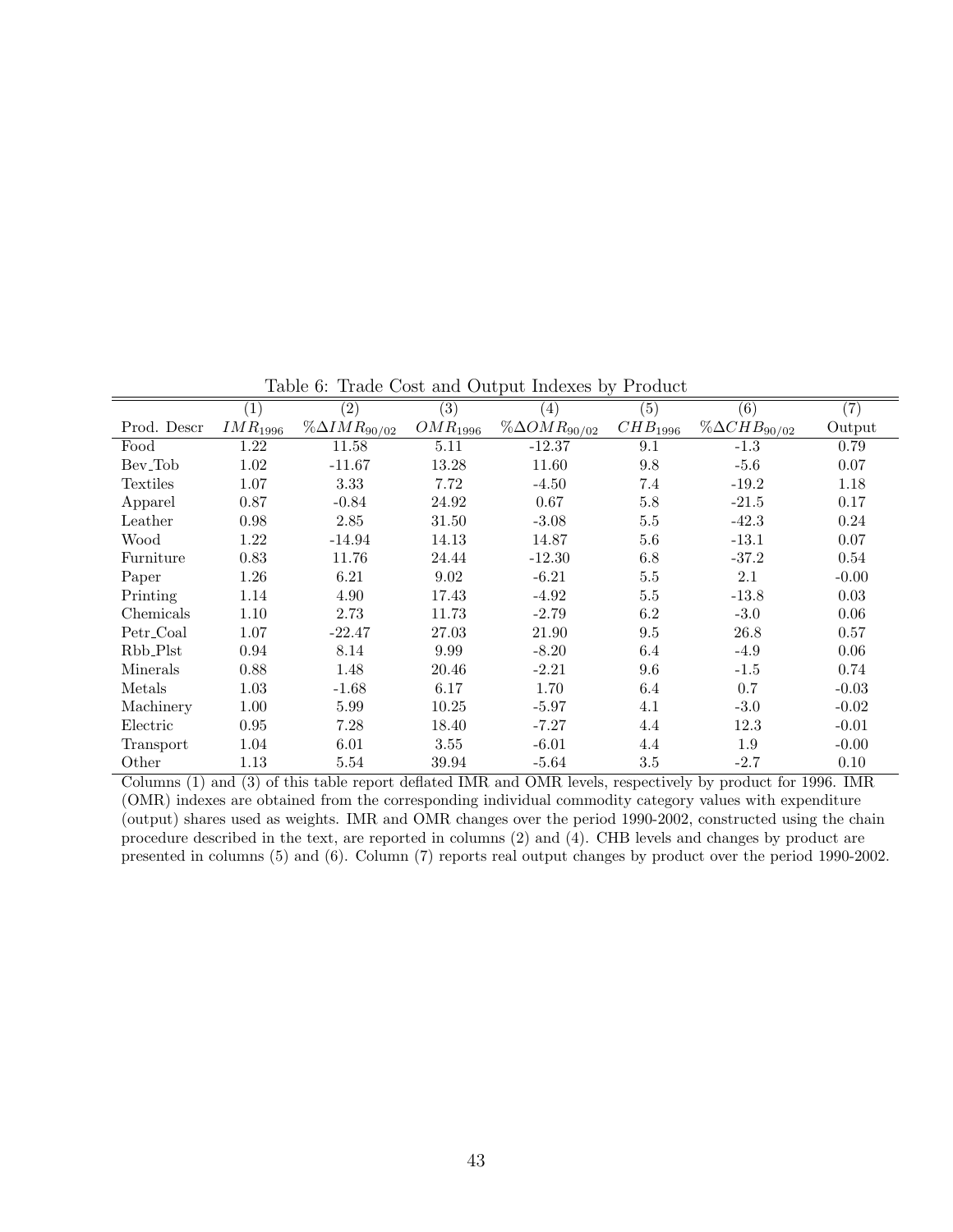|                                                                                     | $\overline{(1)}$          | $\overline{(2)}$          | $\overline{(3)}$ | (4)          | $\overline{(5)}$ |
|-------------------------------------------------------------------------------------|---------------------------|---------------------------|------------------|--------------|------------------|
|                                                                                     | 1990                      | 1996                      | $2002\,$         | <b>PANEL</b> | <b>NOTXTL</b>    |
| <b>AGGREGATE FIXED EFFECTS</b>                                                      |                           |                           |                  |              |                  |
| $\ln Y_{i}^{k}\overline{E_{j}^{k}P_{j}^{k}}^{\sigma_{k}-1}\Pi_{i}^{k}\sigma_{k}-1}$ | 0.950                     | 0.973                     | $0.970\,$        | 0.969        | 0.978            |
|                                                                                     | $(0.016)$ **              | $(0.008)$ **              | $(0.009)$ **     | $(0.003)$ ** | $(0.003)$ **     |
| $\operatorname{cons}$                                                               | $-54.061$                 | $-56.250$                 | $-56.703$        | $-55.015$    | $-55.507$        |
|                                                                                     | $(0.805)$ **              | $(0.437)$ **              | $(0.488)$ **     | $(0.164)$ ** | $(0.161)$ **     |
| $\cal N$                                                                            | 1097                      | 1350                      | 1350             | 16972        | 15087            |
| $R^2$                                                                               | 0.949                     | $\,0.951\,$               | $0.922\,$        | 0.940        | 0.948            |
| $F(1,\cdot)$                                                                        | 16.09                     | 14.67                     | 12.49            | 167.04       | 87.97            |
| SIZE vs. MR EFFECTS                                                                 |                           |                           |                  |              |                  |
| $\ln \overline{Y_i^k E_i^k}$                                                        | 0.887                     | 0.914                     | 0.896            | 0.909        | 0.927            |
|                                                                                     | $(0.030)$ **              | $(0.013)$ **              | $(0.014)$ **     | $(0.004)$ ** | $(0.004)$ **     |
| $\ln P_{j}^{k^{\sigma_k-1}} \Pi_{i}^{k^{\sigma_k-1}}$                               | 0.720                     | 0.724                     | $\,0.635\,$      | 0.718        | $0.766\,$        |
|                                                                                     | $(0.074)$ **              | $(0.034)$ **              | $(0.056)$ **     | $(0.012)$ ** | $(0.012)$ **     |
| cons                                                                                | $-49.763$                 | $-50.759$                 | $-41.261$        | $-50.787$    | $-51.900$        |
|                                                                                     | $(1.822)$ **              | $(0.833)$ **              | $(0.737)$ **     | $(0.284)$ ** | $(0.282)$ **     |
| $\cal N$                                                                            | 1097                      | 1350                      | 1350             | 16972        | 15087            |
| $\mathbb{R}^2$                                                                      | $\,0.952\,$               | 0.954                     | 0.927            | 0.943        | $0.950\,$        |
| <b>INWARD EFFECTS</b>                                                               |                           |                           |                  |              |                  |
| $\ln \overline{P_{j}^{k^{\sigma_k-1}}}$                                             | 0.375                     | 0.407                     | 0.243            | $0.377\,$    | 0.400            |
|                                                                                     | $(0.030)$ **              | $(0.024)$ **              | $(0.087)$ **     | $(0.011)$ ** | $(0.012)$ **     |
| $\ln E_i^k$                                                                         | 0.774                     | 0.824                     | 0.781            | 0.808        | 0.821            |
|                                                                                     | $(0.016)$ **              | $(0.013)$ **              | $(0.034)$ **     | $(0.006)$ ** | $(0.006)$ **     |
| cons                                                                                | $-20.313$                 | $-21.574$                 | $-20.677$        | $-21.108$    | $-21.424$        |
|                                                                                     | $(0.388)$ **              | $(0.326)$ **              | $(0.877)$ **     | $(0.140)$ ** | $(0.151)$ **     |
| $R^2$                                                                               | 0.908                     | 0.918                     | 0.869            | $0.907\,$    | 0.914            |
| $\ln \overline{E^k_j P^{k^{\sigma_k-1}}_j}$                                         | $0.804\,$                 | 0.873                     | $0.823\,$        | $0.854\,$    | $0.866\,$        |
|                                                                                     | $(0.028)$ **              | $(0.016)$ **              | $(0.044)$ **     | $(0.007)$ ** | $(0.007)$ **     |
| $\operatorname{cons}$                                                               | $-21.386$                 | $-23.258$                 | $-22.301$        | $-22.577$    | $-22.865$        |
|                                                                                     | $(0.665)$ **              | $(0.387)$ **              | $(1.069)$ **     | $(0.164)$ ** | $(0.177)$ **     |
| $\mathbb{R}^2$                                                                      | 0.807                     | 0.836                     | $0.755\,$        | 0.824        | $0.830\,$        |
| $\overline{N}$                                                                      | 1098                      | 1350                      | 1350             | 16992        | 15104            |
| <b>OUTWARD EFFECTS</b>                                                              |                           |                           |                  |              |                  |
| $\ln \overline{\Pi_i^{k^{\sigma_k-1}}}$                                             | 0.390                     | 0.489                     | 0.556            | 0.494        | $0.502\,$        |
|                                                                                     | $(0.072)$ **              | $(0.040)$ **              | $(0.031)$ **     | $(0.014)$ ** | $(0.014)$ **     |
| $\ln Y_i^k$                                                                         | 0.779                     | 0.841                     | 0.834            | 0.839        | 0.843            |
|                                                                                     | $(0.024)$ **              | $(0.016)$ **              | $(0.010)$ **     | $(0.006)$ ** | $(0.006)$ **     |
| $\operatorname{cons}$                                                               | $-22.362$                 | $-24.899$                 | $-25.330$        | $-24.275$    | $-24.406$        |
|                                                                                     | $(0.868)$ **              | $(0.541)$ **              | $(0.373)$ **     | $(0.201)$ ** | $(0.206)$ **     |
| $R^2$                                                                               | 0.901                     | 0.911                     | 0.924            | 0.893        | 0.899            |
| $\ln Y_i^k \Pi_i^{\overline{k^{\sigma_k}-1}}$                                       |                           |                           |                  |              |                  |
|                                                                                     | 0.808                     | 0.879                     | $\,0.853\,$      | 0.872        | 0.876            |
|                                                                                     | $(0.025)$ **              | $(0.015)$ **              | $(0.009)$ **     | $(0.006)$ ** | $(0.006)$ **     |
| cons                                                                                | $-25.166$<br>$(0.704)$ ** | $-27.878$<br>$(0.423)$ ** | $-27.494$        | $-26.955$    | $-27.081$        |
| $\mathbb{R}^2$                                                                      |                           |                           | $(0.272)$ **     | $(0.205)$ ** | $(0.207)$ **     |
| $\overline{N}$                                                                      | 0.868                     | 0.895                     | 0.913            | 0.877        | 0.882            |
|                                                                                     | 1097                      | 1350                      | 1350             | 16972        | 15087            |

Table 7: Gravity Fixed Effects Composition

Standard errors in parentheses.  $+p < 0.10$ ,  $\ast p < .05$ ,  $\ast \ast p < .01$ . The yearly estimates are obtained with product fixed effects. The panel estimates are obtained with product-year fixed effects. Fixed effects estimates are omitted for brevity. The estimator is weighted least squares. See text for details.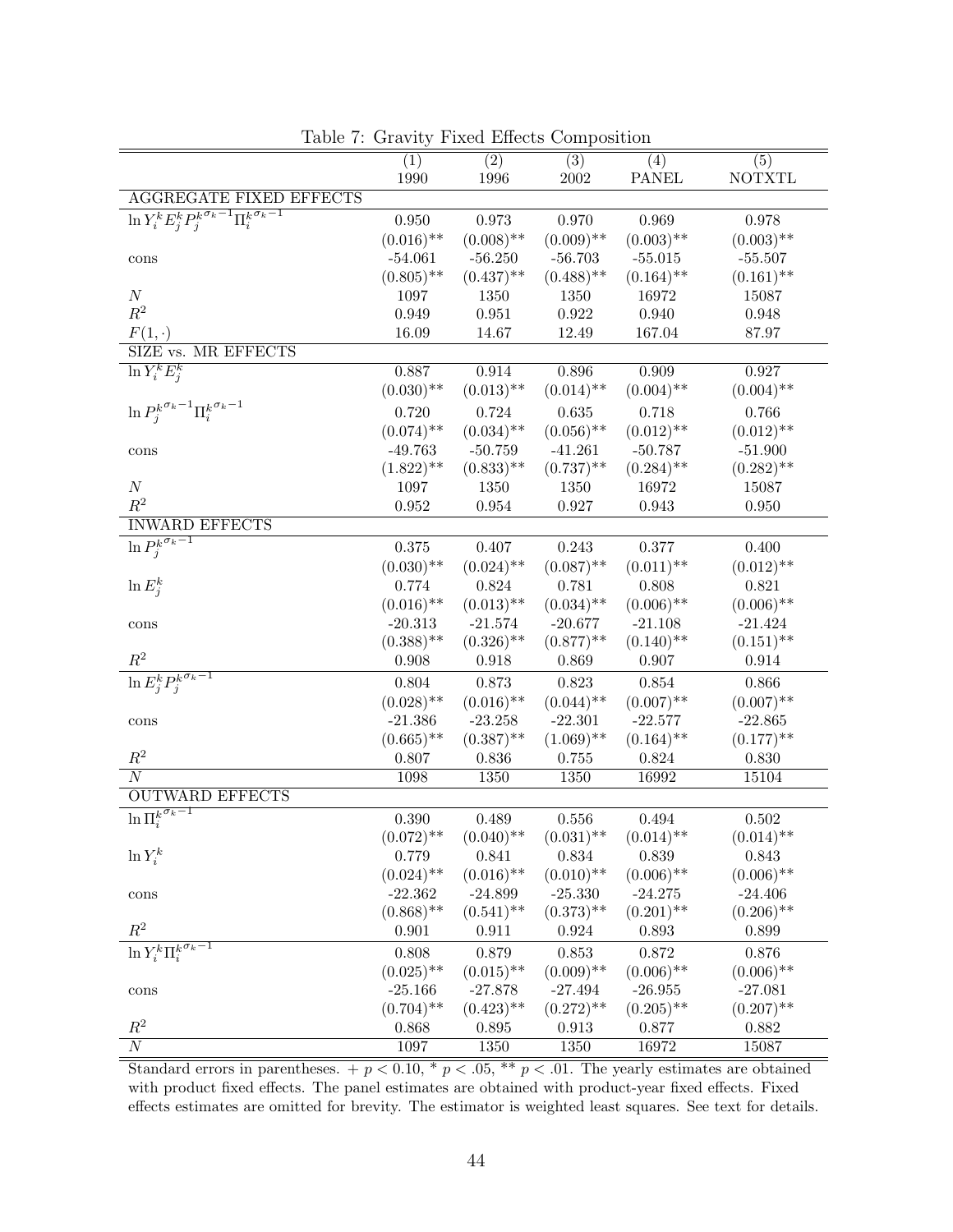### Appendix A: Technical Appendix

#### Normalization

Normalization must ultimately be consistent with both the gravity module and the general equilibrium superstructure. Note that the CES price index is given by

$$
P_j^{1-\sigma} = \sum_i (\beta_i p_i^*)^{1-\sigma} t_{ij}^{1-\sigma}.
$$
\n(18)

Imposing  $P_j = 1$  implies, for given (estimated)  $t_{ij}$ 's, a normalization on the unknown  $\beta_i p_i^*$ 's. Then  $(\beta_i p_i^*)^{1-\sigma}$  can be solved for using the CES demand for each good i in location j:

$$
X_{ij}/E_j = (\beta_i p_i^*)^{1-\sigma} t_{ij}^{1-\sigma}, \forall i.
$$

The resulting  $(\beta_i p_i^*)^{1-\sigma}$ 's can in principle be used to check that the theoretical normalization of the Π's is met by the Π's calculated with the actual procedure: set  $P_j = 1$  and drop the jth CES price index equation  $P_j^{1-\sigma} = \sum_i (t_{ij}/\Pi_i)^{1-\sigma} Y_i/Y$  from the MR system. Because the multilateral resistance system is constructed and solved using  $Y_i/Y = (\beta_i p_i^* \Pi_i t_{ij})^{1-\sigma}$  it is automatically consistent with the theoretical normalization.

Some other choice such as  $P_{j+1} = 1$  will change the solution to multilateral resistances but with no implications for allocation. Demand system estimation can only ever identify the  $\beta$ 's up to a scalar, so picking some  $P_j = 1$  is effectively normalizing the estimated coefficients  $\{\beta_i\}.$ 

#### TFP Effect of Incidence

Strictly speaking, (9) does not follow from differentiating (8) unless manufacturing output and input demand are separable in the GDP function. Generally, the first (second) element on the right hand side of (9) should be multiplied by the ratio of manufacturing sales (purchases) in the actual equilibrium to manufacturing sales (purchases) in the hypothetical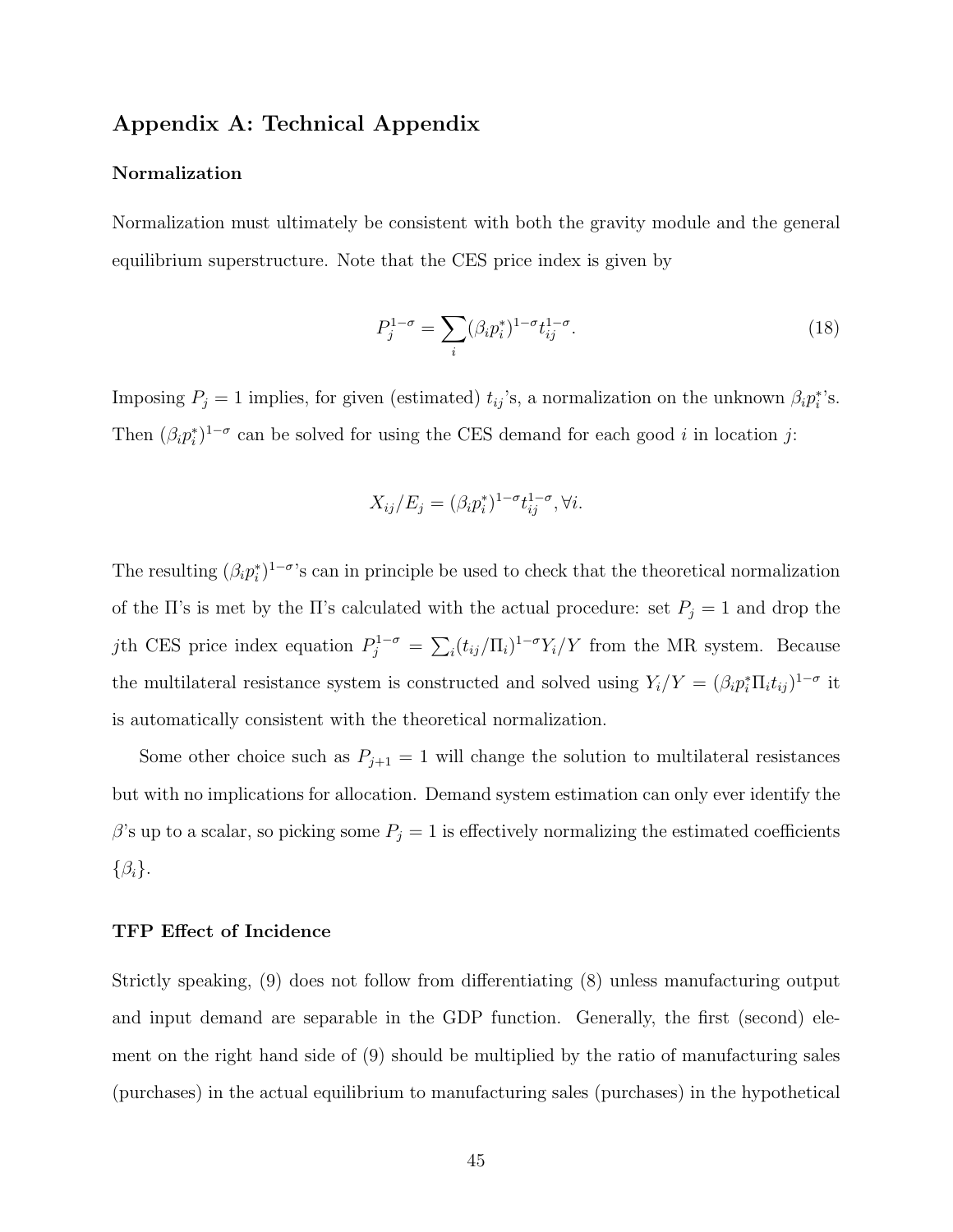equilibrium.

The simpler expression (9) is restored if  $G_i$  is redefined for local comparison purposes. Consider a scalar measure comparing two adjacent years 0 and 1 with prices  $\{p_i^{Wk}(0), P_i^k(0)\}\$ and  $\{p_i^{Wk}(1), P_i^{k}(1)\}$ :

$$
G_i: g(\{p_i^{Wk}(0)/G_i\}, P_i^k(0)G_i, q_i, v_i) = g(\{p_i^{Wk}(1)/\Pi_i^k(1)\}, \{P_i^k(1)\}, q_i, v_i),
$$
(19)

When changes are small, (9) is correct regardless of separability conditions. For discrete changes, the Tornqvist approximation to a Divisia index is justified by (19).

## Appendix B: Data Appendix

The study covers 76 trading partners.<sup>54</sup> Bilateral trade flows, measured in thousands of current US dollars, are from CEPII's Trade, Production and Bilateral Protection Database<sup>55</sup> (TradeProd) and the United Nation Statistical Division's COMTRADE Database.<sup>56</sup> The TradeProd database is the primary source. The reason is that TradeProd is based on CEPII's Base pour l'Analyse du Commerce International (BACI), which implements a consistent procedure for mapping the CIF (cost, insurance and freight) values reported by the importers in COMTRADE to the FOB (free on board) values reported by the exporters in COM-TRADE.<sup>57</sup> To further increase the number of non-missing bilateral trade values, we add the

<sup>54</sup>Argentina, Armenia, Australia, Austria, Azerbaijan, Bulgaria, Belgium-Luxembourg, Bolivia, Brazil, Canada, Chile, China, Colombia, Costa Rica, Cyprus, Czech Republic, Germany, Denmark, Ecuador, Egypt, Spain, Estonia, Finland, France, United Kingdom, Greece, Guatemala, Hong Kong, China, Hungary, Indonesia, India, Ireland, Iran, Italy, Jordan, Japan, Kazakhstan, Kenya, Kyrgyz Republic, Korea, Kuwait, Sri Lanka , Lithuania , Latvia, Morocco, Moldova, Mexico, Macedonia, Malta , Mongolia, Mozambique, Mauritius , Malaysia , Netherlands, Norway, Oman, Panama, Philippines, Poland, Portugal, Romania, Russian Federation, Senegal, Singapore , El Salvador, Slovak Republic, Slovenia, Sweden, Trinidad and Tobago, Turkey, Tanzania, Ukraine, Uruguay, United States, Venezuela, South Africa.

<sup>55</sup>For details regarding this database see Mayer, Paillacar and Zignago (2008).

<sup>56</sup>We access COMTRADE through the World Integrated Trade Solution (WITS) software, http://wits.worldbank.org/witsweb/.

<sup>57</sup>As noted in Anderson and Yotov (2010), in principle, gravity theory calls for valuation of exports at delivered prices. In practice, valuation of exports FOB avoids measurement error arising from poor quality transport cost data. For details regarding BACI see Gaulier and Zignago (2008).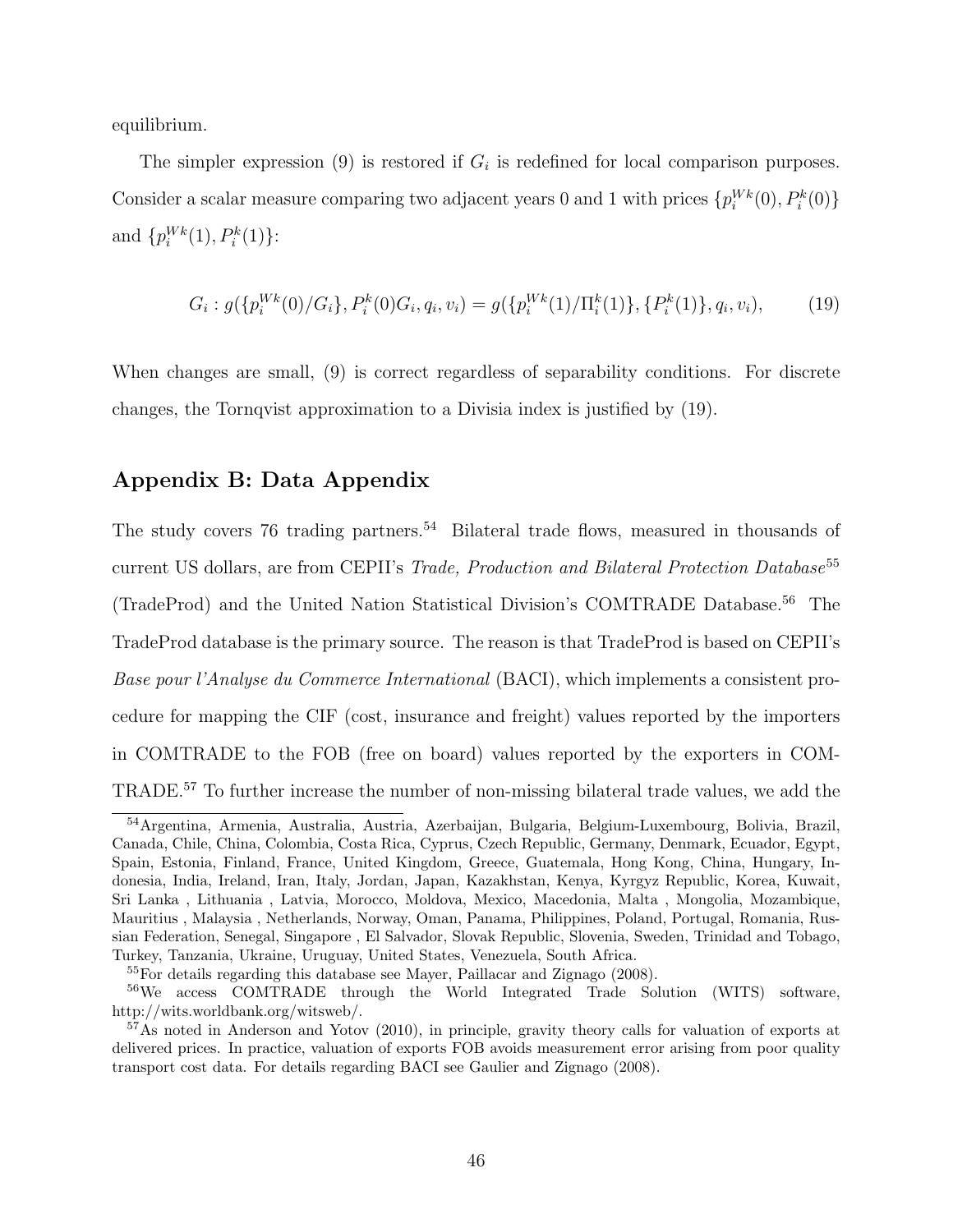mean of the bilateral trade flows from COMTRADE.<sup>58</sup>

Industrial production data comes from two sources. The primary source is the United Nations' UNIDO Industrial Statistics database, which reports industry level output data at the 3 and 4-digit level of ISIC Code (Revisions 2 and 3). In addition to UNIDO, we use CEPII's TradeProd database,<sup>59</sup> as a secondary source.<sup>60</sup> 10.8 percent of the original data were missing after combining the two data sets. As output data are crucial for the calculation of the multilateral resistance indexes, we construct the missing values. First, we interpolate the data to decrease the missing values to  $8.6$  percent.<sup>61</sup> Then, we extrapolate the rest of the missing values using GDP deflator data, which comes from the World Bank's World Development Indicators (WDI) Database.<sup>62</sup>

We generate internal trade and also expenditure data by combining total shipments data and export data:

$$
X_{ii}^k = Y_i^k - \sum_{j \neq i} X_{ij}^k.
$$
 (20)

For expenditures

$$
E_j^k = \sum_{i \neq j} (X_{ij}^k + X_{jj}^k). \tag{21}
$$

This procedure can result in negative expenditure and internal trade values, and does so for 1.7% of the internal trade observations and for 0.29 percent of the expenditures. In addition, 4.6 percent of the expenditures were missing.<sup>63</sup> To construct the missing expenditure values, first, we interpolate the data, then, we extrapolate the rest using CPI data from the WDI Database.<sup>64</sup>

 $60$ We experiment with two output variables, based on the main data source, to obtain identical results.  $61$ Most of the missing observations are for the early years in the sample (1990-1993) and for the former Soviet republics (e.g. Armenia, Estonia, Lithuania, etc.), which declared independence during the early 90s.

<sup>58</sup>We also experiment by just using the export data from COMTRADE and then assigning missing trade values to the observations when only data on imports are available. Estimation results are very similar. <sup>59</sup>TradeProd uses the OECD STAN Industrial Database as well as UNIDO's IndStat Database.

 $62$  GDP deflator data were not available for Belgium-Luxembourg (BLX). We use Belgium's GDP deflator data to proxy for BLX.

<sup>63</sup>Once again, most of the missing observations are for the early years in the sample (1990-1993) and for the former Soviet republics, which declared independence during the early 90s.

<sup>64</sup>CPI data were not available for Belgium-Luxembourg (BLX). We used Belgium's CPI to proxy for BLX.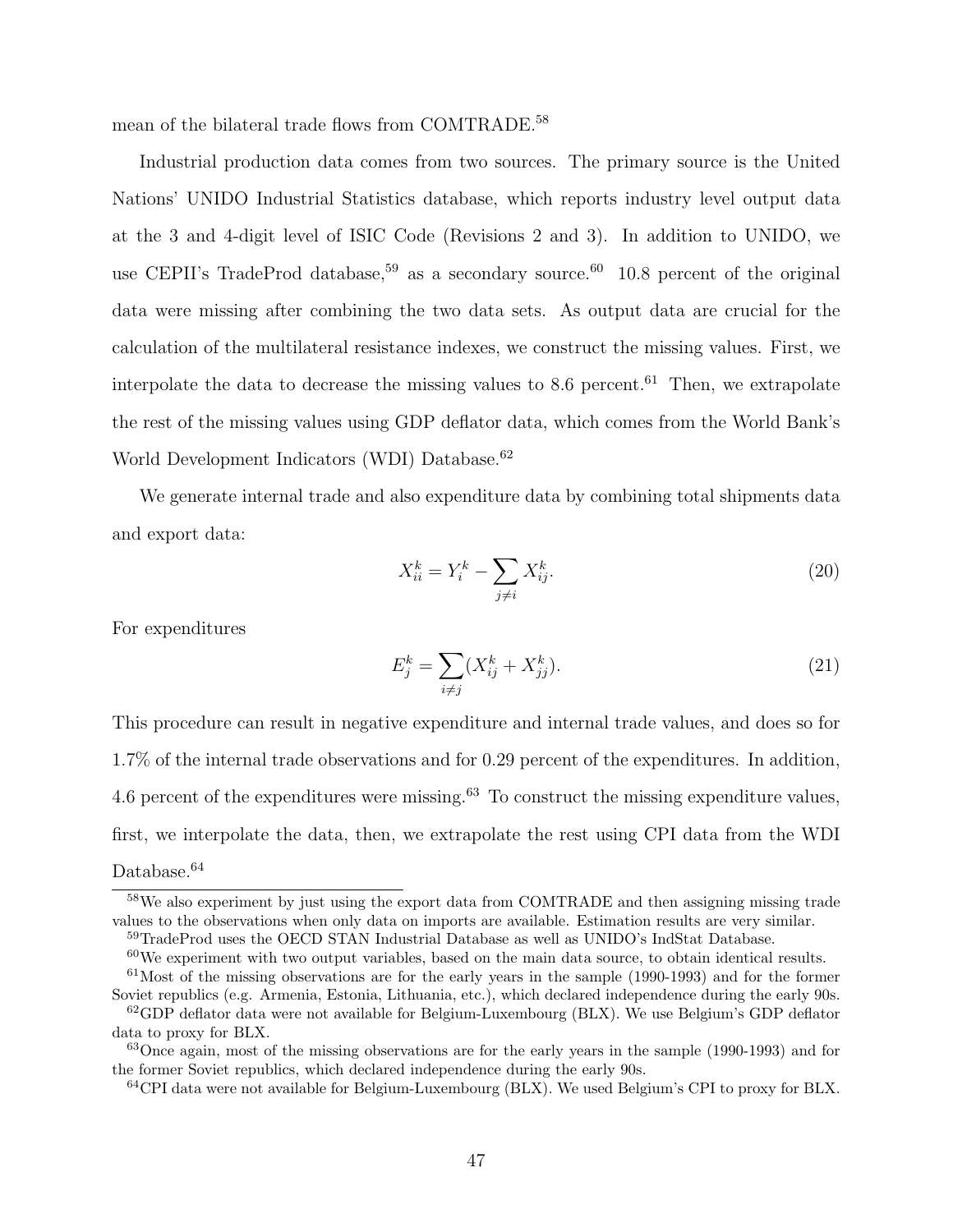To handle the negative internal trade and expenditure values, we use the average internal trade to expenditure ratio for each country across all products to fill in the missing values. This has to be done so that the expenditure shares and shipment shares remain consistent by modifying their values in turn. Specifically, let  $K(i)$  denote the set of goods for which, for any country i,  $X_{ii}^k > 0$ . Aggregate across  $k \in K(i)$  to form the aggregate version of (20):

$$
Y_i' - \sum_{k \in K(i), j \neq i} X_{ij}^k = X_{ii}'.\tag{22}
$$

Similarly form 'aggregate' expenditure

$$
E'_{i} = \sum_{k \in K(i), j \neq i} (X_{ji}^{k} + X_{ii}^{k}).
$$
\n(23)

From these restricted aggregates, form the average ratio of internal trade to expenditure:

$$
s_{ii} = X'_{ii}/E'_i, \forall i. \tag{24}
$$

Finally, generate the value of inferred internal trade as

$$
X_{ii}^k = s_{ii} E_i', \forall k \notin K(i). \tag{25}
$$

Using the generated values from (25), replace the values of internal trade where (20) gives a non-positive value. Then use (20) again with the new data. For consistency of the data, this means that the original data on  $Y_i^k$  must be increased by the inferred value of internal trade from (25).

In order to calculate the multilateral resistance indexes, we need data on elasticities of substitution at the commodity level. These data are obtained from Broda et al (2006), who estimate and report 3-digit HS indexes for 73 countries for the period 1994-2003. This period almost coincides with the period of investigation in our study. We use imports as weights